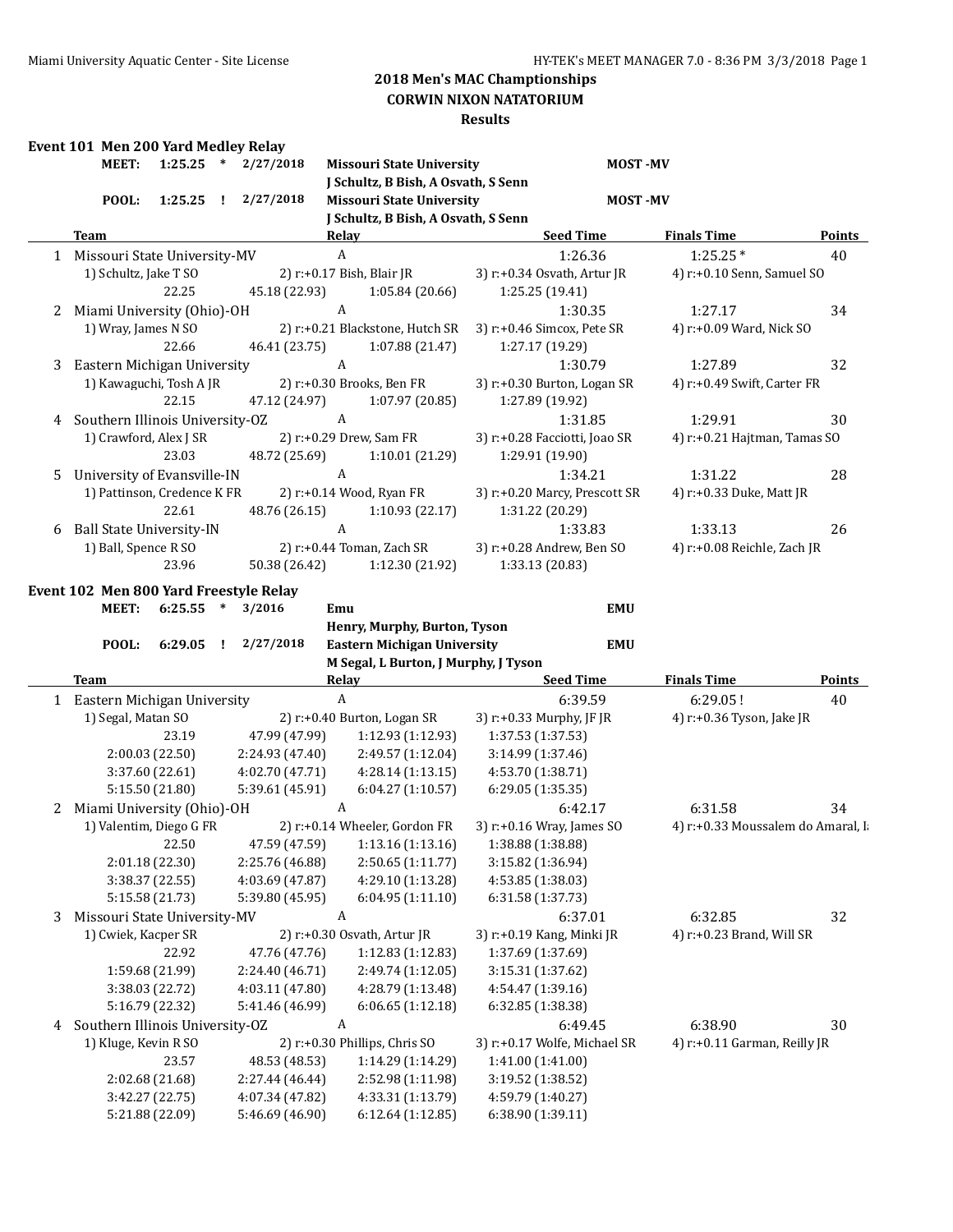## **Results**

### **(Event 102 Men 800 Yard Freestyle Relay)**

|    | Team                             | <b>Relav</b>    |                              | <b>Seed Time</b>                                                     | <b>Finals Time</b>             | <b>Points</b> |
|----|----------------------------------|-----------------|------------------------------|----------------------------------------------------------------------|--------------------------------|---------------|
| 5. | University of Evansville-IN      | A               |                              | 6:53.80                                                              | 6:43.87                        | 28            |
|    | 1) Hudson, Brandt H SO           |                 |                              | 2) $r: +0.31$ Pattinson, Credence FR 3) $r: +0.41$ Sutphin, Jared JR | 4) r:+0.47 Davidson, Austin FR |               |
|    | 23.06                            | 48.19 (48.19)   | 1:13.91(1:13.91)             | 1:40.30(1:40.30)                                                     |                                |               |
|    | 2:02.56(22.26)                   | 2:28.31(48.01)  | 2:54.23 (1:13.93)            | 3:20.34(1:40.04)                                                     |                                |               |
|    | 3:43.40 (23.06)                  | 4:09.24 (48.90) | 4:35.33(1:14.99)             | 5:01.89 (1:41.55)                                                    |                                |               |
|    | 5:25.06 (23.17)                  | 5:50.39 (48.50) | 6:17.08(1:15.19)             | 6:43.87 (1:41.98)                                                    |                                |               |
| 6  | <b>Ball State University-IN</b>  | A               |                              | 6:58.99                                                              | 6:50.34                        | 26            |
|    | 1) Lienhart, Banistre L SR       |                 | 2) $r: +0.54$ Weeks, Drew FR | $3$ ) r: $+0.32$ Ackley, Logan SO                                    | 4) r:+0.30 Meyn, Davis FR      |               |
|    | 23.71                            | 49.35 (49.35)   | 1:16.09(1:16.09)             | 1:44.40(1:44.40)                                                     |                                |               |
|    | 2:06.93(22.53)                   | 2:32.36 (47.96) | 2:59.43(1:15.03)             | 3:27.49 (1:43.09)                                                    |                                |               |
|    | 3:50.65(23.16)                   | 4:16.32 (48.83) | 4:42.24(1:14.75)             | 5:08.49 (1:41.00)                                                    |                                |               |
|    | 5:31.15 (22.66)                  | 5:56.44 (47.95) | 6:23.18(1:14.69)             | 6:50.34(1:41.85)                                                     |                                |               |
|    | Event 201 Men 500 Yard Freestyle |                 |                              |                                                                      |                                |               |
|    | MEET:<br>4:18.16<br>∗            | 3/2016          | <b>Till Pallman</b>          | <b>SIU</b>                                                           |                                |               |
|    | POOL:<br>4:21.19                 | 2/2017          | <b>Grant House</b>           | <b>St. Xavier</b>                                                    |                                |               |
|    | <b>Name</b>                      | Yr School       |                              | Prelim Time                                                          | <b>Finals Time</b>             | Points        |

|           | маше                |                 | <u>senool</u>                      | <u>гтенин тише</u> | <u>гшаіз і шіе</u> | <u>rviilis </u> |
|-----------|---------------------|-----------------|------------------------------------|--------------------|--------------------|-----------------|
| A - Final |                     |                 |                                    |                    |                    |                 |
|           | 1 Thomas, Antonio B |                 | SO Missouri State University-MV    | 4:26.81            | 4:22.76            | 20              |
|           | 23.70               | 49.28 (25.58)   | 1:15.47(26.19)                     | 1:41.79 (26.32)    |                    |                 |
|           | 2:08.59 (26.80)     | 2:35.20 (26.61) | 3:02.26(27.06)                     | 3:29.23 (26.97)    |                    |                 |
|           | 3:56.26 (27.03)     | 4:22.76 (26.50) |                                    |                    |                    |                 |
|           | 2 Wheeler, Gordon W |                 | FR Miami University (Ohio)-OH      | 4:27.36            | 4:25.61            | 17              |
|           | 24.26               | 50.90 (26.64)   | 1:17.84 (26.94)                    | 1:45.09 (27.25)    |                    |                 |
|           | 2:12.14 (27.05)     | 2:39.21 (27.07) | 3:06.05(26.84)                     | 3:32.76 (26.71)    |                    |                 |
|           | 3:59.49 (26.73)     | 4:25.61 (26.12) |                                    |                    |                    |                 |
| 3         | Kang, Minki         |                 | JR Missouri State University-MV    | 4:28.50            | 4:27.46            | 16              |
|           | 24.40               | 50.65 (26.25)   | 1:17.28(26.63)                     | 1:44.13 (26.85)    |                    |                 |
|           | 2:11.28 (27.15)     | 2:38.53 (27.25) | 3:05.93 (27.40)                    | 3:33.55 (27.62)    |                    |                 |
|           | 4:01.06 (27.51)     | 4:27.46 (26.40) |                                    |                    |                    |                 |
| 4         | Wolfe, Michael R    |                 | SR Southern Illinois University-OZ | 4:26.88            | 4:28.01            | 15              |
|           | 24.44               | 51.07 (26.63)   | 1:17.95(26.88)                     | 1:45.07 (27.12)    |                    |                 |
|           | 2:12.13 (27.06)     | 2:39.59 (27.46) | 3:07.18 (27.59)                    | 3:34.98 (27.80)    |                    |                 |
|           | 4:02.01 (27.03)     | 4:28.01(26.00)  |                                    |                    |                    |                 |
| 5         | Kluge, Kevin R      |                 | SO Southern Illinois University-OZ | 4:28.37            | 4:28.44            | 14              |
|           | 25.04               | 51.71 (26.67)   | 1:18.75(27.04)                     | 1:45.73 (26.98)    |                    |                 |
|           | 2:12.65 (26.92)     | 2:39.87 (27.22) | 3:07.50(27.63)                     | 3:34.48 (26.98)    |                    |                 |
|           | 4:01.56 (27.08)     | 4:28.44 (26.88) |                                    |                    |                    |                 |
| 6         | McGuire, James C    |                 | FR Miami University (Ohio)-OH      | 4:29.95            | 4:29.27            | 13              |
|           | 24.62               | 51.16 (26.54)   | 1:17.95(26.79)                     | 1:45.10 (27.15)    |                    |                 |
|           | 2:12.52 (27.42)     | 2:39.98 (27.46) | 3:07.70 (27.72)                    | 3:35.35(27.65)     |                    |                 |
|           | 4:02.92 (27.57)     | 4:29.27 (26.35) |                                    |                    |                    |                 |
| *7        | Cole, Christopher G |                 | JR Southern Illinois University-OZ | 4:30.64            | 4:30.75            | 11.50           |
|           | 25.26               | 51.86 (26.60)   | 1:18.99(27.13)                     | 1:46.49 (27.50)    |                    |                 |
|           | 2:14.01 (27.52)     | 2:41.39 (27.38) | 3:08.85(27.46)                     | 3:36.42 (27.57)    |                    |                 |
|           | 4:03.63 (27.21)     | 4:30.75 (27.12) |                                    |                    |                    |                 |
| $*7$      | Olmos, Tanner J     |                 | SO Eastern Michigan University     | 4:30.37            | 4:30.75            | 11.50           |
|           | 24.97               | 51.67 (26.70)   | 1:19.02 (27.35)                    | 1:46.37 (27.35)    |                    |                 |
|           | 2:13.96 (27.59)     | 2:41.63 (27.67) | 3:09.17 (27.54)                    | 3:36.76 (27.59)    |                    |                 |
|           | 4:04.21 (27.45)     | 4:30.75 (26.54) |                                    |                    |                    |                 |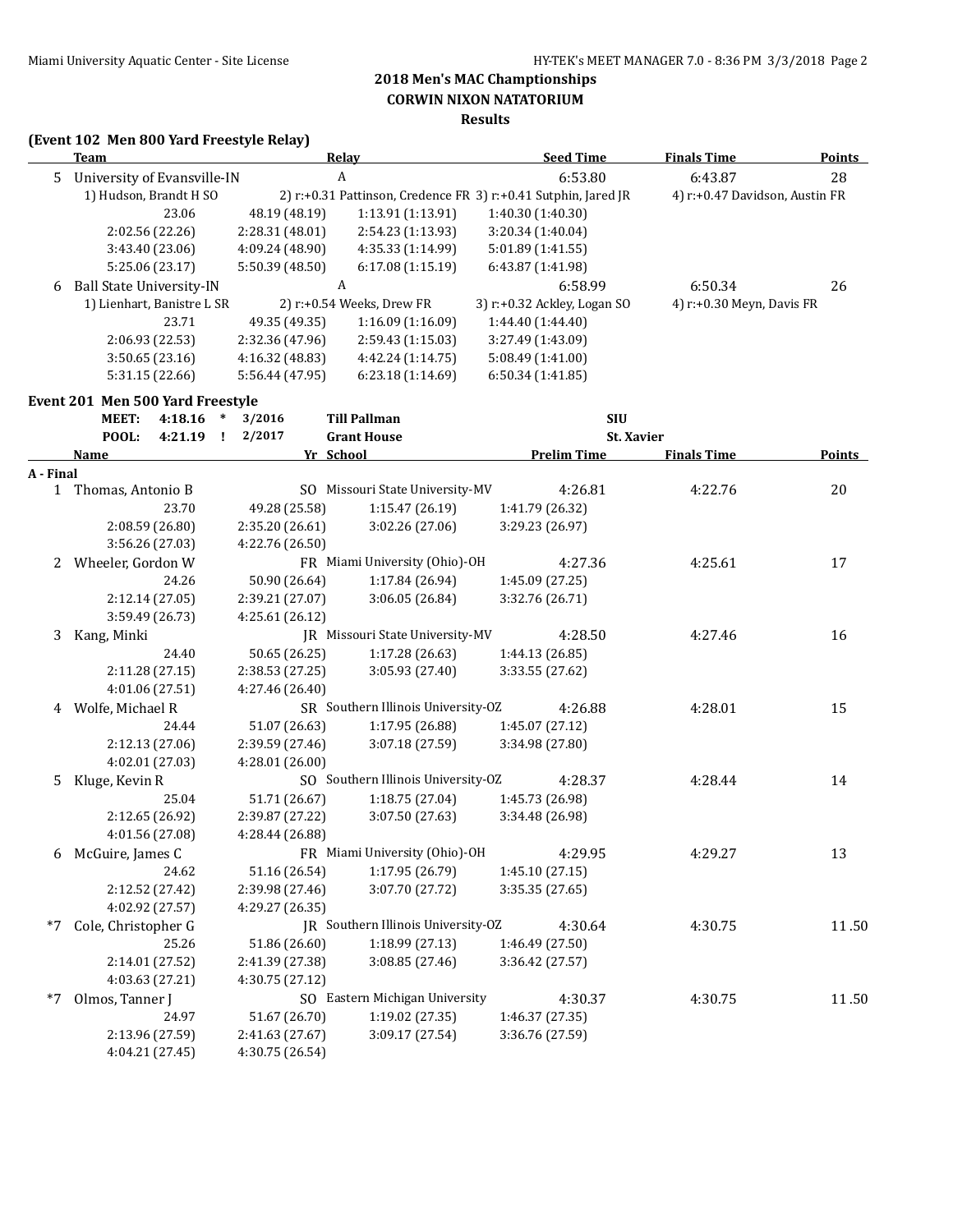**CORWIN NIXON NATATORIUM**

### **Results**

### **B - Final ... (Event 201 Men 500 Yard Freestyle)**

|                  | <b>Name</b>                 |                 | Yr School                             | <b>Prelim Time</b> | <b>Finals Time</b> | <b>Points</b> |  |
|------------------|-----------------------------|-----------------|---------------------------------------|--------------------|--------------------|---------------|--|
| <b>B</b> - Final |                             |                 |                                       |                    |                    |               |  |
|                  | 9 Moussalem do Amaral, Iago |                 | SO Miami University (Ohio)-OH         | 4:36.07            | 4:28.84            | 9             |  |
|                  | 23.89                       | 50.42 (26.53)   | 1:17.60(27.18)                        | 1:45.18 (27.58)    |                    |               |  |
|                  | 2:12.83 (27.65)             | 2:40.31 (27.48) | 3:07.86 (27.55)                       | 3:35.05 (27.19)    |                    |               |  |
|                  | 4:02.54 (27.49)             | 4:28.84 (26.30) |                                       |                    |                    |               |  |
| 10               | Theobald, Austin A          |                 | FR Miami University (Ohio)-OH         | 4:30.74            | 4:28.96            | 7             |  |
|                  | 23.87                       | 50.37 (26.50)   | 1:17.80(27.43)                        | 1:45.54 (27.74)    |                    |               |  |
|                  | 2:13.53 (27.99)             | 2:41.26 (27.73) | 3:08.94 (27.68)                       | 3:36.66 (27.72)    |                    |               |  |
|                  | 4:03.93 (27.27)             | 4:28.96 (25.03) |                                       |                    |                    |               |  |
| 11               | Douglas, Kevin E            |                 | JR Missouri State University-MV       | 4:30.83            | 4:29.85            | 6             |  |
|                  | 24.87                       | 52.04 (27.17)   | 1:19.68(27.64)                        | 1:47.25 (27.57)    |                    |               |  |
|                  | 2:14.73 (27.48)             | 2:41.99 (27.26) | 3:08.69(26.70)                        | 3:35.87 (27.18)    |                    |               |  |
|                  | 4:03.42 (27.55)             | 4:29.85 (26.43) |                                       |                    |                    |               |  |
| 12               | Arrieta, Alex A             |                 | SO Eastern Michigan University        | 4:32.25            | 4:30.34            | 5             |  |
|                  | 24.36                       | 51.48 (27.12)   | 1:19.10(27.62)                        | 1:46.81 (27.71)    |                    |               |  |
|                  | 2:14.39 (27.58)             | 2:42.12 (27.73) | 3:09.97(27.85)                        | 3:38.09 (28.12)    |                    |               |  |
|                  | 4:04.43 (26.34)             | 4:30.34 (25.91) |                                       |                    |                    |               |  |
| 13               | Murphy, JF P                |                 | <b>IR</b> Eastern Michigan University | 4:32.01            | 4:30.91            | 4             |  |
|                  | 24.87                       | 52.22 (27.35)   | 1:19.79(27.57)                        | 1:47.29 (27.50)    |                    |               |  |
|                  | 2:14.89 (27.60)             | 2:42.40 (27.51) | 3:09.84 (27.44)                       | 3:37.34 (27.50)    |                    |               |  |
|                  | 4:04.35 (27.01)             | 4:30.91 (26.56) |                                       |                    |                    |               |  |
|                  | 14 Precious, Jake R         |                 | JR Miami University (Ohio)-OH         | 4:32.21            | 4:31.30            | 3             |  |
|                  | 24.18                       | 51.23 (27.05)   | 1:19.22(27.99)                        | 1:47.08 (27.86)    |                    |               |  |
|                  | 2:14.87 (27.79)             | 2:42.66 (27.79) | 3:10.36 (27.70)                       | 3:38.03 (27.67)    |                    |               |  |
|                  | 4:05.08 (27.05)             | 4:31.30 (26.22) |                                       |                    |                    |               |  |
| 15               | Saladin, Parker J           |                 | SO Eastern Michigan University        | 4:31.82            | 4:33.64            | 2             |  |
|                  | 24.45                       | 51.61 (27.16)   | 1:19.44(27.83)                        | 1:47.22 (27.78)    |                    |               |  |
|                  | 2:15.05 (27.83)             | 2:42.97 (27.92) | 3:10.62 (27.65)                       | 3:38.27 (27.65)    |                    |               |  |
|                  | 4:06.17 (27.90)             | 4:33.64 (27.47) |                                       |                    |                    |               |  |
|                  | 16 Fahey, Nolan P           |                 | JR Southern Illinois University-OZ    | 4:35.48            | 4:35.23            | 1             |  |
|                  | 24.94                       | 52.25 (27.31)   | 1:20.01(27.76)                        | 1:47.97 (27.96)    |                    |               |  |
|                  | 2:15.79 (27.82)             | 2:43.50 (27.71) | 3:11.56(28.06)                        | 3:39.56 (28.00)    |                    |               |  |
|                  | 4:07.90 (28.34)             | 4:35.23 (27.33) |                                       |                    |                    |               |  |

#### **Event 201 Men 500 Yard Freestyle**

|   | <b>MEET:</b><br>4:18.16 | ∗ | 3/2016          | <b>Till Pallman</b>                | <b>SIU</b>       |                    |   |
|---|-------------------------|---|-----------------|------------------------------------|------------------|--------------------|---|
|   | POOL:<br>4:21.19        |   | 2/2017          | <b>Grant House</b>                 |                  | <b>St. Xavier</b>  |   |
|   | Name                    |   |                 | Yr School                          | <b>Seed Time</b> | <b>Prelim Time</b> |   |
|   | <b>Preliminaries</b>    |   |                 |                                    |                  |                    |   |
|   | Thomas, Antonio B       |   |                 | SO Missouri State University-MV    | 4:24.77          | 4:26.81            | q |
|   | 24.26                   |   | 50.46 (26.20)   | 1:17.35(26.89)                     | 1:44.50(27.15)   |                    |   |
|   | 2:11.61(27.11)          |   | 2:38.66 (27.05) | 3:05.49(26.83)                     | 3:32.85(27.36)   |                    |   |
|   | 4:00.22 (27.37)         |   | 4:26.81 (26.59) |                                    |                  |                    |   |
|   | Wolfe, Michael R        |   |                 | SR Southern Illinois University-OZ | 4:33.45          | 4:26.88            | q |
|   | 24.31                   |   | 50.97 (26.66)   | 1:17.99(27.02)                     | 1:45.03(27.04)   |                    |   |
|   | 2:12.14(27.11)          |   | 2:39.30(27.16)  | 3:06.49(27.19)                     | 3:33.78 (27.29)  |                    |   |
|   | 4:01.24 (27.46)         |   | 4:26.88 (25.64) |                                    |                  |                    |   |
| 3 | Wheeler, Gordon W       |   | FR              | Miami University (Ohio)-OH         | 4:29.19          | 4:27.36            | q |
|   | 24.47                   |   | 51.74 (27.27)   | 1:19.37(27.63)                     | 1:46.67(27.30)   |                    |   |
|   | 2:13.86 (27.19)         |   | 2:40.53(26.67)  | 3:07.36(26.83)                     | 3:34.58 (27.22)  |                    |   |
|   | 4:01.37 (26.79)         |   | 4:27.36 (25.99) |                                    |                  |                    |   |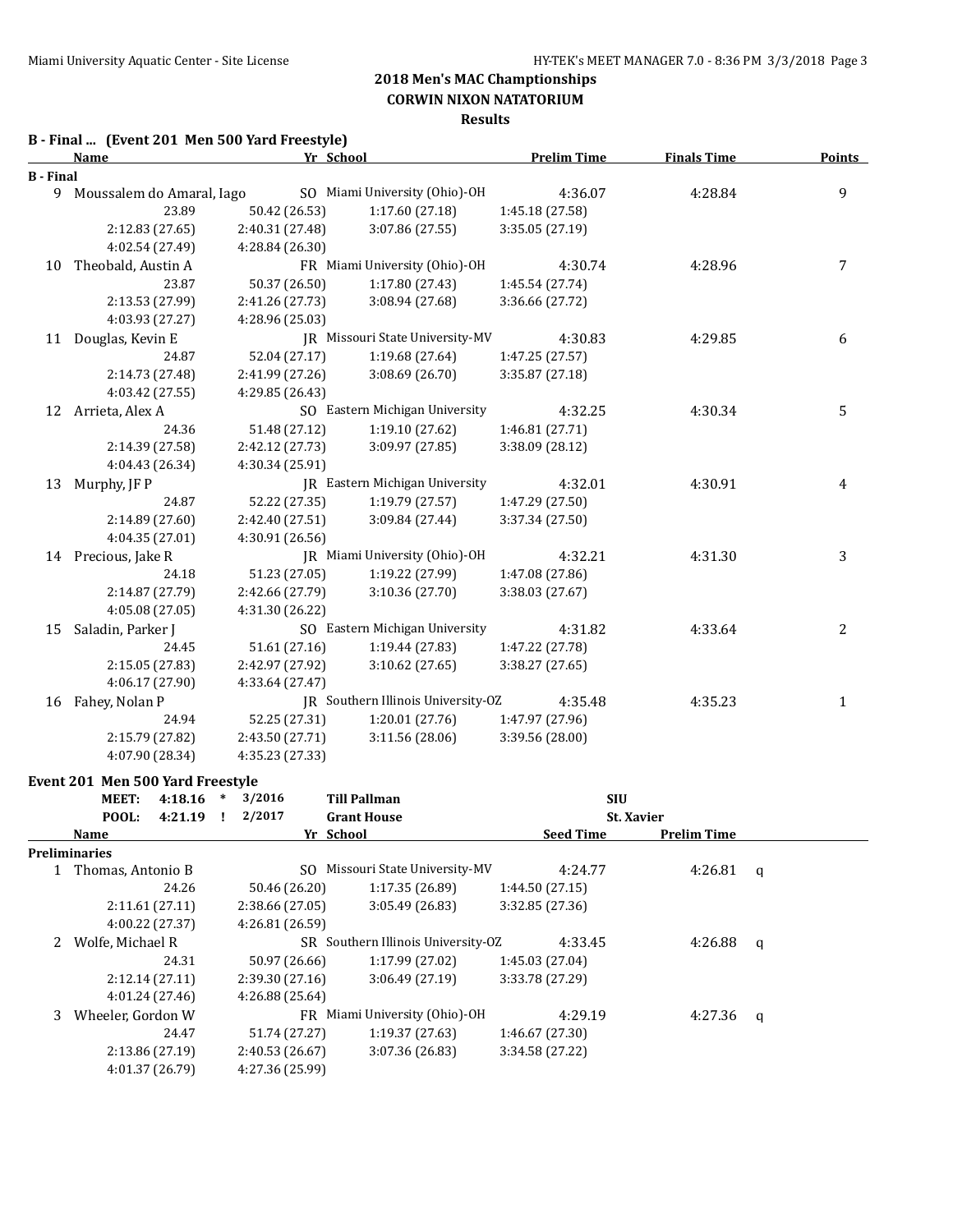**CORWIN NIXON NATATORIUM Results**

## **Preliminaries ... (Event 201 Men 500 Yard Freestyle)**

|    | <b>Name</b>               | Yr School       |                                    | <b>Seed Time</b> | <b>Prelim Time</b> |   |
|----|---------------------------|-----------------|------------------------------------|------------------|--------------------|---|
|    | 4 Kluge, Kevin R          |                 | SO Southern Illinois University-OZ | 4:36.66          | 4:28.37            | q |
|    | 25.23                     | 52.17 (26.94)   | 1:19.35(27.18)                     | 1:46.31 (26.96)  |                    |   |
|    | 2:13.27 (26.96)           | 2:40.02 (26.75) | 3:06.92 (26.90)                    | 3:34.34 (27.42)  |                    |   |
|    | 4:01.49 (27.15)           | 4:28.37 (26.88) |                                    |                  |                    |   |
| 5. | Kang, Minki               |                 | JR Missouri State University-MV    | 4:27.16          | 4:28.50            | q |
|    | 24.90                     | 51.79 (26.89)   | 1:18.94(27.15)                     | 1:46.00 (27.06)  |                    |   |
|    | 2:13.48 (27.48)           | 2:40.78 (27.30) | 3:08.04 (27.26)                    | 3:35.16 (27.12)  |                    |   |
|    | 4:02.33 (27.17)           | 4:28.50 (26.17) |                                    |                  |                    |   |
| 6  | McGuire, James C          |                 | FR Miami University (Ohio)-OH      | 4:38.18          | 4:29.95            | q |
|    | 24.81                     | 51.61 (26.80)   | 1:18.54(26.93)                     | 1:45.63 (27.09)  |                    |   |
|    | 2:12.94 (27.31)           | 2:40.29 (27.35) | 3:07.74 (27.45)                    | 3:35.25 (27.51)  |                    |   |
|    | 4:02.97 (27.72)           | 4:29.95 (26.98) |                                    |                  |                    |   |
| 7  | Olmos, Tanner J           |                 | SO Eastern Michigan University     | 4:45.73          | 4:30.37            | q |
|    | 24.85                     | 51.52 (26.67)   | 1:18.72 (27.20)                    | 1:45.99 (27.27)  |                    |   |
|    | 2:13.30 (27.31)           | 2:40.76 (27.46) | 3:08.22 (27.46)                    | 3:35.78 (27.56)  |                    |   |
|    | 4:03.32 (27.54)           | 4:30.37 (27.05) |                                    |                  |                    |   |
| 8  | Cole, Christopher G       |                 | JR Southern Illinois University-OZ | 4:36.55          | 4:30.64            | q |
|    | 24.87                     | 51.43 (26.56)   | 1:18.35 (26.92)                    | 1:45.28 (26.93)  |                    |   |
|    | 2:12.21 (26.93)           | 2:39.41 (27.20) | 3:07.10(27.69)                     | 3:35.07 (27.97)  |                    |   |
|    | 4:03.01 (27.94)           | 4:30.64 (27.63) |                                    |                  |                    |   |
|    | 9 Theobald, Austin A      |                 | FR Miami University (Ohio)-OH      | 4:37.82          | 4:30.74            | q |
|    | 24.35                     | 51.18 (26.83)   | 1:18.64 (27.46)                    | 1:46.40 (27.76)  |                    |   |
|    | 2:14.10 (27.70)           | 2:41.49 (27.39) | 3:09.12 (27.63)                    | 3:37.05 (27.93)  |                    |   |
|    | 4:04.68 (27.63)           | 4:30.74 (26.06) |                                    |                  |                    |   |
| 10 | Douglas, Kevin E          |                 | JR Missouri State University-MV    | 4:31.30          | 4:30.83            | q |
|    | 25.29                     | 52.31 (27.02)   | 1:20.34 (28.03)                    | 1:47.79 (27.45)  |                    |   |
|    | 2:15.07 (27.28)           | 2:42.57 (27.50) | 3:10.75(28.18)                     | 3:38.15 (27.40)  |                    |   |
|    | 4:04.58 (26.43)           | 4:30.83 (26.25) |                                    |                  |                    |   |
|    | 11 Saladin, Parker J      |                 | SO Eastern Michigan University     | 4:38.15          | 4:31.82            | q |
|    | 24.09                     | 51.50 (27.41)   | 1:19.52 (28.02)                    | 1:47.45 (27.93)  |                    |   |
|    | 2:15.47 (28.02)           | 2:43.57 (28.10) | 3:11.31 (27.74)                    | 3:39.13 (27.82)  |                    |   |
|    | 4:06.24(27.11)            | 4:31.82 (25.58) |                                    |                  |                    |   |
|    | 12 Murphy, JF P           |                 | JR Eastern Michigan University     | 4:39.36          | 4:32.01            | q |
|    | 24.08                     | 50.92 (26.84)   | 1:18.19 (27.27)                    | 1:45.67 (27.48)  |                    |   |
|    | 2:13.33 (27.66)           | 2:41.12 (27.79) | 3:08.72(27.60)                     | 3:36.51 (27.79)  |                    |   |
|    | 4:03.99 (27.48)           | 4:32.01 (28.02) |                                    |                  |                    |   |
|    | 13 Precious, Jake R       |                 | JR Miami University (Ohio)-OH      | 4:38.84          | 4:32.21            |   |
|    | 24.37                     | 51.40 (27.03)   | 1:18.85 (27.45)                    | 1:46.28 (27.43)  |                    | q |
|    | 2:13.63 (27.35)           | 2:40.84 (27.21) | 3:08.43 (27.59)                    | 3:36.48 (28.05)  |                    |   |
|    | 4:04.61 (28.13)           | 4:32.21 (27.60) |                                    |                  |                    |   |
|    |                           |                 | SO Eastern Michigan University     |                  |                    |   |
|    | 14 Arrieta, Alex A        |                 |                                    | 4:37.94          | 4:32.25            | q |
|    | 23.97                     | 50.89 (26.92)   | 1:18.61 (27.72)                    | 1:46.09 (27.48)  |                    |   |
|    | 2:13.46 (27.37)           | 2:41.18 (27.72) | 3:09.17 (27.99)                    | 3:37.22 (28.05)  |                    |   |
|    | 4:04.76 (27.54)           | 4:32.25 (27.49) |                                    |                  |                    |   |
| 15 | Fahey, Nolan P            |                 | JR Southern Illinois University-OZ | 4:39.33          | 4:35.48            | q |
|    | 25.43                     | 52.85 (27.42)   | 1:20.50 (27.65)                    | 1:48.68 (28.18)  |                    |   |
|    | 2:16.31 (27.63)           | 2:44.06 (27.75) | 3:12.05 (27.99)                    | 3:40.13 (28.08)  |                    |   |
|    | 4:08.49 (28.36)           | 4:35.48 (26.99) |                                    |                  |                    |   |
| 16 | Moussalem do Amaral, Iago |                 | SO Miami University (Ohio)-OH      | 4:35.55          | 4:36.07            | q |
|    | 24.67                     | 52.16 (27.49)   | 1:20.03 (27.87)                    | 1:48.17 (28.14)  |                    |   |
|    | 2:15.90 (27.73)           | 2:43.49 (27.59) | 3:11.23 (27.74)                    | 3:39.35 (28.12)  |                    |   |
|    | 4:07.81 (28.46)           | 4:36.07 (28.26) |                                    |                  |                    |   |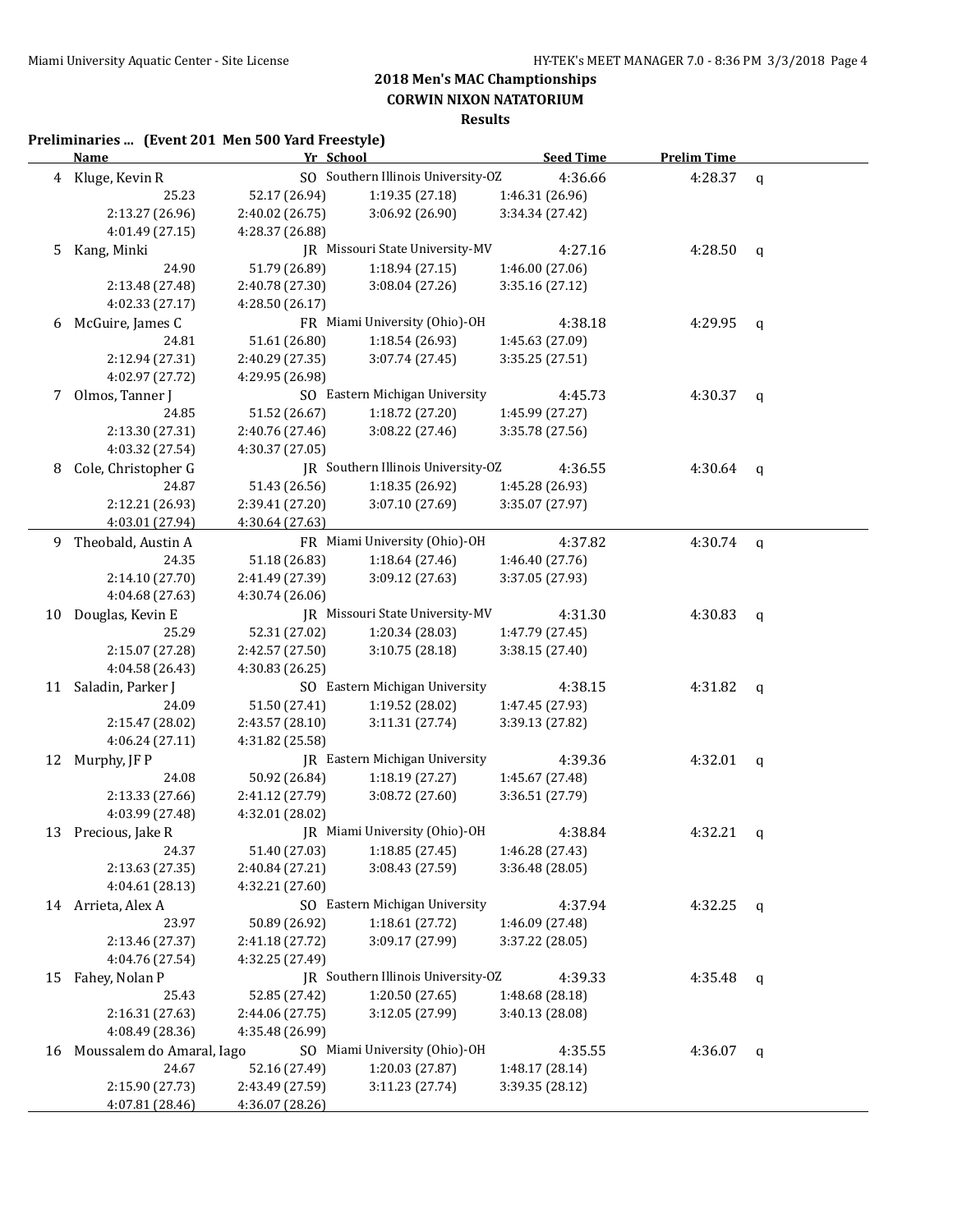**CORWIN NIXON NATATORIUM**

|     | Preliminaries  (Event 201 Men 500 Yard Freestyle)<br><b>Name</b> | Yr School       |                                    | <b>Seed Time</b>                   | <b>Prelim Time</b> |  |
|-----|------------------------------------------------------------------|-----------------|------------------------------------|------------------------------------|--------------------|--|
|     | 17 Pattinson, Credence K                                         |                 | FR University of Evansville-IN     | 4:35.58                            | 4:36.30            |  |
|     | 24.44                                                            | 52.05 (27.61)   | 1:19.64 (27.59)                    | 1:47.35 (27.71)                    |                    |  |
|     | 2:15.04 (27.69)                                                  | 2:43.18 (28.14) | 3:11.48 (28.30)                    | 3:39.99 (28.51)                    |                    |  |
|     | 4:08.56 (28.57)                                                  | 4:36.30 (27.74) |                                    |                                    |                    |  |
| 18  | Lingo, Pete W                                                    |                 | FR University of Evansville-IN     | 4:46.88                            | 4:38.08            |  |
|     | 24.30                                                            | 50.73 (26.43)   | 1:17.79 (27.06)                    | 1:45.43 (27.64)                    |                    |  |
|     | 2:13.90 (28.47)                                                  | 2:42.26 (28.36) | 3:10.91(28.65)                     | 3:40.11 (29.20)                    |                    |  |
|     | 4:09.43 (29.32)                                                  | 4:38.08 (28.65) |                                    |                                    |                    |  |
| 19  | Hudson, Brandt H                                                 |                 | SO University of Evansville-IN     | 4:35.69                            | 4:38.93            |  |
|     | 24.98                                                            | 51.97 (26.99)   | 1:19.34 (27.37)                    | 1:47.39 (28.05)                    |                    |  |
|     | 2:15.98 (28.59)                                                  | 2:44.25 (28.27) | 3:13.26 (29.01)                    | 3:42.32 (29.06)                    |                    |  |
|     | 4:11.13 (28.81)                                                  | 4:38.93 (27.80) |                                    |                                    |                    |  |
| 20  | Stern, Michael M                                                 |                 | FR Southern Illinois University-OZ | 4:44.71                            | 4:39.35            |  |
|     | 25.01                                                            | 52.19 (27.18)   | 1:20.23 (28.04)                    | 1:48.14 (27.91)                    |                    |  |
|     | 2:16.36 (28.22)                                                  | 2:44.79 (28.43) | 3:13.67 (28.88)                    | 3:42.54 (28.87)                    |                    |  |
|     | 4:11.40 (28.86)                                                  | 4:39.35 (27.95) |                                    |                                    |                    |  |
| 21  | Meyn, Davis R                                                    |                 | FR Ball State University-IN        | 4:44.95                            | 4:40.08            |  |
|     | 24.88                                                            | 52.33 (27.45)   | 1:20.42 (28.09)                    | 1:49.28 (28.86)                    |                    |  |
|     | 2:17.97 (28.69)                                                  | 2:46.56 (28.59) | 3:15.00 (28.44)                    | 3:43.49 (28.49)                    |                    |  |
|     | 4:12.08 (28.59)                                                  | 4:40.08 (28.00) |                                    |                                    |                    |  |
| 22  | Walling, Isaac L                                                 |                 | SR Ball State University-IN        | 4:48.97                            | 4:43.90            |  |
|     | 25.53                                                            | 53.44 (27.91)   | 1:21.63 (28.19)                    | 1:50.58(28.95)                     |                    |  |
|     | 2:19.52 (28.94)                                                  | 2:48.31 (28.79) | 3:17.51 (29.20)                    | 3:46.74 (29.23)                    |                    |  |
|     | 4:15.74 (29.00)                                                  | 4:43.90 (28.16) |                                    |                                    |                    |  |
| 23  | Smith, Austin R                                                  |                 | FR University of Evansville-IN     | 4:39.59                            | 4:44.45            |  |
|     | 24.81                                                            | 52.18 (27.37)   | 1:20.70 (28.52)                    | 1:49.47 (28.77)                    |                    |  |
|     | 2:18.07 (28.60)                                                  | 2:46.96 (28.89) | 3:16.05 (29.09)                    | 3:45.13 (29.08)                    |                    |  |
|     | 4:15.06 (29.93)                                                  | 4:44.45 (29.39) |                                    |                                    |                    |  |
|     | 24 Abu-Shanab, Samad T                                           |                 | SO University of Evansville-IN     | 4:56.03                            | 4:46.87            |  |
|     | 23.96                                                            | 50.82 (26.86)   | 1:18.52 (27.70)                    | 1:47.45 (28.93)                    |                    |  |
|     | 2:17.09 (29.64)                                                  | 2:47.09 (30.00) | 3:17.24 (30.15)                    | 3:48.07 (30.83)                    |                    |  |
|     | 4:18.36 (30.29)                                                  | 4:46.87 (28.51) |                                    |                                    |                    |  |
|     | Sagan, Zack K                                                    |                 | SO University of Evansville-IN     | 4:48.60                            | 4:47.39            |  |
| 25  |                                                                  |                 | 1:21.54 (28.82)                    |                                    |                    |  |
|     | 24.71<br>2:20.47 (29.51)                                         | 52.72 (28.01)   | 3:19.40 (29.61)                    | 1:50.96 (29.42)<br>3:49.16 (29.76) |                    |  |
|     |                                                                  | 2:49.79 (29.32) |                                    |                                    |                    |  |
| 26  | 4:18.83 (29.67)                                                  | 4:47.39 (28.56) | FR Ball State University-IN        | 4:49.27                            | 4:48.25            |  |
|     | Jackowiak, Ryan M<br>25.31                                       |                 | 1:21.89 (28.74)                    |                                    |                    |  |
|     |                                                                  | 53.15 (27.84)   |                                    | 1:51.26 (29.37)<br>3:49.19 (29.72) |                    |  |
|     | 2:20.66 (29.40)                                                  | 2:49.98 (29.32) | 3:19.47 (29.49)                    |                                    |                    |  |
|     | 4:18.89 (29.70)                                                  | 4:48.25 (29.36) |                                    |                                    |                    |  |
| 27  | Luddy, Jack W                                                    |                 | SO Ball State University-IN        | 4:54.50                            | 4:54.53            |  |
|     | 25.79                                                            | 53.90 (28.11)   | 1:23.21 (29.31)                    | 1:53.43 (30.22)                    |                    |  |
|     | 2:23.50 (30.07)                                                  | 2:54.06 (30.56) | 3:24.36 (30.30)                    | 3:54.88 (30.52)                    |                    |  |
|     | 4:25.22 (30.34)                                                  | 4:54.53 (29.31) |                                    |                                    |                    |  |
| --- | Ehrman, Jacob A                                                  |                 | SO Eastern Michigan University     | 4:39.87                            | X4:33.01           |  |
|     | 24.79                                                            | 52.07 (27.28)   | 1:19.33 (27.26)                    | 1:47.04 (27.71)                    |                    |  |
|     | 2:15.15 (28.11)                                                  | 2:42.96 (27.81) | 3:10.78 (27.82)                    | 3:38.68 (27.90)                    |                    |  |
|     | 4:06.16 (27.48)                                                  | 4:33.01 (26.85) |                                    |                                    |                    |  |
|     | Connor, Michael K                                                |                 | SR Southern Illinois University-OZ | 4:44.73                            | X4:40.66           |  |
|     | 25.14                                                            | 52.51 (27.37)   | 1:20.43 (27.92)                    | 1:48.90 (28.47)                    |                    |  |
|     | 2:17.40 (28.50)                                                  | 2:46.33 (28.93) | 3:15.01 (28.68)                    | 3:44.53 (29.52)                    |                    |  |
|     | 4:13.38 (28.85)                                                  | 4:40.66 (27.28) |                                    |                                    |                    |  |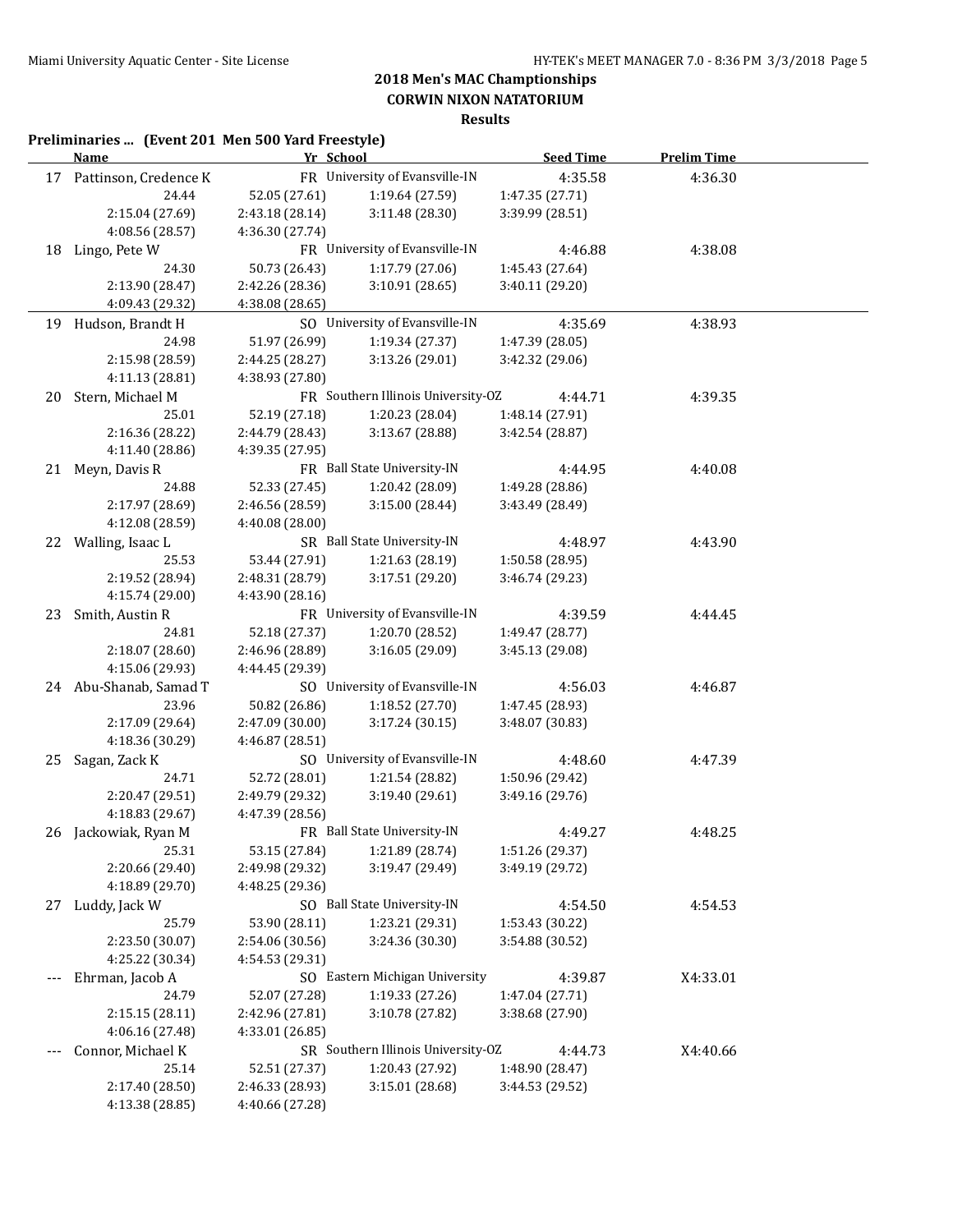## **CORWIN NIXON NATATORIUM**

### **Results**

## **Preliminaries ... (Event 201 Men 500 Yard Freestyle)**

| Yr School<br>Name |                 |                 | <b>Seed Time</b>                                              | <b>Prelim Time</b>                                                    |  |
|-------------------|-----------------|-----------------|---------------------------------------------------------------|-----------------------------------------------------------------------|--|
| Mollak, Michael K |                 |                 | 4:49.56                                                       | X4:46.60                                                              |  |
| 25.44             | 53.15 (27.71)   | 1:21.72 (28.57) | 1:50.63(28.91)                                                |                                                                       |  |
| 2:19.71 (29.08)   | 2:49.07 (29.36) | 3:18.81(29.74)  | 3:48.79 (29.98)                                               |                                                                       |  |
| 4:18.13 (29.34)   | 4:46.60 (28.47) |                 |                                                               |                                                                       |  |
| Stoddard, David C | IR              |                 | 5:02.10                                                       | X4:48.17                                                              |  |
| 25.01             | 52.77 (27.76)   | 1:21.55(28.78)  | 1:50.58 (29.03)                                               |                                                                       |  |
| 2:19.56 (28.98)   | 2:48.49 (28.93) | 3:17.87(29.38)  | 3:48.18 (30.31)                                               |                                                                       |  |
| 4:18.57 (30.39)   | 4:48.17 (29.60) |                 |                                                               |                                                                       |  |
| Gadbois, Weston R |                 |                 | 5:01.66                                                       | X5:00.92                                                              |  |
| 26.13             | 55.24 (29.11)   | 1:25.45(30.21)  | 1:56.19(30.74)                                                |                                                                       |  |
| 2:27.12 (30.93)   | 2:58.00 (30.88) | 3:28.98 (30.98) | 3:59.93 (30.95)                                               |                                                                       |  |
| 4:31.03(31.10)    | 5:00.92 (29.89) |                 |                                                               |                                                                       |  |
| Sampson, Jacob M  |                 |                 | 5:33.44                                                       | X5:35.26                                                              |  |
| 29.06             | 1:00.98 (31.92) | 1:34.43 (33.45) | 2:08.36 (33.93)                                               |                                                                       |  |
| 2:42.58 (34.22)   | 3:18.55(35.97)  | 3:52.81(34.26)  | 4:27.29 (34.48)                                               |                                                                       |  |
| 5:01.67 (34.38)   | 5:35.26 (33.59) |                 |                                                               |                                                                       |  |
|                   |                 |                 | University of Evansville-IN<br>SO University of Evansville-IN | IR Missouri State University-MV<br>SO Southern Illinois University-OZ |  |

#### **Event 202 Men 200 Yard IM**

|                  | <b>MEET:</b>          | 1:44.03 | $\ast$ | 3/2015                         | <b>Uvis Kalnins</b>                   | <b>MSU</b>         |                    |                |
|------------------|-----------------------|---------|--------|--------------------------------|---------------------------------------|--------------------|--------------------|----------------|
|                  | POOL:                 | 1:45.38 | I.     | 2012                           | <b>Jacob Hanson</b>                   | <b>EMU</b>         |                    |                |
|                  | Name                  |         |        |                                | Yr School                             | <b>Prelim Time</b> | <b>Finals Time</b> | <b>Points</b>  |
| A - Final        |                       |         |        |                                |                                       |                    |                    |                |
|                  | 1 Osvath, Artur Z     |         |        |                                | IR Missouri State University-MV       | 1:47.78            | 1:45.74            | 20             |
|                  |                       | 22.97   |        | 49.55 (26.58)                  | 1:19.75(30.20)                        | 1:45.74 (25.99)    |                    |                |
|                  | 2 Cwiek, Kacper       |         |        |                                | SR Missouri State University-MV       | 1:48.27            | 1:46.66            | 17             |
|                  |                       | 23.33   |        | 49.85 (26.52)                  | 1:21.48(31.63)                        | 1:46.66 (25.18)    |                    |                |
|                  | 3 Kawaguchi, Tosh A   |         |        |                                | <b>IR</b> Eastern Michigan University | 1:47.77            | 1:46.87            | 16             |
|                  |                       | 23.38   |        | 49.61 (26.23)                  | 1:21.22 (31.61)                       | 1:46.87 (25.65)    |                    |                |
|                  | 4 Heye, Christopher W |         |        |                                | SR Missouri State University-MV       | 1:47.18            | 1:46.91            | 15             |
|                  |                       | 23.56   |        | 50.71 (27.15)                  | 1:21.33 (30.62)                       | 1:46.91 (25.58)    |                    |                |
| 5                | Tyson, Jake C         |         |        |                                | JR Eastern Michigan University        | 1:47.94            | 1:47.35            | 14             |
|                  |                       | 23.38   |        | 51.14 (27.76)                  | 1:22.68 (31.54)                       | 1:47.35 (24.67)    |                    |                |
|                  | 6 Mota, Kayky         |         |        |                                | FR Miami University (Ohio)-OH         | 1:48.44            | 1:47.54            | 13             |
|                  |                       | 22.93   |        | 50.16 (27.23)                  | 1:21.66 (31.50)                       | 1:47.54 (25.88)    |                    |                |
|                  | 7 Frisbie, Will A     |         |        |                                | SR Missouri State University-MV       | 1:48.65            | 1:47.64            | 12             |
|                  |                       | 23.35   |        | 50.43 (27.08)                  | 1:21.92 (31.49)                       | 1:47.64 (25.72)    |                    |                |
|                  | 8 Andrews, Justin M   |         |        |                                | SO Miami University (Ohio)-OH         | 1:48.00            | 1:47.71            | 11             |
|                  |                       | 23.16   |        |                                | 50.77 (27.61) 1:21.90 (31.13)         | 1:47.71 (25.81)    |                    |                |
| <b>B</b> - Final |                       |         |        |                                |                                       |                    |                    |                |
|                  | 9 Brooks, Ben V       |         |        | FR Eastern Michigan University |                                       | 1:49.95            | 1:48.63            | 9              |
|                  |                       | 24.08   |        | 51.90 (27.82)                  | 1:22.53 (30.63)                       | 1:48.63 (26.10)    |                    |                |
|                  | 10 Rybakowicz, Ross L |         |        |                                | SR Miami University (Ohio)-OH         | 1:49.28            | 1:49.18            | $\overline{7}$ |
|                  |                       | 23.90   |        |                                | $51.93(28.03)$ $1:22.93(31.00)$       | 1:49.18 (26.25)    |                    |                |
|                  | 11 Heye, Thomas E     |         |        |                                | SO Missouri State University-MV       | 1:50.15            | 1:49.23            | 6              |
|                  |                       | 24.23   |        | 51.40 (27.17)                  | 1:22.96 (31.56)                       | 1:49.23 (26.27)    |                    |                |
|                  | 12 Perez, Ricky       |         |        |                                | <b>IR</b> Eastern Michigan University | 1:50.53            | 1:49.25            | 5              |
|                  |                       | 24.02   |        | 51.12 (27.10)                  | 1:23.81 (32.69)                       | 1:49.25 (25.44)    |                    |                |
|                  | 13 Segal, Matan       |         |        |                                | SO Eastern Michigan University        | 1:49.74            | 1:49.52            | 4              |
|                  |                       | 24.04   |        | 50.78 (26.74)                  | 1:23.44 (32.66)                       | 1:49.52 (26.08)    |                    |                |
|                  | 14 Phillips, Chris J  |         |        |                                | SO Southern Illinois University-OZ    | 1:48.75            | 1:50.09            | 3              |
|                  |                       | 23.96   |        | 52.36 (28.40)                  | 1:23.43 (31.07)                       | 1:50.09 (26.66)    |                    |                |
| 15               | Barr, Noah B          |         |        |                                | FR Miami University (Ohio)-OH         | 1:50.95            | 1:50.58            | 2              |
|                  |                       | 24.36   |        | 52.49 (28.13)                  | 1:23.64(31.15)                        | 1:50.58 (26.94)    |                    |                |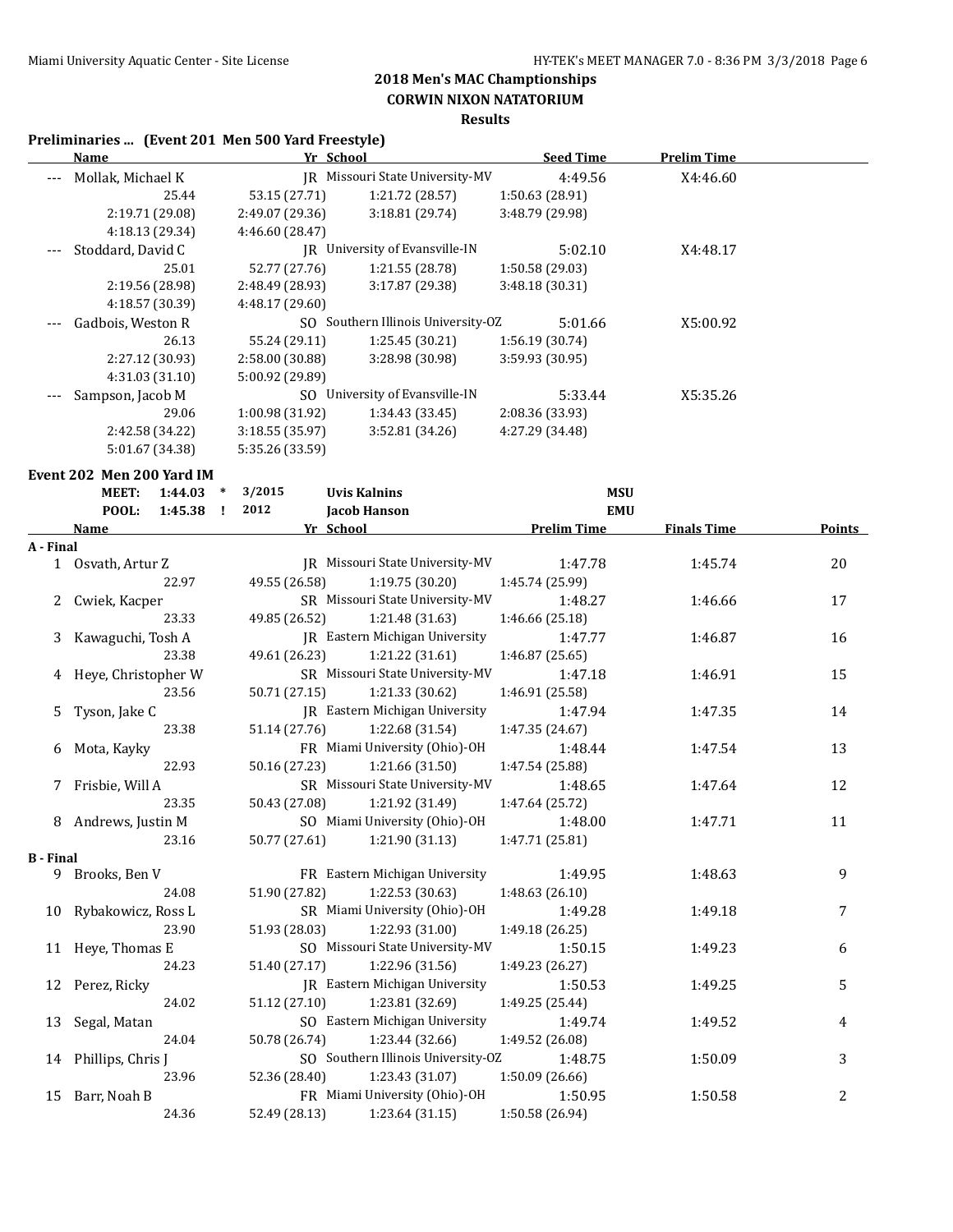|    | Name                              | Yr School     |                                        | <b>Prelim Time</b>         | <b>Finals Time</b> | <b>Points</b> |
|----|-----------------------------------|---------------|----------------------------------------|----------------------------|--------------------|---------------|
|    | 16 Theunissen, Nicholas T         |               | JR Missouri State University-MV        | 1:49.05                    | 1:50.60            | 1             |
|    | 23.51                             | 51.06 (27.55) | 1:22.91 (31.85)                        | 1:50.60 (27.69)            |                    |               |
|    | Event 202 Men 200 Yard IM         |               |                                        |                            |                    |               |
|    | <b>MEET:</b><br>1:44.03<br>$\ast$ | 3/2015        | <b>Uvis Kalnins</b>                    | <b>MSU</b>                 |                    |               |
|    | POOL:<br>1:45.38 !                | 2012          | Jacob Hanson                           | <b>EMU</b>                 |                    |               |
|    | <u>Name</u>                       | Yr School     |                                        | <b>Seed Time</b>           | <b>Prelim Time</b> |               |
|    | <b>Preliminaries</b>              |               |                                        |                            |                    |               |
|    | 1 Heye, Christopher W             |               | SR Missouri State University-MV        | 1:48.78                    | 1:47.18            | $\mathbf{q}$  |
|    | 23.86                             | 50.68 (26.82) | 1:21.20 (30.52)                        | 1:47.18 (25.98)            |                    |               |
|    | Kawaguchi, Tosh A                 |               | JR Eastern Michigan University         | 1:50.04                    | 1:47.77            | q             |
|    | 23.27                             | 49.26 (25.99) | 1:21.70 (32.44)                        | 1:47.77 (26.07)            |                    |               |
|    | Osvath, Artur Z                   |               | JR Missouri State University-MV        | 1:45.46                    | 1:47.78            | q             |
|    | 23.36                             | 51.39 (28.03) | 1:21.25 (29.86)                        | 1:47.78 (26.53)            |                    |               |
|    | Tyson, Jake C                     |               | JR Eastern Michigan University         | 1:54.71                    | 1:47.94            | q             |
|    | 23.37                             | 50.91 (27.54) | 1:22.97 (32.06)                        | 1:47.94 (24.97)            |                    |               |
|    | Andrews, Justin M                 |               | SO Miami University (Ohio)-OH          | 1:51.64                    | 1:48.00            | q             |
|    | 23.25                             | 50.35 (27.10) | 1:21.64 (31.29)                        | 1:48.00 (26.36)            |                    |               |
|    | Cwiek, Kacper                     |               | SR Missouri State University-MV        | 1:48.35                    | 1:48.27            | q             |
|    | 23.47                             | 50.55 (27.08) | 1:22.62 (32.07)                        | 1:48.27 (25.65)            |                    |               |
|    | Mota, Kayky                       |               | FR Miami University (Ohio)-OH          | 1:53.17                    | 1:48.44            | $\mathbf q$   |
|    | 23.10                             | 50.37 (27.27) | 1:22.27 (31.90)                        | 1:48.44(26.17)             |                    |               |
| 8  | Frisbie, Will A                   |               | SR Missouri State University-MV        | 1:51.58                    | 1:48.65            | $\mathbf q$   |
|    | 23.28                             | 50.76 (27.48) | 1:22.63 (31.87)                        | 1:48.65 (26.02)            |                    |               |
| 9. | Phillips, Chris J                 |               | SO Southern Illinois University-OZ     | 1:53.03                    | 1:48.75            | q             |
|    | 23.61                             | 51.84 (28.23) | 1:22.26 (30.42)                        | 1:48.75 (26.49)            |                    |               |
| 10 | Theunissen, Nicholas T            |               | JR Missouri State University-MV        | 1:53.18                    | 1:49.05            | $\mathbf q$   |
|    | 23.71                             | 50.92 (27.21) | 1:21.85 (30.93)                        | 1:49.05 (27.20)            |                    |               |
| 11 | Rybakowicz, Ross L                |               | SR Miami University (Ohio)-OH          | 1:54.49                    | 1:49.28            | q             |
|    | 23.71                             | 51.33 (27.62) | 1:22.64 (31.31)                        | 1:49.28 (26.64)            |                    |               |
| 12 | Segal, Matan                      |               | SO Eastern Michigan University         | 1:53.82                    | 1:49.74            | q             |
|    | 24.26                             | 52.06 (27.80) | 1:23.95 (31.89)                        | 1:49.74 (25.79)            |                    |               |
| 13 | Brooks, Ben V                     |               | FR Eastern Michigan University         | 1:53.85                    | 1:49.95            | q             |
|    | 23.92                             | 51.81 (27.89) | 1:22.56 (30.75)                        | 1:49.95 (27.39)            |                    |               |
|    | 14 Heye, Thomas E                 |               | SO Missouri State University-MV        | 1:51.77                    | 1:50.15            | q             |
|    | 24.14                             | 50.79 (26.65) | 1:23.04 (32.25)                        | 1:50.15(27.11)             |                    |               |
|    | 15 Perez, Ricky                   |               | JR Eastern Michigan University 1:53.58 |                            | 1:50.53            | $\mathbf{q}$  |
|    | 23.72                             | 50.77 (27.05) | 1:24.00 (33.23)                        | 1:50.53 (26.53)            |                    |               |
| 16 | Barr, Noah B                      |               | FR Miami University (Ohio)-OH          | 1:56.92                    | 1:50.95            | q             |
|    | 24.17                             | 52.74 (28.57) | 1:23.75 (31.01)                        | 1:50.95 (27.20)            |                    |               |
| 17 | Klinsky, Spencer A                |               | FR Miami University (Ohio)-OH          | 1:54.93                    | 1:51.18            |               |
|    | 23.65                             | 51.58 (27.93) | 1:24.27 (32.69)                        | 1:51.18 (26.91)            |                    |               |
| 18 | Tsenkov, Matthew                  |               | SO Eastern Michigan University         | 1:55.72                    | 1:52.70            |               |
|    | 24.51                             | 54.46 (29.95) | 1:25.33 (30.87)                        | 1:52.70 (27.37)            |                    |               |
|    | 19 Berquist, Kyle D               |               | FR Southern Illinois University-OZ     | 1:53.80                    | 1:52.74            |               |
|    | 24.36                             | 53.06 (28.70) | 1:24.71 (31.65)                        | 1:52.74 (28.03)            |                    |               |
| 20 | Cozzens, Paul A                   |               | SO University of Evansville-IN         | 1:53.82                    | 1:52.80            |               |
|    | 23.99                             | 51.96 (27.97) | 1:25.02 (33.06)                        | 1:52.80 (27.78)            |                    |               |
| 21 | Martinez, Alex A                  |               | JR Southern Illinois University-OZ     | 1:57.46                    | 1:52.81            |               |
|    | 24.60                             | 53.09 (28.49) | 1:25.91 (32.82)                        | 1:52.81 (26.90)            |                    |               |
|    |                                   |               | SO Ball State University-IN            |                            |                    |               |
| 22 | Ball, Spence R                    |               | 1:26.69 (33.58)                        | 1:57.97<br>1:53.43 (26.74) | 1:53.43            |               |
|    | 24.48                             | 53.11 (28.63) |                                        |                            |                    |               |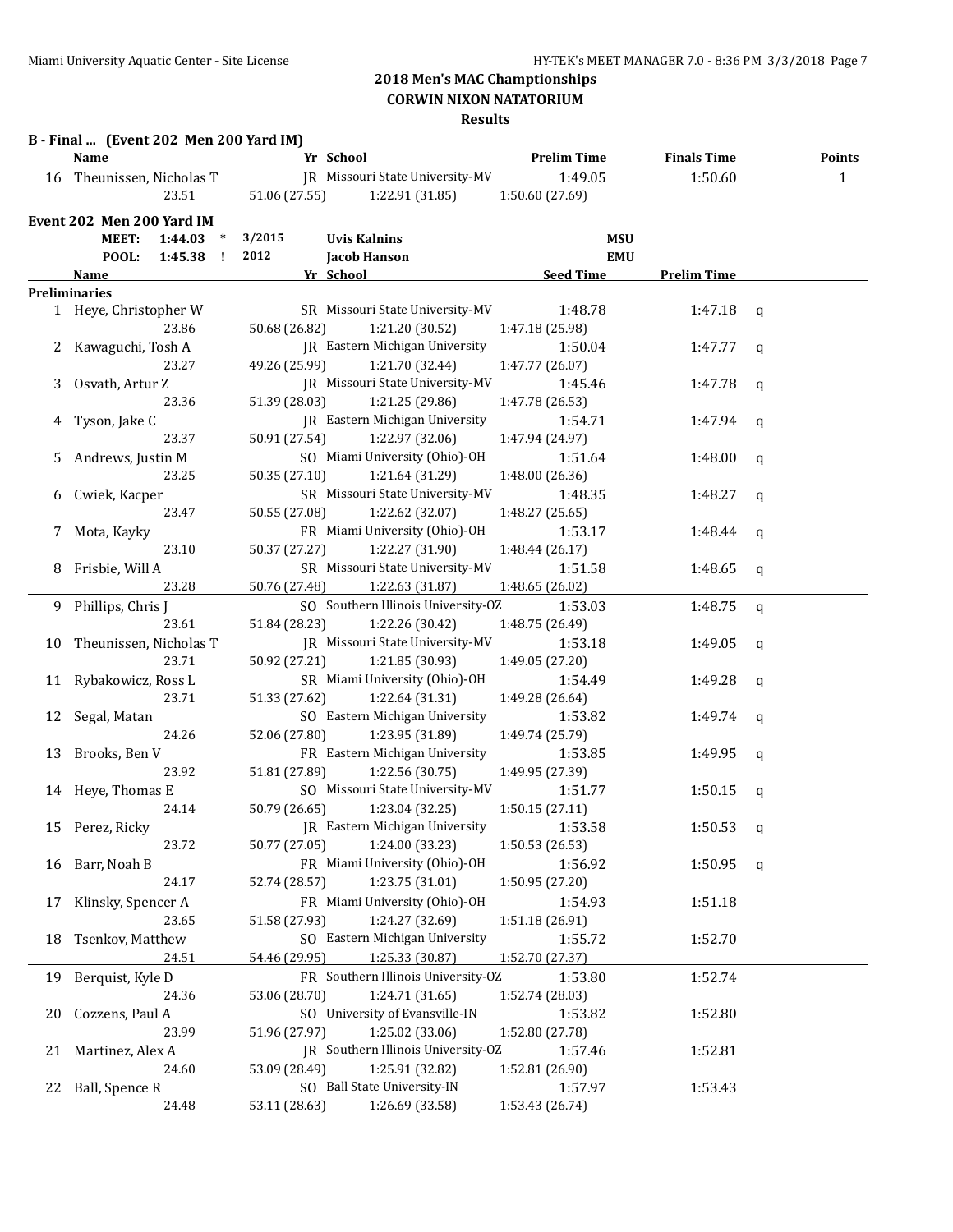## **Preliminaries ... (Event 202 Men 200 Yard IM)**

| <b>Name</b> |                        | Yr School     |                                    | <b>Seed Time</b> | <b>Prelim Time</b> |  |
|-------------|------------------------|---------------|------------------------------------|------------------|--------------------|--|
|             | 23 Tyler, Cullen M     |               | JR Ball State University-IN        | 1:57.46          | 1:53.57            |  |
|             | 24.60                  | 54.93 (30.33) | 1:26.96 (32.03)                    | 1:53.57 (26.61)  |                    |  |
|             | 24 Dooley, Jimmy W     |               | SO Southern Illinois University-OZ | 1:57.02          | 1:53.81            |  |
|             | 23.66                  | 52.86 (29.20) | 1:25.49 (32.63)                    | 1:53.81 (28.32)  |                    |  |
|             | 25 Brockman, Blake J   |               | FR Miami University (Ohio)-OH      | 1:57.94          | 1:53.99            |  |
|             | 24.58                  | 54.85 (30.27) | 1:26.41(31.56)                     | 1:53.99 (27.58)  |                    |  |
|             | 26 Gingher, Ben J      |               | FR Eastern Michigan University     | 1:56.09          | 1:54.54            |  |
|             | 23.49                  | 52.80 (29.31) | 1:24.91 (32.11)                    | 1:54.54 (29.63)  |                    |  |
|             | 27 Ninneman, Brendan S |               | SR University of Evansville-IN     | 2:00.69          | 1:57.54            |  |
|             | 25.50                  | 55.01 (29.51) | 1:29.69 (34.68)                    | 1:57.54 (27.85)  |                    |  |
|             | 28 Maciunas, Arnas     |               | FR Ball State University-IN        | 2:01.42          | 1:58.49            |  |
|             | 25.13                  | 55.92 (30.79) | 1:30.56 (34.64)                    | 1:58.49 (27.93)  |                    |  |
|             | 29 Lively, Pierce P    |               | FR University of Evansville-IN     | 2:02.52          | 1:59.88            |  |
|             | 26.16                  | 56.05 (29.89) | 1:30.13(34.08)                     | 1:59.88 (29.75)  |                    |  |
|             | 30 Schroder, Andrew J  |               | SO University of Evansville-IN     | 2:03.38          | 2:01.54            |  |
|             | 24.29                  |               | 54.89 (30.60) 1:30.81 (35.92)      | 2:01.54 (30.73)  |                    |  |
|             | 31 Stauder, Derek P    |               | JR University of Evansville-IN     | 2:07.86          | 2:03.38            |  |
|             | 26.13                  | 59.21 (33.08) | 1:33.99 (34.78)                    | 2:03.38 (29.39)  |                    |  |
|             | Hendry, Aaron D        |               | SO Eastern Michigan University     | 1:56.68          | X1:50.98           |  |
|             | 24.33                  | 53.09 (28.76) | 1:24.89(31.80)                     | 1:50.98 (26.09)  |                    |  |
|             | Halem, Jacob D         |               | FR Miami University (Ohio)-OH      | 1:57.24          | X1:54.11           |  |
|             | 24.27                  | 54.87 (30.60) | 1:28.01(33.14)                     | 1:54.11 (26.10)  |                    |  |
|             | Campbell, Canaan W     |               | SR Missouri State University-MV    | 1:55.59          | X1:55.63           |  |
|             | 25.07                  | 53.92 (28.85) | 1:28.56 (34.64)                    | 1:55.63 (27.07)  |                    |  |
|             | Fales, Wesley J        |               | FR Miami University (Ohio)-OH      | 1:54.88          | X1:56.41           |  |
|             | 25.24                  | 54.09 (28.85) | 1:28.13 (34.04)                    | 1:56.41 (28.28)  |                    |  |
|             | Keesling, Aaron M      |               | FR Missouri State University-MV    | 1:59.68          | X1:56.54           |  |
|             | 24.29                  | 54.32 (30.03) | 1:27.26 (32.94)                    | 1:56.54 (29.28)  |                    |  |
|             | Marcy, Keystone M      |               | JR University of Evansville-IN     | 2:06.20          | X2:02.58           |  |
|             | 24.33                  | 55.82 (31.49) | 1:31.95 (36.13)                    | 2:02.58 (30.63)  |                    |  |

#### **Event 203 Men 50 Yard Freestyle**

| MEET:            | 19.57 |                                                                                                                                        | 3/2009 |                | <b>Derick Roe</b>               | <b>EMU</b>         |                    |               |  |                       |           |  |  |
|------------------|-------|----------------------------------------------------------------------------------------------------------------------------------------|--------|----------------|---------------------------------|--------------------|--------------------|---------------|--|-----------------------|-----------|--|--|
| POOL:            | 19.38 |                                                                                                                                        |        |                |                                 |                    |                    | 2008          |  | <b>Josh Schneider</b> | <b>UC</b> |  |  |
| Name             |       |                                                                                                                                        |        |                |                                 | <b>Prelim Time</b> | <b>Finals Time</b> | <b>Points</b> |  |                       |           |  |  |
| A - Final        |       |                                                                                                                                        |        |                |                                 |                    |                    |               |  |                       |           |  |  |
| $\mathbf{1}$     |       |                                                                                                                                        |        | IR             | Missouri State University-MV    | 20.08              | 19.93              | 20            |  |                       |           |  |  |
| Swift, Carter    |       |                                                                                                                                        |        | FR             | Eastern Michigan University     | 20.05              | 19.98              | 17            |  |                       |           |  |  |
|                  |       |                                                                                                                                        |        | SO             | Missouri State University-MV    | 20.21              | 20.10              | 16            |  |                       |           |  |  |
|                  |       |                                                                                                                                        |        | FR             | Eastern Michigan University     | 20.47              | 20.28              | 15            |  |                       |           |  |  |
| Schultz, Jake T  |       |                                                                                                                                        |        | SO.            | Missouri State University-MV    | 20.29              | 20.35              | 14            |  |                       |           |  |  |
| Ward, Nick P     |       |                                                                                                                                        |        | SO.            | Miami University (Ohio)-OH      | 20.42              | 20.37              | 13            |  |                       |           |  |  |
|                  |       |                                                                                                                                        |        | SO.            | Southern Illinois University-OZ | 20.41              | 20.39              | 12            |  |                       |           |  |  |
|                  |       |                                                                                                                                        |        | SR             | Miami University (Ohio)-OH      | 20.37              | 20.51              | 11            |  |                       |           |  |  |
| <b>B</b> - Final |       |                                                                                                                                        |        |                |                                 |                    |                    |               |  |                       |           |  |  |
| Bish, Blair C    |       |                                                                                                                                        |        | IR             | Missouri State University-MV    | 20.57              | 20.42              | 9             |  |                       |           |  |  |
|                  |       |                                                                                                                                        |        | SR             | Miami University (Ohio)-OH      | 20.72              | 20.59              | 7             |  |                       |           |  |  |
|                  |       |                                                                                                                                        |        | FR             | Miami University (Ohio)-OH      | 20.61              | 20.68              | 6             |  |                       |           |  |  |
| Hoch, Alec       |       |                                                                                                                                        |        | FR             | Eastern Michigan University     | 20.81              | 20.77              | 4.50          |  |                       |           |  |  |
| Brand, Will E    |       |                                                                                                                                        |        | SR.            | Missouri State University-MV    | 20.78              | 20.77              | 4.50          |  |                       |           |  |  |
| Andrew, Ben H    |       |                                                                                                                                        |        | S <sub>O</sub> | <b>Ball State University-IN</b> | 20.85              | 20.85              | 3             |  |                       |           |  |  |
| Wray, James N    |       |                                                                                                                                        |        |                | Miami University (Ohio)-OH      | 20.95              | 21.05              | 2             |  |                       |           |  |  |
|                  |       | Paloschi, Lucas<br>Senn, Samuel B<br>O'Shea, Chris M<br>Hajtman, Tamas<br>Blackstone, Hutch H<br>Westrick, Ross G<br>Valentim, Diego G | $\ast$ |                |                                 | Yr School<br>SO.   |                    |               |  |                       |           |  |  |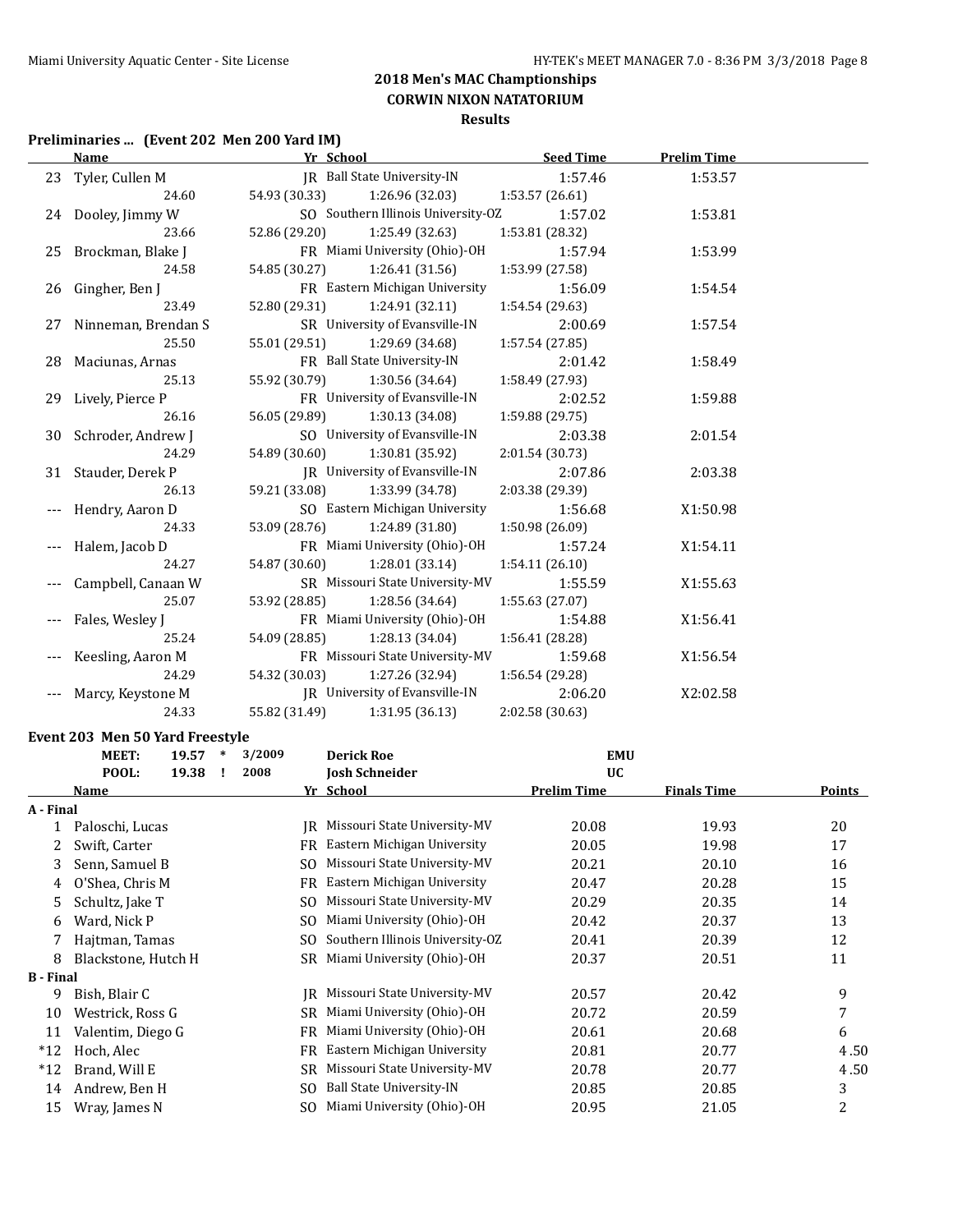|              | B - Final  (Event 203 Men 50 Yard Freestyle)<br><b>Name</b> |           | Yr School                          | <b>Prelim Time</b> | <b>Finals Time</b> | <b>Points</b> |
|--------------|-------------------------------------------------------------|-----------|------------------------------------|--------------------|--------------------|---------------|
|              |                                                             |           | SR Eastern Michigan University     | 20.89              | 21.07              |               |
| 16           | Johnson, Connor M                                           |           |                                    |                    |                    | 1             |
|              | Event 203 Men 50 Yard Freestyle                             |           |                                    |                    |                    |               |
|              | <b>MEET:</b><br>19.57<br>$\ast$                             | 3/2009    | <b>Derick Roe</b>                  | <b>EMU</b>         |                    |               |
|              | POOL:<br>19.38<br>÷                                         | 2008      | <b>Josh Schneider</b>              | <b>UC</b>          |                    |               |
|              | Name                                                        |           | Yr School                          | <b>Seed Time</b>   | <b>Prelim Time</b> |               |
|              | <b>Preliminaries</b>                                        |           |                                    |                    |                    |               |
| $\mathbf{1}$ | Swift, Carter                                               |           | FR Eastern Michigan University     | 20.64              | 20.05              | q             |
| 2            | Paloschi, Lucas                                             | IR        | Missouri State University-MV       | 20.15              | 20.08              | q             |
| 3            | Senn, Samuel B                                              | SO.       | Missouri State University-MV       | 20.26              | 20.21              | q             |
| 4            | Schultz, Jake T                                             | SO.       | Missouri State University-MV       | 20.83              | 20.29              | q             |
| 5            | Blackstone, Hutch H                                         | SR.       | Miami University (Ohio)-OH         | 21.25              | 20.37              | q             |
| 6            | Hajtman, Tamas                                              | SO.       | Southern Illinois University-OZ    | 21.18              | 20.41              | q             |
| 7            | Ward, Nick P                                                | SO.       | Miami University (Ohio)-OH         | 20.84              | 20.42              | q             |
| 8            | O'Shea, Chris M                                             | FR        | Eastern Michigan University        | 21.18              | 20.47              | q             |
| 9            | Bish, Blair C                                               | IR        | Missouri State University-MV       | 20.82              | 20.57              | q             |
| 10           | Valentim, Diego G                                           | FR.       | Miami University (Ohio)-OH         | 21.34              | 20.61              | q             |
| 11           | Westrick, Ross G                                            | SR.       | Miami University (Ohio)-OH         | 20.99              | 20.72              | q             |
| 12           | Brand, Will E                                               | SR        | Missouri State University-MV       | 20.88              | 20.78              | q             |
| 13           | Hoch, Alec                                                  | FR.       | Eastern Michigan University        | 21.35              | 20.81              | q             |
| 14           | Andrew, Ben H                                               | SO.       | <b>Ball State University-IN</b>    | 21.37              | 20.85              | q             |
| 15           | Johnson, Connor M                                           | SR        | Eastern Michigan University        | 21.39              | 20.89              | q             |
| 16           | Wray, James N                                               | SO.       | Miami University (Ohio)-OH         | 21.26              | 20.95              | a             |
| 17           | Crawford, Alex J                                            |           | SR Southern Illinois University-OZ | 21.29              | 20.98              |               |
| 18           | Facciotti, Joao                                             | SR        | Southern Illinois University-OZ    | 21.56              | 21.07              |               |
| 19           | Reichle, Zach M                                             |           | JR Ball State University-IN        | 21.53              | J21.07             |               |
| 20           | Duke, Matt R                                                | IR        | University of Evansville-IN        | 21.11              | 21.09              |               |
| 21           | Ciezczak, Matt W                                            | SO.       | Southern Illinois University-OZ    | 21.15              | 21.13              |               |
| 22           | Garman, Reilly R                                            | IR        | Southern Illinois University-OZ    | 21.42              | 21.18              |               |
| 23           | Wood, Ryan M                                                | FR.       | University of Evansville-IN        | 21.61              | 21.40              |               |
| 24           | Sutphin, Jared W                                            | IR        | University of Evansville-IN        | 21.83              | 21.43              |               |
| 25           | James, Eli M                                                | FR.       | University of Evansville-IN        | 21.61              | 21.49              |               |
| 26           | Pongracz, Adam M                                            | SO.       | <b>Ball State University-IN</b>    | 22.32              | 21.56              |               |
| 27           | Lienhart, Banistre L                                        | SR        | <b>Ball State University-IN</b>    | 21.93              | 21.61              |               |
| 28           | Marcy, Prescott L                                           |           | SR University of Evansville-IN     | 23.06              | 21.72              |               |
|              | 29 Weeks, Drew S                                            |           | FR Ball State University-IN        | 22.14              | 21.76              |               |
| 30           | Tuthill, Alec P                                             |           | JR Ball State University-IN        | 23.53              | 21.78              |               |
| 31           | Davidson, Austin J                                          | FR        | University of Evansville-IN        | 22.26              | 21.89              |               |
| 32           | Ackley, Logan M                                             | SO.       | Ball State University-IN           | 22.94              | 22.32              |               |
| 33           | Jackson, Chase A                                            | SO.       | Ball State University-IN           | 23.33              | 22.81              |               |
| 34           | Toman, Zach T                                               |           | SR Ball State University-IN        | 23.15              | 23.09              |               |
| 35           | Taylor, Jason                                               |           | <b>Ball State University-IN</b>    | 23.31              | 23.18              |               |
|              | Connor, Michael K                                           |           | SR Southern Illinois University-OZ | 24.98              | X                  |               |
| ---          | Torres, Andrew M                                            | FR.       | Eastern Michigan University        | 20.99              | X20.43             |               |
| ---          | Krusinski, Mark D                                           | SO.       | Eastern Michigan University        | 21.45              | X20.88             |               |
| ---          |                                                             | IR        | Miami University (Ohio)-OH         |                    |                    |               |
| ---          | Bettner, Chase D                                            |           | Miami University (Ohio)-OH         | 21.35              | X21.12             |               |
| ---          | Peloquin, Jacob R                                           | SO.       | Miami University (Ohio)-OH         | 22.14              | X21.25             |               |
| ---          | Pieseski, Will A                                            | IR        | Miami University (Ohio)-OH         | 21.61              | X21.27             |               |
| ---          | Wehby, Mathew H                                             | <b>FR</b> |                                    | 22.09              | X21.49             |               |
| ---          | Hillard, Nolan P                                            |           | SR Southern Illinois University-OZ | 21.54              | X21.59             |               |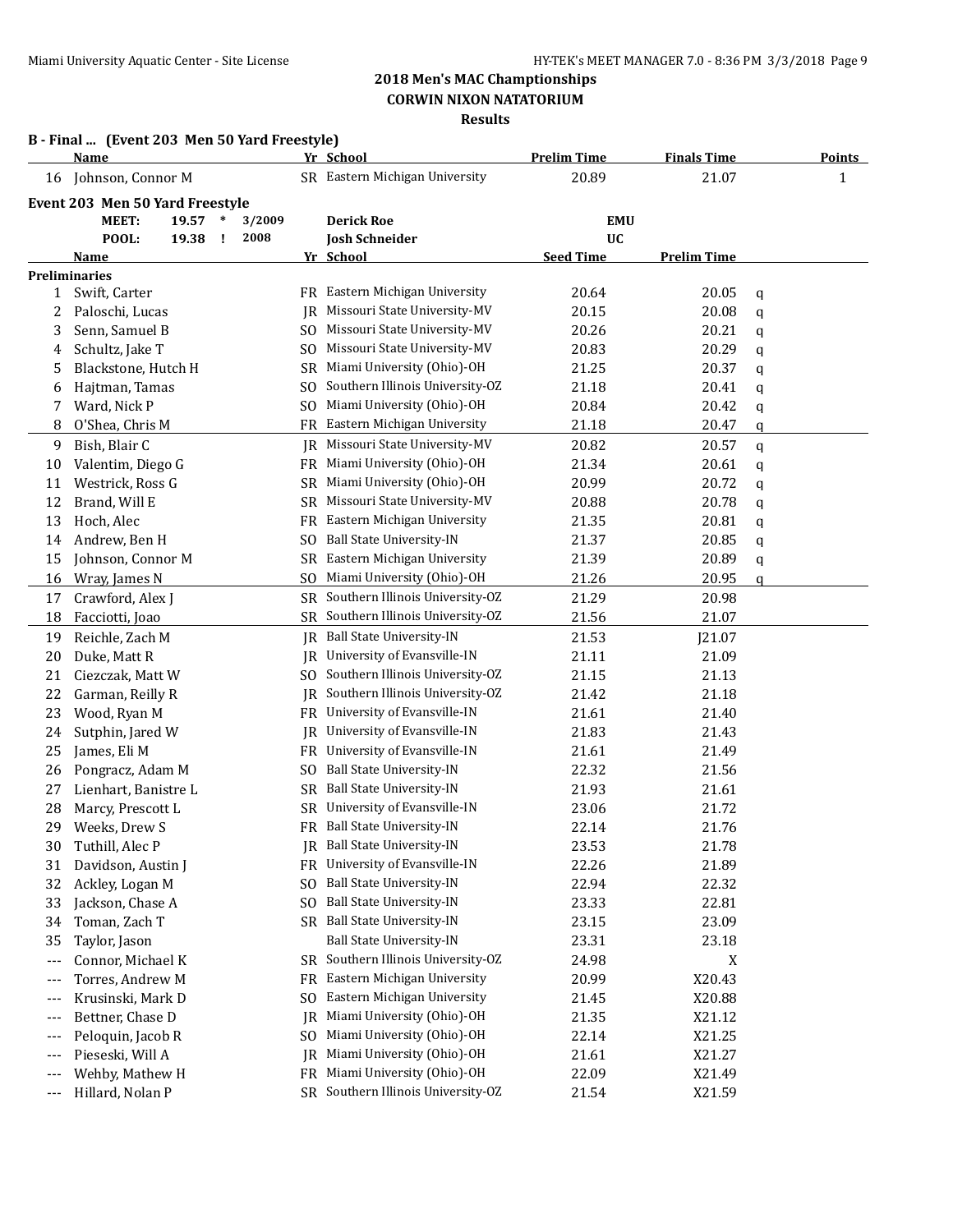**CORWIN NIXON NATATORIUM**

|                  | Preliminaries  (Event 203 Men 50 Yard Freestyle)<br>Name       |               | Yr School                             | <b>Seed Time</b>                    | <b>Prelim Time</b>            |               |
|------------------|----------------------------------------------------------------|---------------|---------------------------------------|-------------------------------------|-------------------------------|---------------|
|                  | Jones, Benson J                                                |               | SO Southern Illinois University-OZ    | 22.13                               | X21.74                        |               |
|                  |                                                                |               | SR University of Evansville-IN        |                                     |                               |               |
| $---$            | James, Gabe M                                                  |               |                                       | 22.00                               | X21.99                        |               |
|                  | Event 204 Men 200 Yard Freestyle Relay                         |               |                                       |                                     |                               |               |
|                  | $1:19.53$ *<br><b>MEET:</b>                                    | 2/28/2018     | <b>Missouri State University</b>      | <b>MOST-MV</b>                      |                               |               |
|                  |                                                                |               | L Paloschi, J Schultz, B Bish, S Senn |                                     |                               |               |
|                  | POOL:<br>1:19.53<br>- 1                                        | 2/28/2018     | <b>Missouri State University</b>      | <b>MOST-MV</b>                      |                               |               |
|                  |                                                                |               | L Paloschi, J Schultz, B Bish, S Senn |                                     |                               |               |
|                  | <b>Team</b>                                                    |               | <b>Relay</b>                          | <b>Seed Time</b>                    | <b>Finals Time</b>            | Points        |
| $\mathbf{1}$     | Missouri State University-MV                                   |               | $\boldsymbol{A}$                      | 1:20.09                             | $1:19.53*$                    | 40            |
|                  | 1) Paloschi, Lucas JR                                          |               | 2) r:+0.21 Schultz, Jake SO           | 3) r:+0.23 Bish, Blair JR           | 4) r:+0.21 Senn, Samuel SO    |               |
|                  | 20.09                                                          | 39.90 (19.81) | 1:00.06(20.16)                        | 1:19.53 (19.47)                     |                               |               |
| 2                | Miami University (Ohio)-OH                                     |               | $\boldsymbol{A}$                      | 1:23.31                             | 1:20.43                       | 34            |
|                  | 1) Valentim, Diego G FR<br>20.77                               |               | 2) r:+0.20 Blackstone, Hutch SR       | 3) r:+0.18 Westrick, Ross SR        | 4) r:+0.26 Ward, Nick SO      |               |
|                  |                                                                | 40.62 (19.85) | 1:00.72(20.10)<br>A                   | 1:20.43 (19.71)                     | 1:20.74                       |               |
| 3                | Eastern Michigan University<br>1) Swift, Carter FR             |               | 2) r:+0.35 O'Shea, Chris FR           | 1:21.99<br>3) r:+0.29 Hoch, Alec FR | 4) r:+0.52 Tyson, Jake JR     | 32            |
|                  | 20.06                                                          | 40.19 (20.13) | 1:00.72(20.53)                        | 1:20.74 (20.02)                     |                               |               |
| 4                | Southern Illinois University-OZ                                |               | $\boldsymbol{A}$                      | 1:23.94                             | 1:22.29                       | 30            |
|                  | 1) Hajtman, Tamas SO                                           |               | 2) r:+0.31 Crawford, Alex SR          | 3) r:+0.26 Ciezczak, Matt SO        | 4) r:+0.20 Facciotti, Joao SR |               |
|                  | 20.51                                                          | 40.99 (20.48) | 1:01.71(20.72)                        | 1:22.29 (20.58)                     |                               |               |
| 5.               | <b>Ball State University-IN</b>                                |               | A                                     | 1:24.41                             | 1:24.12                       | 28            |
|                  | 1) Reichle, Zach M JR                                          |               | 2) r:+0.30 Meyn, Davis FR             | 3) r:+0.03 Lienhart, Banistre SR    | 4) r:+0.21 Andrew, Ben SO     |               |
|                  | 21.15                                                          | 42.68 (21.53) | 1:03.64(20.96)                        | 1:24.12 (20.48)                     |                               |               |
| 6                | University of Evansville-IN                                    |               | A                                     | 1:25.17                             | 1:24.14                       | 26            |
|                  | 1) Duke, Matt R JR                                             |               | 2) r:+0.02 Wood, Ryan FR              | 3) r:+0.50 James, Eli FR            | 4) r:+0.36 Sutphin, Jared JR  |               |
|                  | 20.97                                                          | 41.91 (20.94) | 1:03.35(21.44)                        | 1:24.14 (20.79)                     |                               |               |
|                  |                                                                |               |                                       |                                     |                               |               |
|                  | Event 205 Men 1 mtr Diving<br><b>MEET:</b><br>389.90<br>$\ast$ | 3/2013        | <b>Jeffery Craig</b>                  | <b>EMU</b>                          |                               |               |
|                  | POOL:<br>445.20<br>$\mathbf{I}$                                | 12/2011       | <b>Chao He</b>                        | Guangong                            |                               |               |
|                  | <b>Name</b>                                                    |               | Yr School                             | <b>Prelim Score</b>                 | <b>Finals Score</b>           | <b>Points</b> |
| A - Final        |                                                                |               |                                       |                                     |                               |               |
|                  | 1 Pierre, Al'x                                                 |               | FR Eastern Michigan University        | 333.15                              | 352.95                        | 20            |
| 2                | Rusenas, Peter                                                 |               | SR Eastern Michigan University        | 321.95                              | 342.55                        | 17            |
| 3                | Moncino, Harrison T                                            |               | JR Miami University (Ohio)-OH         | 283.60                              | 319.45                        | 16            |
| 4                | Galluzzo, Noah J                                               |               | SO Eastern Michigan University        | 306.10                              | 315.65                        | 15            |
|                  | 5 Gillis, Thomas                                               |               | JR Eastern Michigan University        | 316.50                              | 309.80                        | 14            |
| 6                | Wiedemann, Sam C                                               |               | FR Miami University (Ohio)-OH         | 287.80                              | 295.55                        | 13            |
| 7                | Nash, Ryan A                                                   | IR            | Miami University (Ohio)-OH            | 271.45                              | 289.00                        | 12            |
| 8                | Hoffmann-Dussome, Kai                                          | SO.           | Southern Illinois University-OZ       | 281.70                              | 244.80                        | 11            |
| <b>B</b> - Final |                                                                |               |                                       |                                     |                               |               |
| 9                | Claunch, Michael W                                             | FR.           | Missouri State University-MV          | 256.20                              | 290.25                        | 9             |
| 10               | Mercado, Eli                                                   | SO.           | Southern Illinois University-OZ       | 259.65                              | 274.05                        | 7             |
| 11               | Wolfe, Sean T                                                  | <b>FR</b>     | <b>Ball State University-IN</b>       | 235.65                              | 250.70                        | 6             |
| 12               | Lowe, Jacob W                                                  | FR            | Eastern Michigan University           | 249.70                              | 235.65                        | 5             |
| 13               | Marcano, Miguel M                                              | IR            | University of Evansville-IN           | 256.35                              | 233.80                        | 4             |
| 14               | Barnes, Cory E                                                 | SR            | University of Evansville-IN           | 221.00                              | 218.40                        | 3             |
| 15               | Dean, Gabe T                                                   | IR            | <b>Ball State University-IN</b>       | 214.20                              | 211.35                        | 2             |
| 16               | Cox, Connor R                                                  |               | FR Missouri State University-MV       | 184.45                              | 189.25                        | $\mathbf{1}$  |
|                  |                                                                |               |                                       |                                     |                               |               |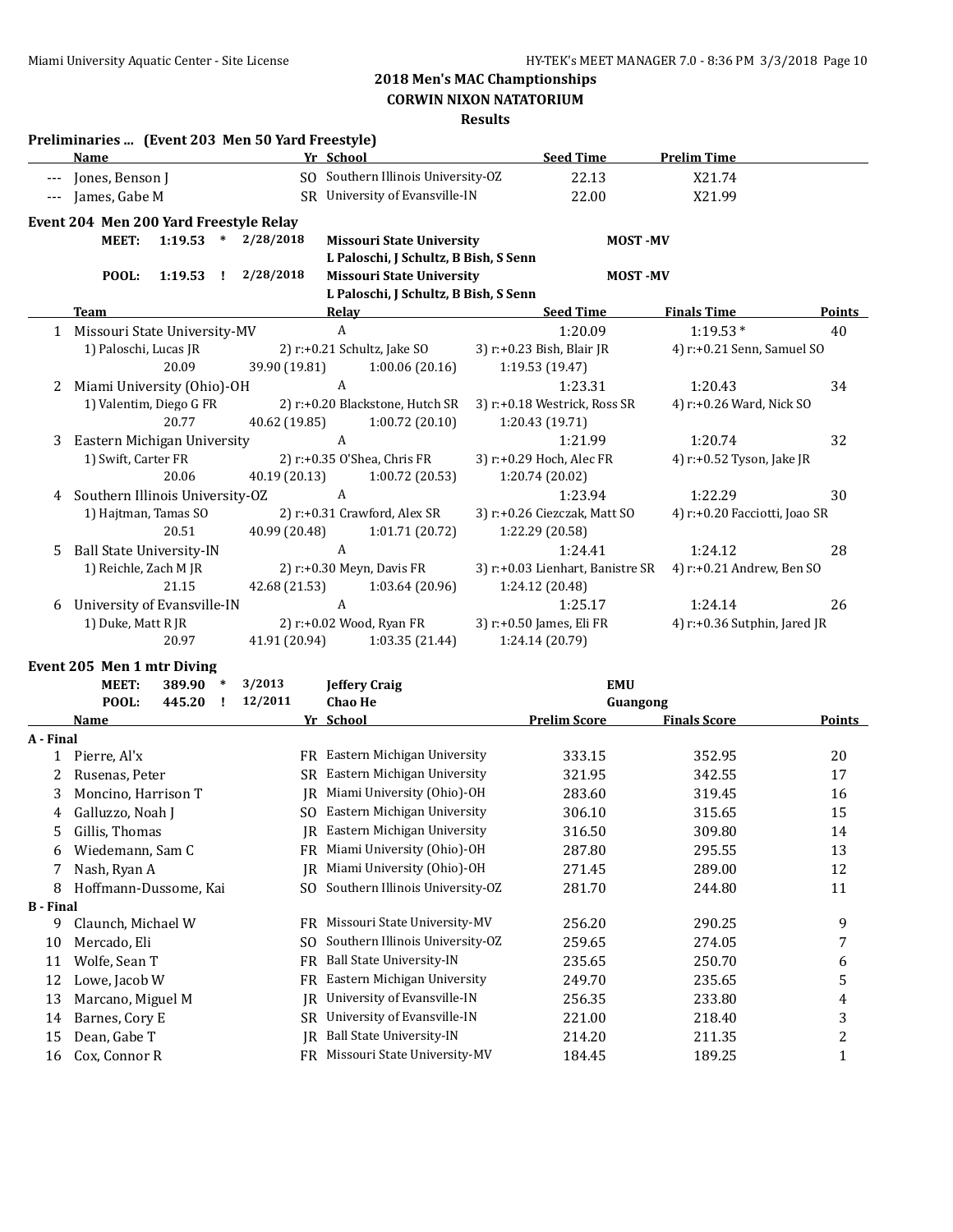### **Event 205 Men 1 mtr Diving**

|    | MEET:                 | 389.90 | $\ast$ | 3/2013  |     | <b>Jeffery Craig</b>            | <b>EMU</b> |                     |   |
|----|-----------------------|--------|--------|---------|-----|---------------------------------|------------|---------------------|---|
|    | POOL:                 | 445.20 |        | 12/2011 |     | <b>Chao He</b>                  | Guangong   |                     |   |
|    | Name                  |        |        |         |     | Yr School                       |            | <b>Prelim Score</b> |   |
|    | <b>Preliminaries</b>  |        |        |         |     |                                 |            |                     |   |
|    | Pierre, Al'x          |        |        |         | FR  | Eastern Michigan University     | 333.90     | 333.15              | a |
|    | Rusenas, Peter        |        |        |         | SR. | Eastern Michigan University     | 339.08     | 321.95              | a |
| 3  | Gillis, Thomas        |        |        |         | IR  | Eastern Michigan University     | 325.20     | 316.50              | a |
| 4  | Galluzzo, Noah J      |        |        |         | SO. | Eastern Michigan University     | 329.18     | 306.10              | q |
| 5. | Wiedemann, Sam C      |        |        |         | FR  | Miami University (Ohio)-OH      | 259.52     | 287.80              | a |
| 6  | Moncino, Harrison T   |        |        |         | IR  | Miami University (Ohio)-OH      | 320.70     | 283.60              | q |
|    | Hoffmann-Dussome, Kai |        |        |         | SO. | Southern Illinois University-OZ | 268.70     | 281.70              | a |
| 8  | Nash, Ryan A          |        |        |         | IR  | Miami University (Ohio)-OH      | 285.08     | 271.45              | q |
| 9  | Mercado, Eli          |        |        |         | SO. | Southern Illinois University-OZ | 340.27     | 259.65              | a |
| 10 | Marcano, Miguel M     |        |        |         | IR  | University of Evansville-IN     | 295.00     | 256.35              | q |
| 11 | Claunch, Michael W    |        |        |         | FR  | Missouri State University-MV    | 274.40     | 256.20              | a |
| 12 | Lowe, Jacob W         |        |        |         | FR  | Eastern Michigan University     | 270.52     | 249.70              | a |
| 13 | Wolfe, Sean T         |        |        |         | FR. | <b>Ball State University-IN</b> | 240.38     | 235.65              | a |
| 14 | Barnes, Cory E        |        |        |         | SR. | University of Evansville-IN     | 257.05     | 221.00              | a |
| 15 | Dean, Gabe T          |        |        |         | IR  | <b>Ball State University-IN</b> | 225.22     | 214.20              | a |
| 16 | Cox, Connor R         |        |        |         | FR  | Missouri State University-MV    | 211.87     | 184.45              | a |

#### **Event 301 Men 400 Yard IM**

|           | елент эрт мен тоо тага нд<br><b>MEET:</b> | 3:45.00         | $\ast$       | 3/2015          | <b>Uvis Kalnins</b>                |                    | <b>MSU</b>     |                    |        |
|-----------|-------------------------------------------|-----------------|--------------|-----------------|------------------------------------|--------------------|----------------|--------------------|--------|
|           | POOL:                                     | 3:47.99         | $\mathbf{I}$ | 3/1/2018        | <b>Christopher W Heye</b>          |                    | <b>MOST-MV</b> |                    |        |
|           | <b>Name</b>                               |                 |              |                 | Yr School                          | <b>Prelim Time</b> |                | <b>Finals Time</b> | Points |
| A - Final |                                           |                 |              |                 |                                    |                    |                |                    |        |
|           | 1 Heye, Christopher W                     |                 |              |                 | SR Missouri State University-MV    | 3:53.85            |                | 3:47.99!           | 20     |
|           |                                           | 24.34           |              | 51.91 (27.57)   | 1:21.51(29.60)                     | 1:51.20 (29.69)    |                |                    |        |
|           | 2:22.51 (31.31)                           |                 |              | 2:54.41(31.90)  | 3:21.92 (27.51)                    | 3:47.99 (26.07)    |                |                    |        |
| 2         | Mota, Kayky                               |                 |              |                 | FR Miami University (Ohio)-OH      | 3:54.55            |                | 3:51.00            | 17     |
|           |                                           | 24.34           |              | 51.57 (27.23)   | 1:20.94 (29.37)                    | 1:50.21(29.27)     |                |                    |        |
|           |                                           | 2:22.83 (32.62) |              | 2:56.40(33.57)  | 3:23.91 (27.51)                    | 3:51.00 (27.09)    |                |                    |        |
| 3         | Willett, Phillip M                        |                 |              |                 | JR Missouri State University-MV    | 3:49.97            |                | 3:52.56            | 16     |
|           |                                           | 23.88           |              | 52.05 (28.17)   | 1:22.83 (30.78)                    | 1:53.11 (30.28)    |                |                    |        |
|           | 2:25.24 (32.13)                           |                 |              | 2:57.78 (32.54) | 3:25.98 (28.20)                    | 3:52.56 (26.58)    |                |                    |        |
| 4         | Blattner, Bryce D                         |                 |              |                 | IR Missouri State University-MV    | 3:53.48            |                | 3:53.06            | 15     |
|           |                                           | 24.66           |              | 53.06 (28.40)   | 1:22.69 (29.63)                    | 1:52.32 (29.63)    |                |                    |        |
|           | 2:26.13 (33.81)                           |                 |              | 2:59.96 (33.83) | 3:27.29 (27.33)                    | 3:53.06 (25.77)    |                |                    |        |
| 5.        | Saladin, Parker J                         |                 |              |                 | SO Eastern Michigan University     | 3:54.67            |                | 3:53.64            | 14     |
|           |                                           | 24.39           |              | 53.00 (28.61)   | 1:23.44 (30.44)                    | 1:53.29 (29.85)    |                |                    |        |
|           | 2:26.79 (33.50)                           |                 |              | 3:01.70(34.91)  | 3:28.13 (26.43)                    | 3:53.64 (25.51)    |                |                    |        |
| 6         | Cole, Christopher G                       |                 |              |                 | IR Southern Illinois University-OZ | 3:53.02            |                | 3:53.78            | 13     |
|           |                                           | 24.92           |              | 53.12 (28.20)   | 1:23.38(30.26)                     | 1:52.74 (29.36)    |                |                    |        |
|           | 2:25.59 (32.85)                           |                 |              | 2:58.61(33.02)  | 3:26.49 (27.88)                    | 3:53.78 (27.29)    |                |                    |        |
| 7         | McGuire, James C                          |                 |              |                 | FR Miami University (Ohio)-OH      | 3:54.87            |                | 3:56.03            | 12     |
|           |                                           | 24.99           |              | 53.68 (28.69)   | 1:24.06 (30.38)                    | 1:53.88 (29.82)    |                |                    |        |
|           | 2:26.44 (32.56)                           |                 |              | 3:00.29(33.85)  | 3:28.71 (28.42)                    | 3:56.03 (27.32)    |                |                    |        |
| 8         | Kang, Minki                               |                 |              |                 | IR Missouri State University-MV    | 3:55.12            |                | 3:56.44            | 11     |
|           |                                           | 25.38           |              | 53.77 (28.39)   | 1:24.08 (30.31)                    | 1:53.55(29.47)     |                |                    |        |
|           | 2:28.10 (34.55)                           |                 |              | 3:02.36(34.26)  | 3:30.04 (27.68)                    | 3:56.44(26.40)     |                |                    |        |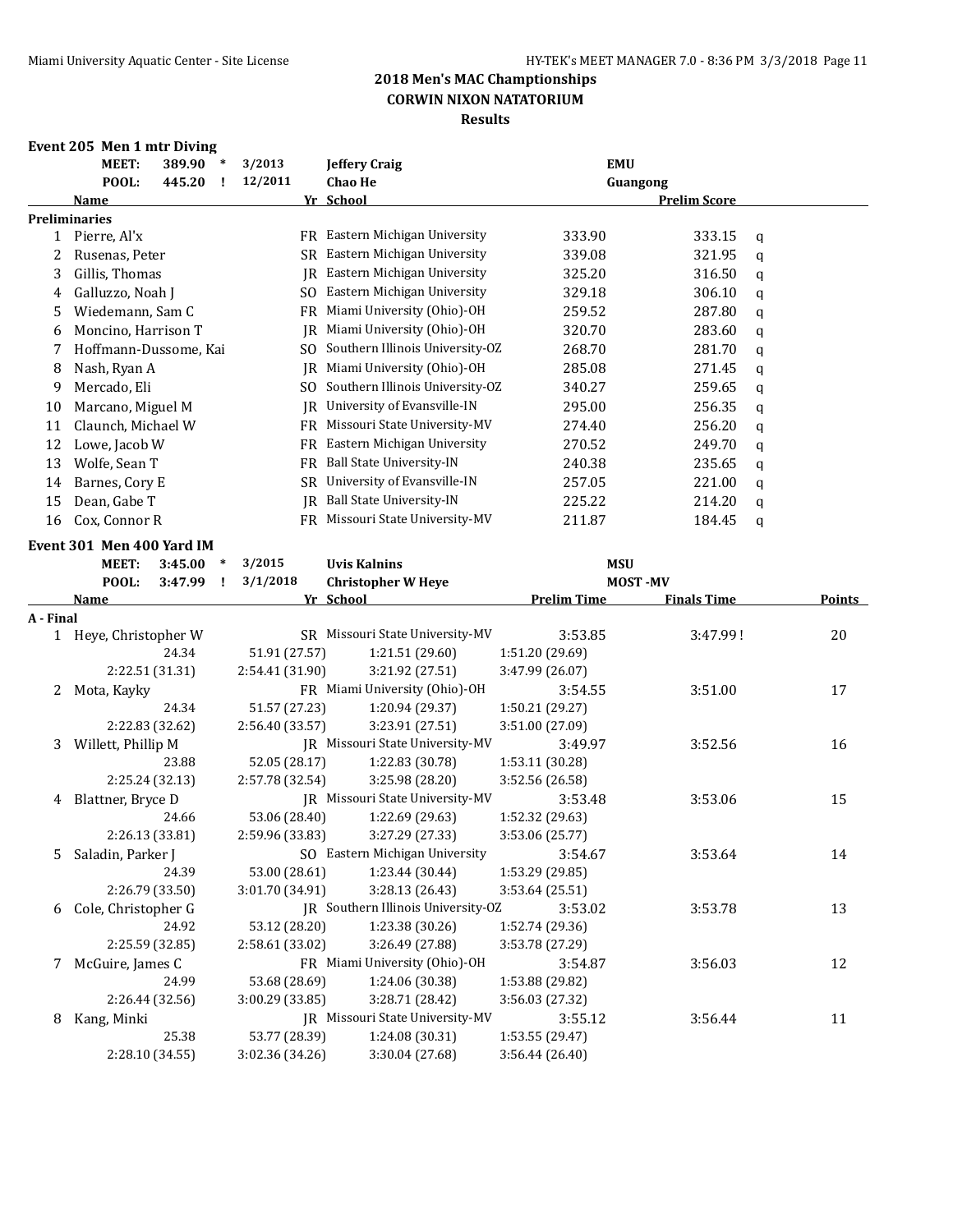**Results**

## **B - Final ... (Event 301 Men 400 Yard IM)**

|                  | Name                | Yr School       |                                    | <b>Prelim Time</b> | <b>Finals Time</b> | <b>Points</b> |
|------------------|---------------------|-----------------|------------------------------------|--------------------|--------------------|---------------|
| <b>B</b> - Final |                     |                 |                                    |                    |                    |               |
| 9                | Rybakowicz, Ross L  |                 | SR Miami University (Ohio)-OH      | 3:56.47            | 3:56.77            | 9             |
|                  | 24.79               | 53.32 (28.53)   | 1:23.56 (30.24)                    | 1:53.63 (30.07)    |                    |               |
|                  | 2:27.03 (33.40)     | 3:00.93 (33.90) | 3:29.20 (28.27)                    | 3:56.77 (27.57)    |                    |               |
| 10               | Martinez, Alex A    |                 | JR Southern Illinois University-OZ | 4:00.76            | 3:58.18            | 7             |
|                  | 25.04               | 53.82 (28.78)   | 1:25.52(31.70)                     | 1:55.92 (30.40)    |                    |               |
|                  | 2:29.52 (33.60)     | 3:03.39 (33.87) | 3:31.43 (28.04)                    | 3:58.18(26.75)     |                    |               |
| 11               | Cozzens, Paul A     |                 | SO University of Evansville-IN     | 4:01.04            | 3:58.86            | 6             |
|                  | 24.89               | 53.56 (28.67)   | 1:25.56 (32.00)                    | 1:56.15 (30.59)    |                    |               |
|                  | 2:29.84 (33.69)     | 3:03.57 (33.73) | 3:31.21 (27.64)                    | 3:58.86 (27.65)    |                    |               |
| 12               | Drew, Sam D         |                 | FR Southern Illinois University-OZ | 4:05.03            | 4:03.02            | 5             |
|                  | 25.37               | 54.59 (29.22)   | 1:26.13 (31.54)                    | 1:57.38 (31.25)    |                    |               |
|                  | 2:31.22 (33.84)     | 3:05.58 (34.36) | 3:34.96 (29.38)                    | $4:03.02$ (28.06)  |                    |               |
| 13               | Berquist, Kyle D    |                 | FR Southern Illinois University-OZ | 4:06.74            | 4:03.21            | 4             |
|                  | 26.03               | 56.19 (30.16)   | 1:28.59 (32.40)                    | 2:01.03 (32.44)    |                    |               |
|                  | 2:33.59 (32.56)     | 3:07.52 (33.93) | 3:35.66 (28.14)                    | 4:03.21 (27.55)    |                    |               |
| 14               | Lehane, Ryan J      |                 | SO Southern Illinois University-OZ | 4:02.46            | 4:05.04            | 3             |
|                  | 25.71               | 55.53 (29.82)   | 1:27.02 (31.49)                    | 1:57.33 (30.31)    |                    |               |
|                  | 2:32.36 (35.03)     | 3:07.67(35.31)  | 3:36.76 (29.09)                    | 4:05.04 (28.28)    |                    |               |
| 15               | Ninneman, Brendan S |                 | SR University of Evansville-IN     | 4:15.94            | 4:14.56            | 2             |
|                  | 26.35               | 56.71 (30.36)   | 1:29.24 (32.53)                    | 2:02.20 (32.96)    |                    |               |
|                  | 2:39.24 (37.04)     | 3:16.97 (37.73) | 3:45.84 (28.87)                    | 4:14.56 (28.72)    |                    |               |
| 16               | Maciunas, Arnas     |                 | FR Ball State University-IN        | 4:13.77            | 4:14.86            | 1             |
|                  | 25.74               | 55.55 (29.81)   | 1:29.18 (33.63)                    | 2:02.62 (33.44)    |                    |               |
|                  | 2:39.96 (37.34)     | 3:16.84 (36.88) | 3:47.00 (30.16)                    | 4:14.86 (27.86)    |                    |               |

**Event 301 Men 400 Yard IM**

|    | <b>MEET:</b>         | 3:45.00         | $\ast$ | 3/2015          | <b>Uvis Kalnins</b>                |                  | <b>MSU</b>         |              |
|----|----------------------|-----------------|--------|-----------------|------------------------------------|------------------|--------------------|--------------|
|    | POOL:                | 3:47.99         | - 11   | 3/1/2018        | <b>Christopher W Heye</b>          |                  | <b>MOST-MV</b>     |              |
|    | <b>Name</b>          |                 |        |                 | Yr School                          | <b>Seed Time</b> | <b>Prelim Time</b> |              |
|    | <b>Preliminaries</b> |                 |        |                 |                                    |                  |                    |              |
|    | 1 Willett, Phillip M |                 |        |                 | JR Missouri State University-MV    | 3:54.77          | $3:49.97$ q        |              |
|    |                      | 23.85           |        | 51.20 (27.35)   | 1:20.41(29.21)                     | 1:49.32 (28.91)  |                    |              |
|    |                      | 2:20.47(31.15)  |        | 2:52.39 (31.92) | 3:21.23 (28.84)                    | 3:49.97 (28.74)  |                    |              |
| 2  | Cole, Christopher G  |                 |        |                 | JR Southern Illinois University-OZ | 4:04.97          | 3:53.02            | q            |
|    |                      | 25.25           |        | 53.18 (27.93)   | 1:23.33(30.15)                     | 1:52.53 (29.20)  |                    |              |
|    |                      | 2:25.08 (32.55) |        | 2:57.99 (32.91) | 3:25.91 (27.92)                    | 3:53.02 (27.11)  |                    |              |
| 3  | Blattner, Bryce D    |                 |        |                 | JR Missouri State University-MV    | 3:57.53          | 3:53.48            | $\mathbf{q}$ |
|    |                      | 24.87           |        | 53.70 (28.83)   | 1:23.31(29.61)                     | 1:52.62 (29.31)  |                    |              |
|    |                      | 2:26.15 (33.53) |        | 2:59.56 (33.41) | 3:27.02(27.46)                     | 3:53.48(26.46)   |                    |              |
| 4  | Heye, Christopher W  |                 |        |                 | SR Missouri State University-MV    | 3:51.32          | 3:53.85            | q            |
|    |                      | 24.69           |        | 52.40 (27.71)   | 1:21.93(29.53)                     | 1:51.73 (29.80)  |                    |              |
|    |                      | 2:23.72 (31.99) |        | 2:56.83 (33.11) | 3:26.25(29.42)                     | 3:53.85 (27.60)  |                    |              |
| 5. | Mota, Kayky          |                 |        |                 | FR Miami University (Ohio)-OH      | <b>NT</b>        | 3:54.55            | q            |
|    |                      | 23.95           |        | 51.77 (27.82)   | 1:22.06 (30.29)                    | 1:51.06 (29.00)  |                    |              |
|    |                      | 2:25.39 (34.33) |        | 2:59.70 (34.31) | 3:27.63(27.93)                     | 3:54.55(26.92)   |                    |              |
| 6  | Saladin, Parker J    |                 |        |                 | SO Eastern Michigan University     | 4:05.16          | 3:54.67            | q            |
|    |                      | 24.54           |        | 52.32 (27.78)   | 1:22.78 (30.46)                    | 1:52.29 (29.51)  |                    |              |
|    |                      | 2:26.22 (33.93) |        | 3:00.83(34.61)  | 3:28.13(27.30)                     | 3:54.67(26.54)   |                    |              |
| 7  | McGuire, James C     |                 |        |                 | FR Miami University (Ohio)-OH      | 4:03.39          | 3:54.87            | q            |
|    |                      | 25.16           |        | 54.07 (28.91)   | 1:24.38(30.31)                     | 1:53.72 (29.34)  |                    |              |
|    |                      | 2:26.38 (32.66) |        | 2:59.98 (33.60) | 3:28.04(28.06)                     | 3:54.87 (26.83)  |                    |              |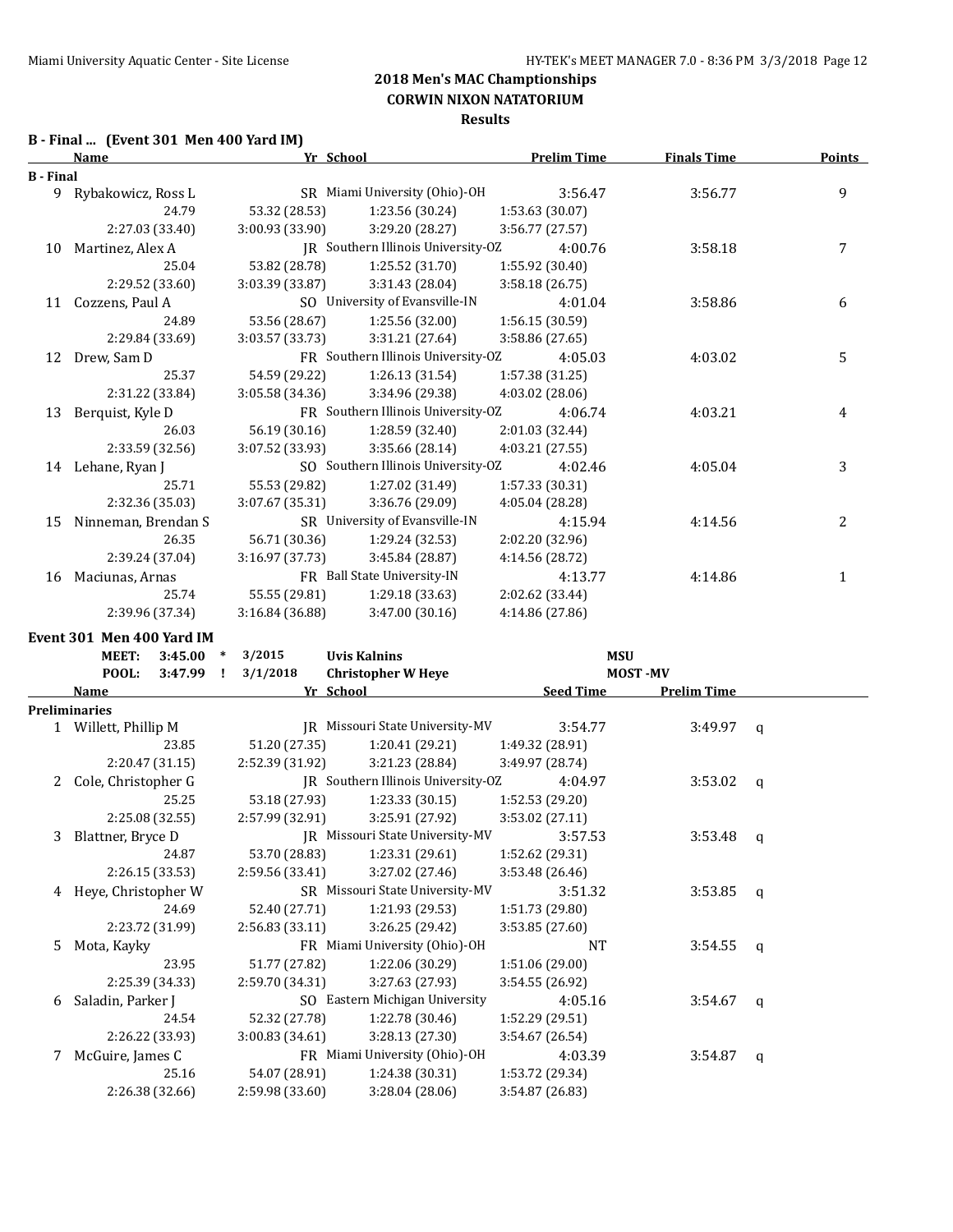**Results**

## **Preliminaries ... (Event 301 Men 400 Yard IM)**

|         | <b>Name</b>            | Yr School       |                                    | <b>Seed Time</b> | <b>Prelim Time</b> |              |
|---------|------------------------|-----------------|------------------------------------|------------------|--------------------|--------------|
|         | 8 Kang, Minki          |                 | JR Missouri State University-MV    | 3:58.39          | 3:55.12            | q            |
|         | 25.14                  | 53.60 (28.46)   | 1:23.76 (30.16)                    | 1:53.26 (29.50)  |                    |              |
|         | 2:27.50 (34.24)        | 3:01.56 (34.06) | 3:29.10 (27.54)                    | 3:55.12 (26.02)  |                    |              |
| 9.      | Rybakowicz, Ross L     |                 | SR Miami University (Ohio)-OH      | 4:02.54          | 3:56.47            | $\mathbf q$  |
|         | 24.80                  | 53.23 (28.43)   | 1:23.30 (30.07)                    | 1:53.20 (29.90)  |                    |              |
|         | 2:26.70 (33.50)        | 3:00.45 (33.75) | 3:28.73 (28.28)                    | 3:56.47 (27.74)  |                    |              |
| 10      | Martinez, Alex A       |                 | JR Southern Illinois University-OZ | 4:15.18          | 4:00.76            | q            |
|         | 25.60                  | 54.15 (28.55)   | 1:25.93 (31.78)                    | 1:57.26 (31.33)  |                    |              |
|         | 2:31.12 (33.86)        | 3:05.35(34.23)  | 3:33.51 (28.16)                    | 4:00.76 (27.25)  |                    |              |
| 11      | Cozzens, Paul A        |                 | SO University of Evansville-IN     | 4:03.63          | 4:01.04            | q            |
|         | 24.94                  | 53.38 (28.44)   | 1:24.89 (31.51)                    | 1:55.67 (30.78)  |                    |              |
|         | 2:29.66 (33.99)        | 3:03.98 (34.32) | 3:33.13(29.15)                     | 4:01.04 (27.91)  |                    |              |
|         | 12 Lehane, Ryan J      |                 | SO Southern Illinois University-OZ | 4:12.62          | 4:02.46            | q            |
|         | 25.38                  | 54.18 (28.80)   | 1:24.63 (30.45)                    | 1:53.61 (28.98)  |                    |              |
|         | 2:28.77 (35.16)        | 3:04.81 (36.04) | 3:34.14 (29.33)                    | 4:02.46 (28.32)  |                    |              |
|         | 13 Drew, Sam D         |                 | FR Southern Illinois University-OZ | 4:05.40          | 4:05.03            | q            |
|         | 25.16                  | 54.24 (29.08)   | 1:25.58 (31.34)                    | 1:57.06 (31.48)  |                    |              |
|         | 2:31.11 (34.05)        | 3:06.46 (35.35) | 3:35.99 (29.53)                    | 4:05.03 (29.04)  |                    |              |
|         | 14 Berquist, Kyle D    |                 | FR Southern Illinois University-OZ | 4:10.73          | 4:06.74            | q            |
|         | 25.21                  | 54.25 (29.04)   | 1:26.53 (32.28)                    | 1:58.94 (32.41)  |                    |              |
|         | 2:32.17 (33.23)        | 3:07.24 (35.07) | 3:36.98 (29.74)                    | 4:06.74 (29.76)  |                    |              |
| 15      | Maciunas, Arnas        |                 | FR Ball State University-IN        | 4:17.94          | 4:13.77            | q            |
|         | 26.47                  | 56.98 (30.51)   | 1:30.16 (33.18)                    | 2:02.65 (32.49)  |                    |              |
|         | 2:40.26 (37.61)        | 3:16.33 (36.07) | 3:46.36 (30.03)                    | 4:13.77 (27.41)  |                    |              |
|         | 16 Ninneman, Brendan S |                 | SR University of Evansville-IN     | 4:22.02          | 4:15.94            | $\mathbf{q}$ |
|         | 26.54                  | 56.56 (30.02)   | 1:29.08 (32.52)                    | 2:01.70 (32.62)  |                    |              |
|         | 2:38.30 (36.60)        | 3:16.26 (37.96) | 3:46.11 (29.85)                    | 4:15.94 (29.83)  |                    |              |
|         | 17 Walling, Isaac L    |                 | SR Ball State University-IN        | 4:17.91          | 4:18.38            |              |
|         | 26.40                  | 55.99 (29.59)   | 1:28.79 (32.80)                    | 2:02.30 (33.51)  |                    |              |
|         | 2:40.57 (38.27)        | 3:19.34 (38.77) | 3:49.34 (30.00)                    | 4:18.38 (29.04)  |                    |              |
| 18      | Jackowiak, Ryan M      |                 | FR Ball State University-IN        | 4:24.30          | 4:19.24            |              |
|         | 26.72                  | 57.48 (30.76)   | 1:31.05 (33.57)                    | 2:04.44 (33.39)  |                    |              |
|         | 2:41.35 (36.91)        | 3:18.76 (37.41) | 3:49.67 (30.91)                    | 4:19.24 (29.57)  |                    |              |
|         | 19 Luddy, Jack W       |                 | SO Ball State University-IN        | 4:24.37          | 4:22.80            |              |
|         | 27.04                  | 58.59 (31.55)   | 1:31.24 (32.65)                    | 2:03.69 (32.45)  |                    |              |
|         | 2:42.28 (38.59)        | 3:22.03 (39.75) | 3:52.63 (30.60)                    | 4:22.80 (30.17)  |                    |              |
|         | Hendry, Aaron D        |                 | SO Eastern Michigan University     | 4:15.46          | X                  |              |
| $- - -$ | Smith, Corey R         |                 | SO Eastern Michigan University     | 4:12.78          | X4:06.87           |              |
|         | 24.92                  | 54.21 (29.29)   | 1:25.20 (30.99)                    | 1:55.77 (30.57)  |                    |              |
|         | 2:31.15 (35.38)        | 3:07.76 (36.61) | 3:37.91 (30.15)                    | 4:06.87 (28.96)  |                    |              |
|         | Fales, Wesley J        |                 | FR Miami University (Ohio)-OH      | 4:03.74          | X4:08.00           |              |
|         | 25.97                  | 56.01 (30.04)   | 1:27.70 (31.69)                    | 1:58.59 (30.89)  |                    |              |
|         | 2:33.34 (34.75)        | 3:08.56 (35.22) | 3:38.90 (30.34)                    | 4:08.00 (29.10)  |                    |              |
|         | Halem, Jacob D         |                 | FR Miami University (Ohio)-OH      | 4:10.66          | X4:15.24           |              |
|         | 25.04                  | 53.16 (28.12)   | 1:26.44 (33.28)                    | 2:02.26 (35.82)  |                    |              |
|         | 2:38.57 (36.31)        | 3:16.09 (37.52) | 3:46.37 (30.28)                    | 4:15.24 (28.87)  |                    |              |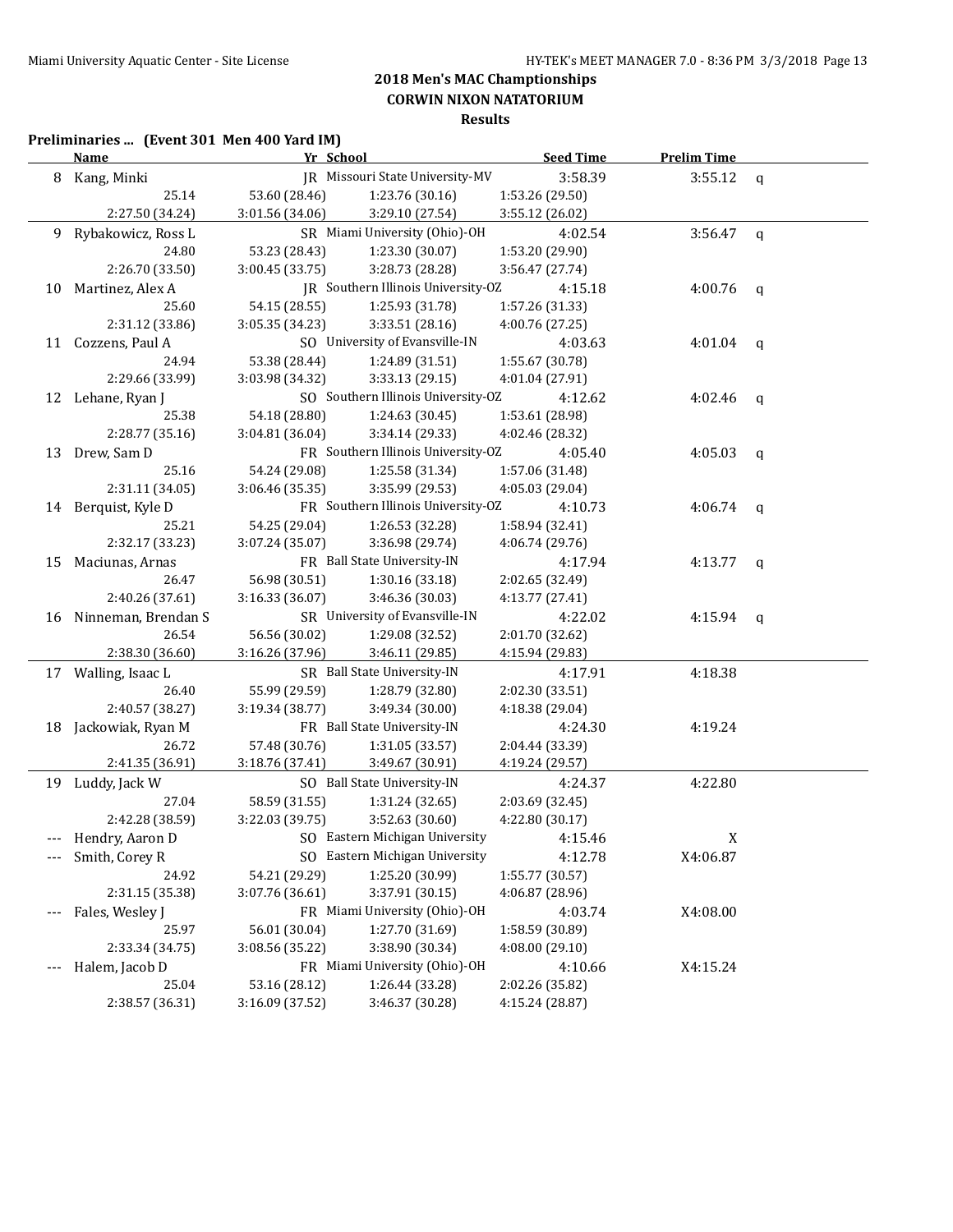### **Results**

|                  | Event 302 Men 100 Yard Butterfly |                          |                                    |                    |                    |                |
|------------------|----------------------------------|--------------------------|------------------------------------|--------------------|--------------------|----------------|
|                  | MEET:<br>46.66                   | 3/2017<br>$\ast$         | <b>Mason Miller</b>                | <b>Buffalo</b>     |                    |                |
|                  | POOL:<br>46.82                   | 3/1/2018<br>$\mathbf{I}$ | Artur Z Osvath                     |                    | <b>MOST-MV</b>     |                |
|                  | Name                             |                          | Yr School                          | <b>Prelim Time</b> | <b>Finals Time</b> | Points         |
| A - Final        |                                  |                          |                                    |                    |                    |                |
|                  | 1 Osvath, Artur Z                |                          | IR Missouri State University-MV    | 46.82              | 46.84              | 20             |
|                  | 22.00                            | 46.84 (24.84)            |                                    |                    |                    |                |
| 2                | Moussalem do Amaral, Iago        |                          | SO Miami University (Ohio)-OH      | 47.88              | 47.26              | 17             |
|                  | 22.35                            | 47.26 (24.91)            |                                    |                    |                    |                |
| 3                | Burton, Logan A                  |                          | SR Eastern Michigan University     | 47.32              | 47.37              | 16             |
|                  | 21.72                            | 47.37 (25.65)            |                                    |                    |                    |                |
| 4                | O'Shea, Chris M                  |                          | FR Eastern Michigan University     | 48.20              | 48.10              | 15             |
|                  | 22.31                            | 48.10 (25.79)            |                                    |                    |                    |                |
| 5                | Schultz, Jake T                  |                          | SO Missouri State University-MV    | 48.03              | 48.16              | 14             |
|                  | 22.73                            | 48.16 (25.43)            |                                    |                    |                    |                |
| 6                | Hajtman, Tamas                   |                          | SO Southern Illinois University-OZ | 48.37              | 48.31              | 13             |
|                  | 22.25                            | 48.31 (26.06)            |                                    |                    |                    |                |
| 7                | Frisbie, Will A                  |                          | SR Missouri State University-MV    | 48.47              | 48.59              | 12             |
|                  | 22.82                            | 48.59 (25.77)            |                                    |                    |                    |                |
| 8                | Facciotti, Joao                  |                          | SR Southern Illinois University-OZ | 48.22              | 48.71              | 11             |
|                  | 22.38                            | 48.71 (26.33)            |                                    |                    |                    |                |
| <b>B</b> - Final |                                  |                          |                                    |                    |                    |                |
| 9                | Klinsky, Spencer A               |                          | FR Miami University (Ohio)-OH      | 48.92              | 48.76              | 9              |
|                  | 22.98                            | 48.76 (25.78)            |                                    |                    |                    |                |
| 10               | Simcox, Pete J                   |                          | SR Miami University (Ohio)-OH      | 48.70              | 48.85              | 7              |
|                  | 22.26                            | 48.85 (26.59)            |                                    |                    |                    |                |
| 11               | Johnson, Connor M                |                          | SR Eastern Michigan University     | 48.72              | 49.05              | 6              |
|                  | 22.92                            | 49.05 (26.13)            |                                    |                    |                    |                |
| 12               | Netzel, Alex W                   |                          | JR Southern Illinois University-OZ | 49.51              | 49.26              | 5              |
|                  | 22.93                            | 49.26 (26.33)            |                                    |                    |                    |                |
| 13               | Paloschi, Lucas                  |                          | JR Missouri State University-MV    | 49.44              | 49.40              | 4              |
|                  | 23.02                            | 49.40 (26.38)            |                                    |                    |                    |                |
| 14               | Tuthill, Alec P                  |                          | JR Ball State University-IN        | 50.62              | 49.59              | 3              |
|                  | 23.26                            | 49.59 (26.33)            |                                    |                    |                    |                |
| 15               | Andrew, Ben H                    |                          | SO Ball State University-IN        | 50.38              | 49.72              | $\overline{2}$ |
|                  | 23.17                            | 49.72 (26.55)            |                                    |                    |                    |                |
| $---$            | Marcy, Prescott L<br>False start |                          | SR University of Evansville-IN     | 50.73              | DQ                 |                |

23.68 DQ (26.31)

### **Event 302 Men 100 Yard Butterfly**

|   | <b>MEET:</b><br>46.66     | $\ast$ | 3/2017        | <b>Mason Miller</b>          | <b>Buffalo</b>   |                    |   |
|---|---------------------------|--------|---------------|------------------------------|------------------|--------------------|---|
|   | POOL:<br>46.82            |        | 3/1/2018      | <b>Artur Z Osvath</b>        | <b>MOST-MV</b>   |                    |   |
|   | Name                      |        |               | Yr School                    | <b>Seed Time</b> | <b>Prelim Time</b> |   |
|   | <b>Preliminaries</b>      |        |               |                              |                  |                    |   |
|   | Osvath, Artur Z           |        | IR            | Missouri State University-MV | 48.58            | $46.82!$ g         |   |
|   | 21.67                     |        | 46.82 (25.15) |                              |                  |                    |   |
| 2 | Burton, Logan A           |        | SR.           | Eastern Michigan University  | 48.59            | 47.32              | q |
|   | 21.82                     |        | 47.32 (25.50) |                              |                  |                    |   |
| 3 | Moussalem do Amaral, Iago |        | SO.           | Miami University (Ohio)-OH   | 48.74            | 47.88              | q |
|   | 22.35                     |        | 47.88 (25.53) |                              |                  |                    |   |
| 4 | Schultz, Jake T           |        | SO.           | Missouri State University-MV | 48.55            | 48.03              | a |
|   | 22.86                     |        | 48.03 (25.17) |                              |                  |                    |   |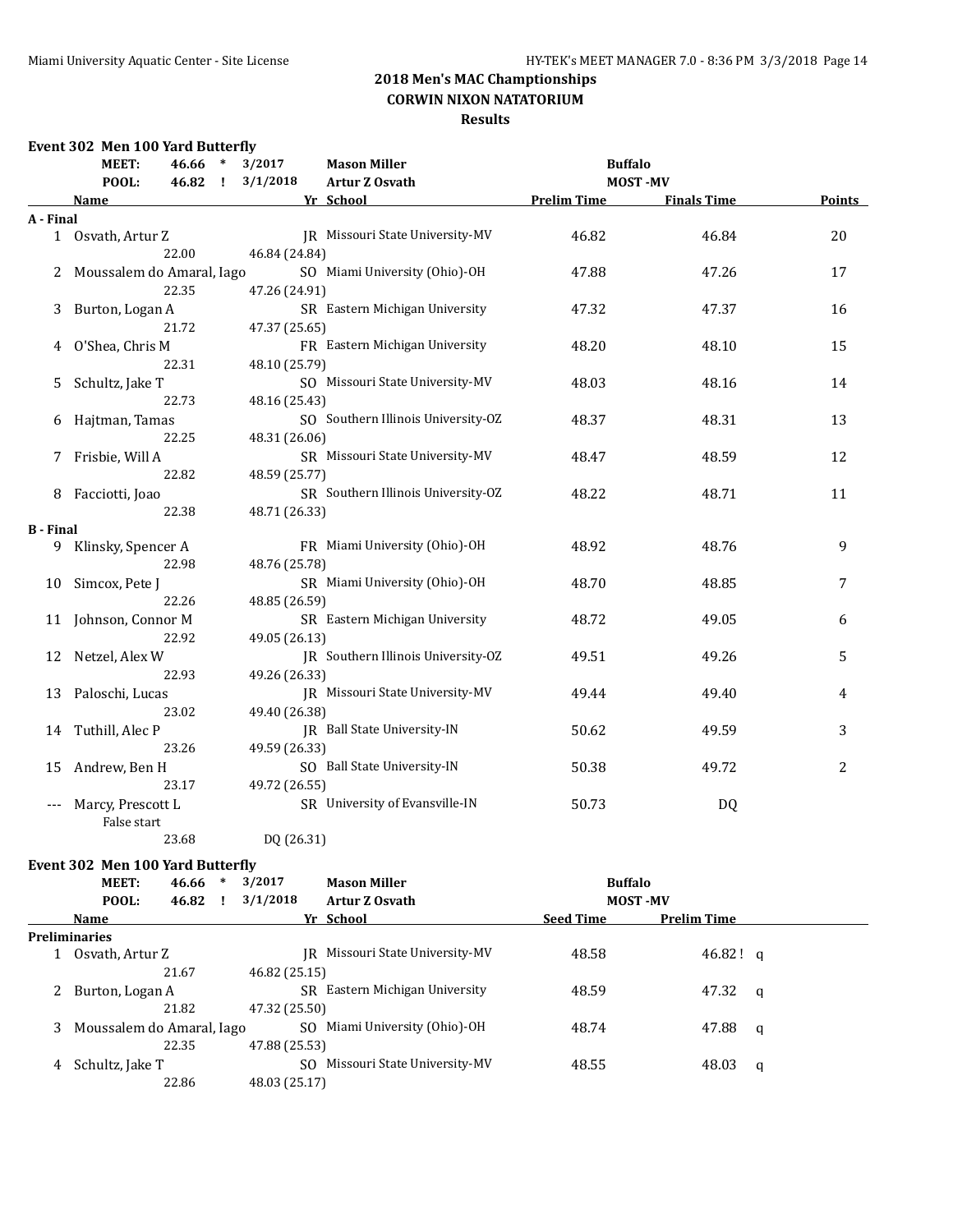## **CORWIN NIXON NATATORIUM**

### **Results**

### **Preliminaries ... (Event 302 Men 100 Yard Butterfly)**

|       | <b>Name</b>                 | Yr School                                 | <b>Seed Time</b> | <b>Prelim Time</b> |             |
|-------|-----------------------------|-------------------------------------------|------------------|--------------------|-------------|
| 5     | O'Shea, Chris M             | FR Eastern Michigan University            | 50.64            | 48.20              | $\mathbf q$ |
|       | 21.96                       | 48.20 (26.24)                             |                  |                    |             |
| 6     | Facciotti, Joao             | SR Southern Illinois University-OZ        | 48.89            | 48.22              | q           |
|       | 22.24                       | 48.22 (25.98)                             |                  |                    |             |
| 7     | Hajtman, Tamas              | SO Southern Illinois University-OZ        | 50.71            | 48.37              | q           |
|       | 22.71                       | 48.37 (25.66)                             |                  |                    |             |
| 8     | Frisbie, Will A             | SR Missouri State University-MV           | 50.03            | 48.47              | q           |
|       | 22.72                       | 48.47 (25.75)                             |                  |                    |             |
| 9     | Simcox, Pete J              | SR Miami University (Ohio)-OH             | 50.26            | 48.70              | $\mathbf q$ |
|       | 22.20                       | 48.70 (26.50)                             |                  |                    |             |
| 10    | Johnson, Connor M           | SR Eastern Michigan University            | 49.34            | 48.72              | q           |
|       | 22.67                       | 48.72 (26.05)                             |                  |                    |             |
|       | 11 Klinsky, Spencer A       | FR Miami University (Ohio)-OH             | 50.18            | 48.92              | q           |
|       | 22.91                       | 48.92 (26.01)                             |                  |                    |             |
| 12    | Paloschi, Lucas             | JR Missouri State University-MV           | 51.12            | 49.44              | q           |
|       | 23.31                       | 49.44 (26.13)                             |                  |                    |             |
| 13    | Netzel, Alex W              | JR Southern Illinois University-OZ        | 50.64            | 49.51              | q           |
|       | 22.66                       | 49.51 (26.85)                             |                  |                    |             |
|       | 14 Andrew, Ben H            | SO Ball State University-IN               | 50.10            | 50.38              | q           |
|       | 23.07                       | 50.38 (27.31)                             |                  |                    |             |
| 15    | Tuthill, Alec P             | JR Ball State University-IN               | 53.76            | 50.62              | q           |
|       | 23.55                       | 50.62 (27.07)                             |                  |                    |             |
| 16    | Marcy, Prescott L           | SR University of Evansville-IN            | 52.37            | 50.73              | $\mathbf q$ |
|       | 23.97                       | 50.73 (26.76)                             |                  |                    |             |
|       | 17 Pongracz, Adam M         | SO Ball State University-IN               | 52.11            | 50.86              |             |
|       | 24.03                       | 50.86 (26.83)                             |                  |                    |             |
| 18    | Sagan, Zack K               | SO University of Evansville-IN            | 52.95            | 51.24              |             |
|       | 24.12                       | 51.24 (27.12)                             |                  |                    |             |
| 19    |                             | FR University of Evansville-IN            | 52.89            | 51.50              |             |
|       | Wood, Ryan M<br>23.64       | 51.50 (27.86)                             |                  |                    |             |
|       |                             | JR University of Evansville-IN            |                  |                    |             |
| 20    | Duke, Matt R<br>23.92       | 51.93 (28.01)                             | 52.06            | 51.93              |             |
|       |                             | SO University of Evansville-IN            | 52.44            | 52.43              |             |
| 21    | Schroder, Andrew J<br>24.41 |                                           |                  |                    |             |
|       |                             | 52.43 (28.02)<br>Ball State University-IN | 54.31            | 53.70              |             |
| 22    | Taylor, Jason<br>24.87      | 53.70 (28.83)                             |                  |                    |             |
|       |                             | JR Miami University (Ohio)-OH             |                  |                    |             |
|       | Pieseski, Will A            |                                           | 53.69            | X                  |             |
|       | Campbell, Canaan W          | SR Missouri State University-MV           | 52.63            | X                  |             |
|       | Martin, Matt A              | SO Eastern Michigan University            | 50.35            | X47.86             |             |
|       | 22.46                       | 47.86 (25.40)                             |                  |                    |             |
|       | Peloquin, Jacob R           | SO Miami University (Ohio)-OH             | 51.00            | X48.61             |             |
|       | 22.46                       | 48.61 (26.15)                             |                  |                    |             |
|       | Torres, Andrew M            | FR Eastern Michigan University            | 51.33            | X49.30             |             |
|       | 22.63                       | 49.30 (26.67)                             |                  |                    |             |
| $---$ | Krusinski, Mark D           | SO Eastern Michigan University            | 50.53            | X49.33             |             |
|       | 22.71                       | 49.33 (26.62)                             |                  |                    |             |
| ---   | Bettner, Chase D            | JR Miami University (Ohio)-OH             | 50.77            | X49.54             |             |
|       | 22.73                       | 49.54 (26.81)                             |                  |                    |             |
|       | Connor, Michael K           | SR Southern Illinois University-OZ        | 51.41            | X50.95             |             |
|       | 23.76                       | 50.95 (27.19)                             |                  |                    |             |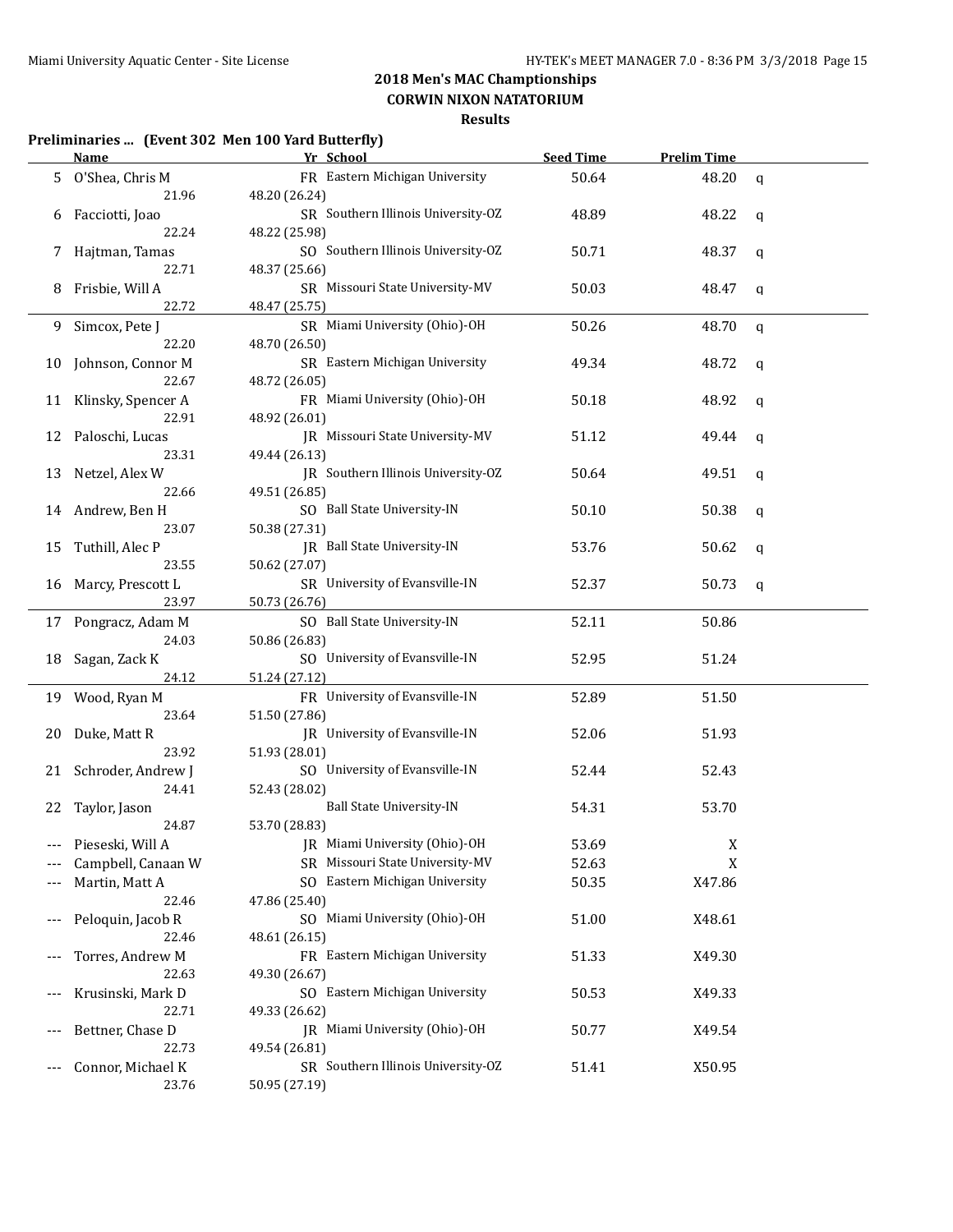**Preliminaries ... (Event 302 Men 100 Yard Butterfly)**

## **2018 Men's MAC Champtionships**

### **CORWIN NIXON NATATORIUM**

|                  | Name                                             |             |               | Yr School                                  | <b>Seed Time</b>   | <b>Prelim Time</b> |               |
|------------------|--------------------------------------------------|-------------|---------------|--------------------------------------------|--------------------|--------------------|---------------|
|                  | Stoddard, David C                                |             |               | IR University of Evansville-IN             | 54.41              | X51.63             |               |
|                  | 23.81                                            |             | 51.63 (27.82) |                                            |                    |                    |               |
| ---              | James, Gabe M                                    |             |               | SR University of Evansville-IN             | 53.82              | <b>XDQ</b>         |               |
|                  | One hand touch                                   |             |               |                                            |                    |                    |               |
|                  | 24.87                                            |             | DQ (27.90)    |                                            |                    |                    |               |
|                  |                                                  |             |               |                                            |                    |                    |               |
|                  | Event 303 Men 200 Yard Freestyle<br><b>MEET:</b> | 1:34.99 *   | 3/2015        |                                            | <b>EMU</b>         |                    |               |
|                  | POOL:                                            | $1:35.42$ ! | 3/1/2018      | <b>Andrew Henry</b><br><b>Carter Swift</b> | <b>EMU</b>         |                    |               |
|                  |                                                  |             |               |                                            |                    |                    |               |
| A - Final        | <u>Name</u>                                      |             |               | Yr School                                  | <b>Prelim Time</b> | <b>Finals Time</b> | <b>Points</b> |
|                  | 1 Swift, Carter                                  |             |               | FR Eastern Michigan University             | 1:36.82            | 1:35.42!           | 20            |
|                  | 21.81                                            |             | 45.98 (24.17) | 1:10.79 (24.81)                            | 1:35.42 (24.63)    |                    |               |
|                  |                                                  |             |               | JR Eastern Michigan University             | 1:35.96            | 1:35.46            | 17            |
| 2                | Tyson, Jake C<br>22.47                           |             | 46.57 (24.10) |                                            |                    |                    |               |
|                  |                                                  |             |               | 1:10.97 (24.40)                            | 1:35.46 (24.49)    |                    |               |
| 3                | Cwiek, Kacper                                    |             |               | SR Missouri State University-MV            | 1:38.17            | 1:37.97            | 16            |
|                  | 22.89                                            |             | 47.73 (24.84) | 1:12.97 (25.24)                            | 1:37.97 (25.00)    |                    |               |
| 4                | Wheeler, Gordon W                                |             |               | FR Miami University (Ohio)-OH              | 1:38.85            | 1:38.03            | 15            |
|                  | 23.39                                            |             | 48.15 (24.76) | 1:13.20(25.05)                             | 1:38.03 (24.83)    |                    |               |
| 5.               | Valentim, Diego G                                |             |               | FR Miami University (Ohio)-OH              | 1:37.92            | 1:38.22            | 14            |
|                  | 22.93                                            |             | 47.96 (25.03) | 1:13.47 (25.51)                            | 1:38.22 (24.75)    |                    |               |
| 6                | Andrews, Justin M                                |             |               | SO Miami University (Ohio)-OH              | 1:38.28            | 1:38.29            | 13            |
|                  | 22.66                                            |             | 47.58 (24.92) | 1:12.75(25.17)                             | 1:38.29 (25.54)    |                    |               |
| 7                | Garman, Reilly R                                 |             |               | JR Southern Illinois University-OZ         | 1:38.63            | 1:38.76            | 12            |
|                  | 23.29                                            |             | 48.41 (25.12) | 1:13.71 (25.30)                            | 1:38.76 (25.05)    |                    |               |
| 8                | Murphy, JF P                                     |             |               | JR Eastern Michigan University             | 1:38.98            | 1:38.94            | 11            |
|                  | 23.48                                            |             | 48.49 (25.01) | 1:13.69 (25.20)                            | 1:38.94 (25.25)    |                    |               |
| <b>B</b> - Final |                                                  |             |               |                                            |                    |                    |               |
|                  | 9 Brand, Will E                                  |             |               | SR Missouri State University-MV            | 1:39.59            | 1:38.75            | 9             |
|                  | 22.90                                            |             | 47.97 (25.07) | 1:13.20 (25.23)                            | 1:38.75 (25.55)    |                    |               |
| 10               | Thomas, Antonio B                                |             |               | SO Missouri State University-MV            | 1:39.58            | 1:39.01            | 7             |
|                  | 22.98                                            |             | 48.19 (25.21) | 1:13.79 (25.60)                            | 1:39.01 (25.22)    |                    |               |
|                  | 11 Douglas, Kevin E                              |             |               | JR Missouri State University-MV            | 1:40.14            | 1:39.70            | 6             |
|                  | 23.30                                            |             | 48.59 (25.29) | 1:14.41 (25.82)                            | 1:39.70 (25.29)    |                    |               |
|                  | 12 Arrieta, Alex A                               |             |               | SO Eastern Michigan University             | 1:39.31            | 1:39.85            | 5             |
|                  | 22.99                                            |             | 48.44 (25.45) | 1:13.93 (25.49)                            | 1:39.85 (25.92)    |                    |               |
| 13               | Theobald, Austin A                               |             |               | FR Miami University (Ohio)-OH              | 1:40.74            | 1:40.08            | 4             |
|                  | 23.13                                            |             | 48.66 (25.53) | 1:14.44 (25.78)                            | 1:40.08 (25.64)    |                    |               |
|                  | 14 Ward, Nick P                                  |             |               | SO Miami University (Ohio)-OH              | 1:41.01            | 1:40.09            | 3             |
|                  | 22.96                                            |             | 48.71 (25.75) | 1:14.79 (26.08)                            | 1:40.09 (25.30)    |                    |               |
| 15               | Hoch, Alec                                       |             |               | FR Eastern Michigan University             | 1:40.36            | 1:41.00            | 2             |
|                  | 23.62                                            |             | 49.12 (25.50) | 1:14.97 (25.85)                            | 1:41.00 (26.03)    |                    |               |
|                  | 16 Fahey, Nolan P                                |             |               | JR Southern Illinois University-OZ         | 1:40.31            | 1:41.79            | $\mathbf{1}$  |
|                  | 23.97                                            |             | 49.58 (25.61) | 1:15.79 (26.21)                            | 1:41.79 (26.00)    |                    |               |
|                  | Event 303 Men 200 Yard Freestyle                 |             |               |                                            |                    |                    |               |
|                  | MEET:                                            | 1:34.99 *   | 3/2015        |                                            | <b>EMU</b>         |                    |               |
|                  | POOL:                                            | 1:35.42 !   | 3/1/2018      | <b>Andrew Henry</b><br><b>Carter Swift</b> | <b>EMU</b>         |                    |               |
|                  | <u>Name</u>                                      |             |               | Yr School                                  | <b>Seed Time</b>   | <b>Prelim Time</b> |               |
|                  | Preliminaries                                    |             |               |                                            |                    |                    |               |
|                  | 1 Tyson, Jake C                                  |             |               | JR Eastern Michigan University             | 1:39.92            | 1:35.96            | q             |
|                  | 22.64                                            |             | 47.08 (24.44) | 1:11.51(24.43)                             | 1:35.96 (24.45)    |                    |               |
|                  |                                                  |             |               |                                            |                    |                    |               |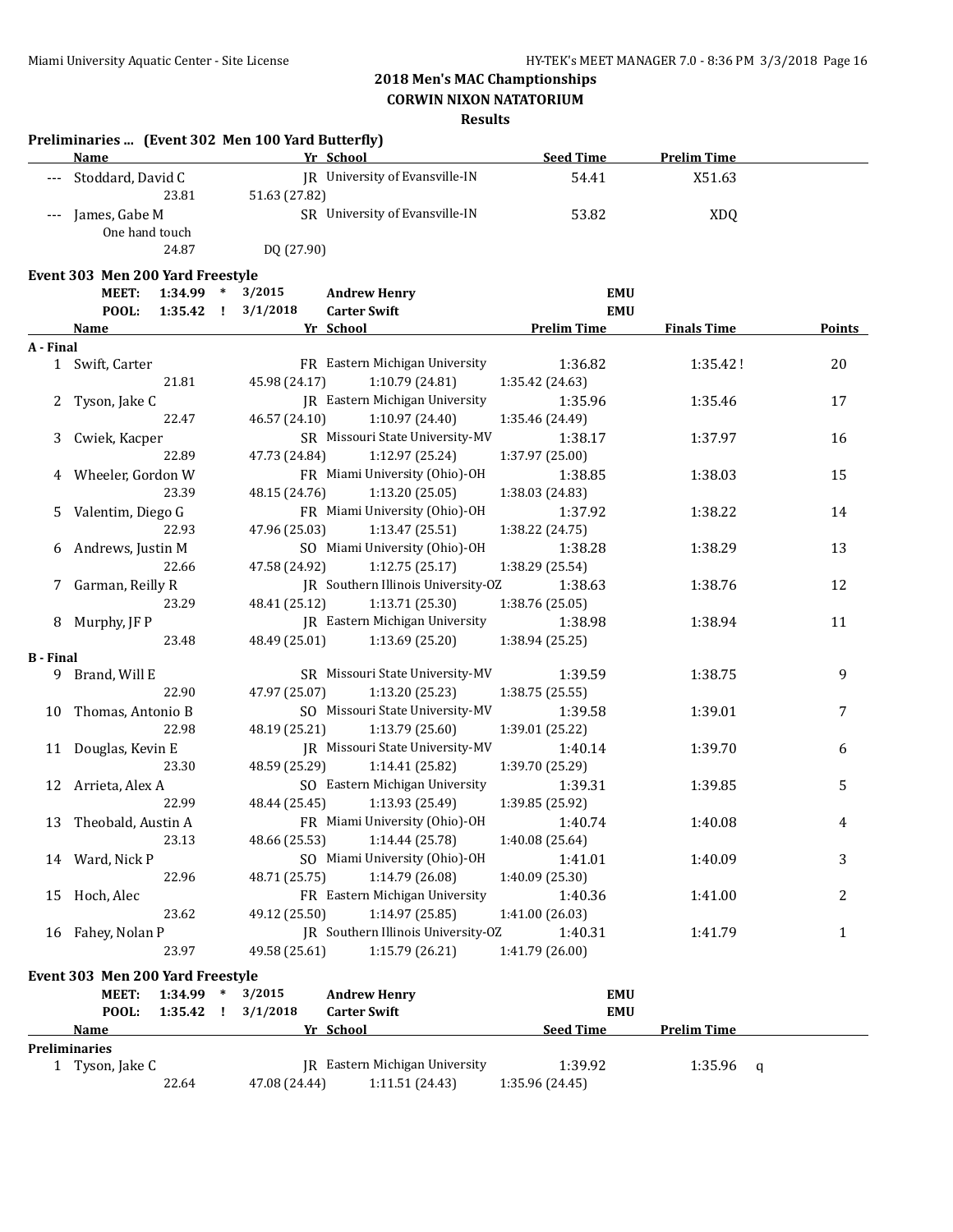**CORWIN NIXON NATATORIUM**

### **Results**

### **Preliminaries ... (Event 303 Men 200 Yard Freestyle)**

|     | <u>Name _____</u>       | Yr School                          | <b>Seed Time</b> | <b>Prelim Time</b> |             |
|-----|-------------------------|------------------------------------|------------------|--------------------|-------------|
|     | 2 Swift, Carter         | FR Eastern Michigan University     | 1:39.61          | 1:36.82            | $\mathbf q$ |
|     | 22.11                   | 46.71 (24.60)<br>1:11.83(25.12)    | 1:36.82 (24.99)  |                    |             |
| 3   | Valentim, Diego G       | FR Miami University (Ohio)-OH      | 1:40.85          | 1:37.92            | q           |
|     | 22.98                   | 1:13.37 (25.40)<br>47.97 (24.99)   | 1:37.92 (24.55)  |                    |             |
| 4   | Cwiek, Kacper           | SR Missouri State University-MV    | 1:38.42          | 1:38.17            | q           |
|     | 22.73                   | 47.36 (24.63)<br>1:12.73 (25.37)   | 1:38.17 (25.44)  |                    |             |
| 5   | Andrews, Justin M       | SO Miami University (Ohio)-OH      | 1:41.95          | 1:38.28            | q           |
|     | 22.88                   | 47.98 (25.10)<br>1:13.26 (25.28)   | 1:38.28 (25.02)  |                    |             |
| 6   | Garman, Reilly R        | JR Southern Illinois University-OZ | 1:42.33          | 1:38.63            | q           |
|     | 23.03                   | 47.95 (24.92)<br>1:13.34 (25.39)   | 1:38.63 (25.29)  |                    |             |
|     | 7 Wheeler, Gordon W     | FR Miami University (Ohio)-OH      | 1:39.24          | 1:38.85            | q           |
|     | 23.06                   | 48.04 (24.98)<br>1:13.38 (25.34)   | 1:38.85 (25.47)  |                    |             |
| 8   | Murphy, JF P            | JR Eastern Michigan University     | 1:42.50          | 1:38.98            | q           |
|     | 23.35                   | 48.40 (25.05)<br>1:13.78 (25.38)   | 1:38.98 (25.20)  |                    |             |
|     | 9 Arrieta, Alex A       | SO Eastern Michigan University     | 1:40.90          | 1:39.31            | q           |
|     | 23.22                   | 48.60 (25.38)<br>1:14.06 (25.46)   | 1:39.31 (25.25)  |                    |             |
|     | 10 Thomas, Antonio B    | SO Missouri State University-MV    | 1:39.77          | 1:39.58            | q           |
|     | 23.07                   | 48.20 (25.13)<br>1:13.88 (25.68)   | 1:39.58 (25.70)  |                    |             |
|     | 11 Brand, Will E        | SR Missouri State University-MV    | 1:39.62          | 1:39.59            | q           |
|     | 22.85                   | 47.79 (24.94)<br>1:13.49 (25.70)   | 1:39.59 (26.10)  |                    |             |
|     | 12 Douglas, Kevin E     | JR Missouri State University-MV    | 1:41.53          | 1:40.14            | q           |
|     | 23.81                   | 49.21 (25.40)<br>1:14.73 (25.52)   | 1:40.14 (25.41)  |                    |             |
|     | 13 Fahey, Nolan P       | JR Southern Illinois University-OZ | 1:43.28          | 1:40.31            | q           |
|     | 23.83                   | 49.08 (25.25)<br>1:14.80 (25.72)   | 1:40.31 (25.51)  |                    |             |
|     | 14 Hoch, Alec           | FR Eastern Michigan University     | 1:46.64          | 1:40.36            | q           |
|     | 23.10                   | 48.49 (25.39)<br>1:14.35 (25.86)   | 1:40.36 (26.01)  |                    |             |
|     | 15 Theobald, Austin A   | FR Miami University (Ohio)-OH      | 1:44.61          | 1:40.74            | q           |
|     | 23.17                   | 48.65 (25.48)<br>1:14.86 (26.21)   | 1:40.74 (25.88)  |                    |             |
|     | 16 Ward, Nick P         | SO Miami University (Ohio)-OH      | 1:43.09          | 1:41.01            | a           |
|     | 22.61                   | 48.10 (25.49)<br>1:14.39 (26.29)   | 1:41.01 (26.62)  |                    |             |
|     | 17 Westrick, Ross G     | SR Miami University (Ohio)-OH      | 1:42.83          | 1:41.10            |             |
|     | 23.70                   | 49.80 (26.10)<br>1:15.64 (25.84)   | 1:41.10 (25.46)  |                    |             |
|     | 18 Kluge, Kevin R       | SO Southern Illinois University-OZ | 1:41.13          | 1:41.48            |             |
|     | 23.65                   | 49.09 (25.44)<br>1:14.96 (25.87)   | 1:41.48 (26.52)  |                    |             |
|     | 19 Meyn, Davis R        | FR Ball State University-IN        | 1:43.53          | 1:42.30            |             |
|     | 24.39                   | 50.42 (26.03)<br>1:16.61 (26.19)   | 1:42.30 (25.69)  |                    |             |
|     | 20 Smith, Austin R      | FR University of Evansville-IN     | 1:41.97          | 1:42.33            |             |
|     | 23.52                   | 1:15.27 (26.34)<br>48.93 (25.41)   | 1:42.33 (27.06)  |                    |             |
|     | 21 Olmos, Tanner J      | SO Eastern Michigan University     | 1:46.87          | 1:42.94            |             |
|     | 24.08                   | 49.87 (25.79)<br>1:16.43 (26.56)   | 1:42.94 (26.51)  |                    |             |
|     | 22 Lingo, Pete W        | FR University of Evansville-IN     | 1:42.62          | 1:43.12            |             |
|     | 23.62                   | 1:15.21 (26.55)<br>48.66 (25.04)   | 1:43.12 (27.91)  |                    |             |
| 23. | Stern, Michael M        | FR Southern Illinois University-OZ | 1:43.62          | 1:43.26            |             |
|     | 24.03                   | 1:16.75 (26.57)<br>50.18 (26.15)   | 1:43.26 (26.51)  |                    |             |
|     | 24 Weeks, Drew S        | FR Ball State University-IN        | 1:45.85          | 1:43.73            |             |
|     | 23.63                   | 1:16.01(26.46)<br>49.55 (25.92)    | 1:43.73 (27.72)  |                    |             |
| 25  | Ciezczak, Matt W        | SO Southern Illinois University-OZ | 1:46.28          | 1:44.20            |             |
|     | 23.27                   | 1:16.70 (27.26)<br>49.44 (26.17)   | 1:44.20 (27.50)  |                    |             |
|     | 26 Lienhart, Banistre L | SR Ball State University-IN        | 1:45.31          | 1:44.24            |             |
|     | 23.87                   | 50.50 (26.63)<br>1:17.41 (26.91)   | 1:44.24 (26.83)  |                    |             |
|     |                         |                                    |                  |                    |             |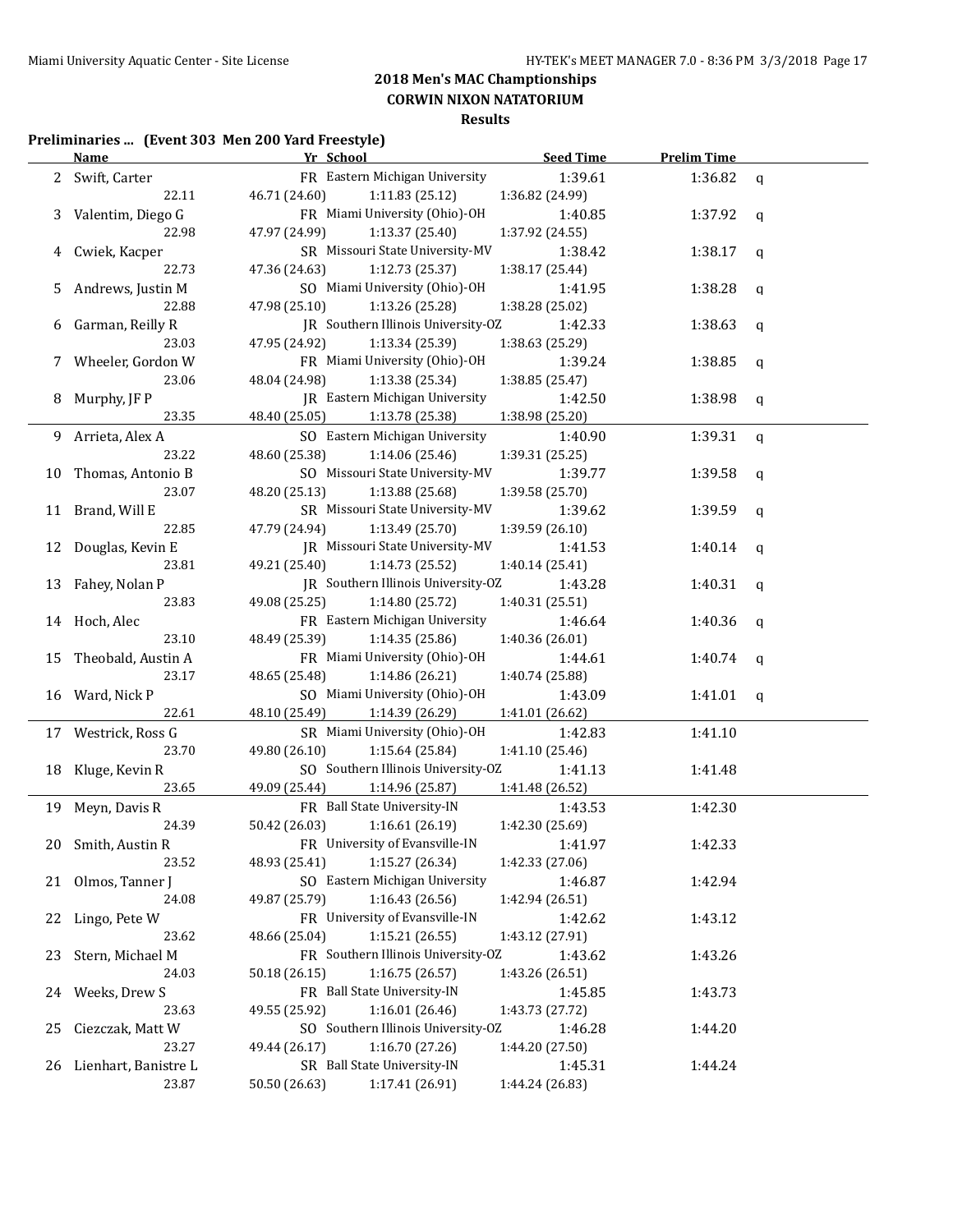**CORWIN NIXON NATATORIUM**

### **Results**

### **Preliminaries ... (Event 303 Men 200 Yard Freestyle)**

|          | <b>Name</b>            | Yr School      |                                    | <b>Seed Time</b> | <b>Prelim Time</b> |  |
|----------|------------------------|----------------|------------------------------------|------------------|--------------------|--|
|          | 27 Sutphin, Jared W    |                | IR University of Evansville-IN     | 1:46.14          | 1:46.82            |  |
|          | 24.00                  | 50.65 (26.65)  | 1:18.53 (27.88)                    | 1:46.82 (28.29)  |                    |  |
|          | 28 Abu-Shanab, Samad T |                | SO University of Evansville-IN     | 1:48.42          | 1:46.83            |  |
|          | 23.84                  | 50.63 (26.79)  | 1:19.03 (28.40)                    | 1:46.83 (27.80)  |                    |  |
|          | Bettner, Chase D       |                | IR Miami University (Ohio)-OH      | 1:46.70          | X                  |  |
|          | Mollak, Michael K      |                | IR Missouri State University-MV    | 1:43.67          | X1:42.24           |  |
|          | 24.07                  | 50.19 (26.12)  | 1:16.76 (26.57)                    | 1:42.24 (25.48)  |                    |  |
|          | Pieseski, Will A       |                | IR Miami University (Ohio)-OH      | 1:48.86          | X1:42.40           |  |
|          | 23.40                  | 49.10 (25.70)  | 1:15.72 (26.62)                    | 1:42.40 (26.68)  |                    |  |
| $\cdots$ | Ehrman, Jacob A        |                | SO Eastern Michigan University     | 1:45.21          | X1:42.98           |  |
|          | 23.76                  | 49.52 (25.76)  | 1:16.15 (26.63)                    | 1:42.98 (26.83)  |                    |  |
|          | --- Wehby, Mathew H    |                | FR Miami University (Ohio)-OH      | 1:48.44          | X1:44.11           |  |
|          | 23.58                  | 49.65 (26.07)  | 1:16.70 (27.05)                    | 1:44.11(27.41)   |                    |  |
|          | Hillard, Nolan P       |                | SR Southern Illinois University-OZ | 1:46.11          | X1:44.83           |  |
|          | 23.77                  |                | 49.89 (26.12) 1:16.94 (27.05)      | 1:44.83 (27.89)  |                    |  |
|          | Gadbois, Weston R      |                | SO Southern Illinois University-OZ | <b>NT</b>        | X1:50.17           |  |
|          | 24.51                  | 51.40 (26.89)  | 1:20.08 (28.68)                    | 1:50.17(30.09)   |                    |  |
|          | Sampson, Jacob M       |                | SO University of Evansville-IN     | 2:08.50          | X2:05.89           |  |
|          | 28.44                  | 1:00.27(31.83) | 1:33.12(32.85)                     | 2:05.89 (32.77)  |                    |  |

#### **Event 304 Men 100 Yard Breaststroke**

|                  | <b>MEET:</b>           |           |  | $51.93 * 3/1/2018$<br><b>Blair C Bish</b> |                                    | <b>MOST-MV</b>     |                    |        |
|------------------|------------------------|-----------|--|-------------------------------------------|------------------------------------|--------------------|--------------------|--------|
|                  | POOL:                  | $51.14$ ! |  | 12/2016                                   | <b>Andrew Wilson</b>               | Emory              |                    |        |
|                  | Name                   |           |  |                                           | Yr School                          | <b>Prelim Time</b> | <b>Finals Time</b> | Points |
| A - Final        |                        |           |  |                                           |                                    |                    |                    |        |
|                  | 1 Bish, Blair C        |           |  |                                           | IR Missouri State University-MV    | 52.68              | 51.93*             | 20     |
|                  |                        | 24.30     |  | 51.93 (27.63)                             |                                    |                    |                    |        |
| 2                | Blackstone, Hutch H    |           |  |                                           | SR Miami University (Ohio)-OH      | 53.06              | 52.87              | 17     |
|                  |                        | 24.66     |  | 52.87 (28.21)                             |                                    |                    |                    |        |
| 3                | Theunissen, Nicholas T |           |  |                                           | JR Missouri State University-MV    | 54.63              | 53.85              | 16     |
|                  |                        | 25.34     |  | 53.85 (28.51)                             |                                    |                    |                    |        |
| 4                | Willett, Phillip M     |           |  |                                           | JR Missouri State University-MV    | 54.23              | 54.28              | 15     |
|                  |                        | 25.59     |  | 54.28 (28.69)                             |                                    |                    |                    |        |
| 5.               | Tsenkov, Matthew       |           |  |                                           | SO Eastern Michigan University     | 55.13              | 54.91              | 14     |
|                  |                        | 25.78     |  | 54.91 (29.13)                             |                                    |                    |                    |        |
| 6                | Barr, Noah B           |           |  |                                           | FR Miami University (Ohio)-OH      | 54.92              | 54.95              | 13     |
|                  |                        | 25.77     |  | 54.95 (29.18)                             |                                    |                    |                    |        |
| 7                | Senn, Samuel B         |           |  |                                           | SO Missouri State University-MV    | 55.70              | 55.06              | 12     |
|                  |                        | 25.73     |  | 55.06 (29.33)                             |                                    |                    |                    |        |
| 8                | Phillips, Chris J      |           |  |                                           | SO Southern Illinois University-OZ | 55.58              | 55.66              | 11     |
|                  |                        | 26.18     |  | 55.66 (29.48)                             |                                    |                    |                    |        |
| <b>B</b> - Final |                        |           |  |                                           |                                    |                    |                    |        |
|                  | 9 Gingher, Ben J       |           |  |                                           | FR Eastern Michigan University     | 56.85              | 55.67              | 9      |
|                  |                        | 26.25     |  | 55.67 (29.42)                             |                                    |                    |                    |        |
| 10               | Drew, Sam D            |           |  |                                           | FR Southern Illinois University-OZ | 56.46              | 56.35              | 7      |
|                  |                        | 26.16     |  | 56.35 (30.19)                             |                                    |                    |                    |        |
| 11               | Tyler, Cullen M        |           |  |                                           | JR Ball State University-IN        | 56.49              | 56.36              | 6      |
|                  |                        | 26.67     |  | 56.36 (29.69)                             |                                    |                    |                    |        |
|                  | 12 Dooley, Jimmy W     |           |  |                                           | SO Southern Illinois University-OZ | 56.21              | 56.49              | 5      |
|                  |                        | 26.40     |  | 56.49 (30.09)                             |                                    |                    |                    |        |
| 13               | Brockman, Blake J      |           |  |                                           | FR Miami University (Ohio)-OH      | 55.93              | 57.00              | 4      |
|                  |                        | 26.33     |  | 57.00 (30.67)                             |                                    |                    |                    |        |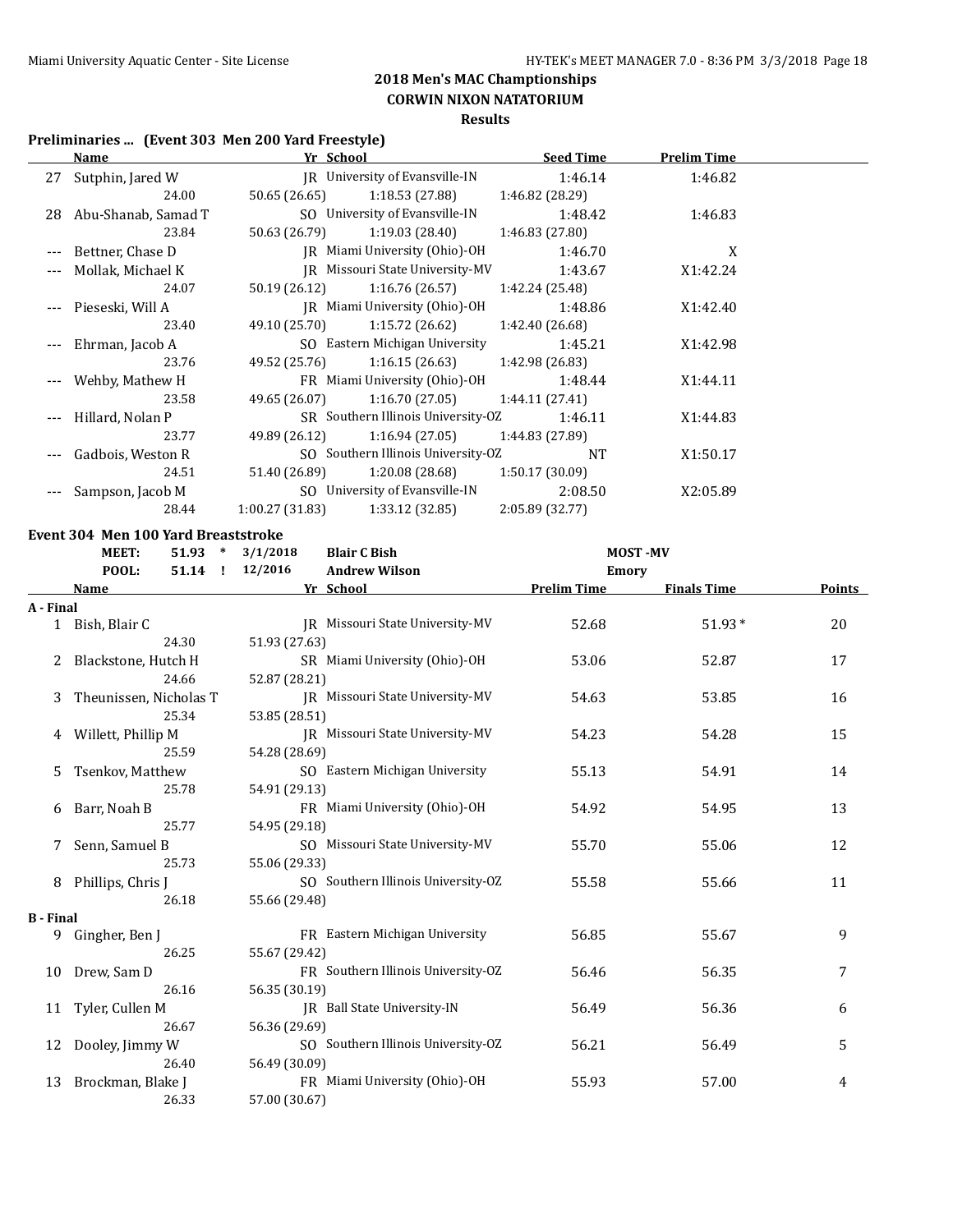### **CORWIN NIXON NATATORIUM**

| JR Ball State University-IN<br>57.29<br>57.08<br>3<br>14 Reichle, Zach M<br>57.08 (30.21)<br>26.87<br>FR Southern Illinois University-OZ<br>56.71<br>57.28<br>2<br>Berquist, Kyle D<br>15<br>26.89<br>57.28 (30.39)<br>SR Ball State University-IN<br>58.50<br>58.53<br>1<br>16 Toman, Zach T<br>27.17<br>58.53 (31.36)<br>Event 304 Men 100 Yard Breaststroke<br>MEET:<br>3/1/2018<br>$51.93$ *<br><b>Blair C Bish</b><br><b>MOST-MV</b><br>12/2016<br>POOL:<br>51.14 !<br><b>Andrew Wilson</b><br>Emory<br><b>Seed Time</b><br><b>Prelim Time</b><br><b>Name</b><br>Yr School<br><b>Preliminaries</b><br>JR Missouri State University-MV<br>52.20<br>52.68<br>1 Bish, Blair C<br>q<br>24.45<br>52.68 (28.23)<br>SR Miami University (Ohio)-OH<br>Blackstone, Hutch H<br>56.12<br>53.06<br>q<br>24.52<br>53.06 (28.54)<br>JR Missouri State University-MV<br>Willett, Phillip M<br>54.52<br>54.23<br>3<br>q<br>25.95<br>54.23 (28.28)<br>JR Missouri State University-MV<br>Theunissen, Nicholas T<br>54.92<br>54.63<br>q<br>25.66<br>54.63 (28.97)<br>FR Miami University (Ohio)-OH<br>56.95<br>Barr, Noah B<br>54.92<br>5<br>q<br>25.78<br>54.92 (29.14)<br>SO Eastern Michigan University<br>Tsenkov, Matthew<br>56.78<br>55.13<br>q<br>25.98<br>55.13 (29.15)<br>SO Southern Illinois University-OZ<br>Phillips, Chris J<br>57.40<br>55.58<br>q<br>26.24<br>55.58 (29.34)<br>SO Missouri State University-MV<br>Senn, Samuel B<br>56.10<br>55.70<br>8<br>q<br>25.58<br>55.70 (30.12)<br>Brockman, Blake J<br>FR Miami University (Ohio)-OH<br>57.03<br>55.93<br>9<br>q<br>26.14<br>55.93 (29.79)<br>SO Southern Illinois University-OZ<br>Dooley, Jimmy W<br>58.59<br>56.21<br>10<br>q<br>26.12<br>56.21 (30.09)<br>FR Southern Illinois University-OZ<br>Drew, Sam D<br>56.98<br>56.46<br>11<br>q<br>26.70<br>56.46 (29.76)<br>JR Ball State University-IN<br>12 Tyler, Cullen M<br>57.96<br>56.49<br>q<br>26.73<br>56.49 (29.76)<br>FR Southern Illinois University-OZ<br>13 Berquist, Kyle D<br>57.80<br>56.71 q<br>26.77<br>56.71 (29.94)<br>FR Eastern Michigan University<br>56.65<br>Gingher, Ben J<br>56.85<br>14<br>q<br>26.13<br>56.85 (30.72)<br>IR Ball State University-IN<br>Reichle, Zach M<br>59.82<br>57.29<br>15<br>q<br>26.59<br>57.29 (30.70)<br>SR Ball State University-IN<br>Toman, Zach T<br>59.12<br>58.50<br>16<br>q<br>27.51<br>58.50 (30.99)<br>FR University of Evansville-IN<br>58.21<br>17 James, Eli M<br>58.81<br>27.60<br>58.81 (31.21)<br>JR University of Evansville-IN<br>Stauder, Derek P<br>1:00.92<br>59.14<br>18<br>27.66<br>59.14 (31.48)<br>FR University of Evansville-IN<br>Lively, Pierce P<br>59.26<br>1:01.75<br>19<br>27.73<br>59.26 (31.53)<br>SO University of Evansville-IN<br>Schroder, Andrew J<br>1:00.97<br>1:01.70<br>20<br>28.40<br>1:01.70 (33.30) | B - Final  (Event 304 Men 100 Yard Breaststroke) |           |                    |                    |               |
|--------------------------------------------------------------------------------------------------------------------------------------------------------------------------------------------------------------------------------------------------------------------------------------------------------------------------------------------------------------------------------------------------------------------------------------------------------------------------------------------------------------------------------------------------------------------------------------------------------------------------------------------------------------------------------------------------------------------------------------------------------------------------------------------------------------------------------------------------------------------------------------------------------------------------------------------------------------------------------------------------------------------------------------------------------------------------------------------------------------------------------------------------------------------------------------------------------------------------------------------------------------------------------------------------------------------------------------------------------------------------------------------------------------------------------------------------------------------------------------------------------------------------------------------------------------------------------------------------------------------------------------------------------------------------------------------------------------------------------------------------------------------------------------------------------------------------------------------------------------------------------------------------------------------------------------------------------------------------------------------------------------------------------------------------------------------------------------------------------------------------------------------------------------------------------------------------------------------------------------------------------------------------------------------------------------------------------------------------------------------------------------------------------------------------------------------------------------------------------------------------------------------------------------------------------------------------------------------------------------------------------------------------------------------------------------------------------------------------------------------------------------------------------------------------------------------|--------------------------------------------------|-----------|--------------------|--------------------|---------------|
|                                                                                                                                                                                                                                                                                                                                                                                                                                                                                                                                                                                                                                                                                                                                                                                                                                                                                                                                                                                                                                                                                                                                                                                                                                                                                                                                                                                                                                                                                                                                                                                                                                                                                                                                                                                                                                                                                                                                                                                                                                                                                                                                                                                                                                                                                                                                                                                                                                                                                                                                                                                                                                                                                                                                                                                                                    | Name                                             | Yr School | <b>Prelim Time</b> | <b>Finals Time</b> | <b>Points</b> |
|                                                                                                                                                                                                                                                                                                                                                                                                                                                                                                                                                                                                                                                                                                                                                                                                                                                                                                                                                                                                                                                                                                                                                                                                                                                                                                                                                                                                                                                                                                                                                                                                                                                                                                                                                                                                                                                                                                                                                                                                                                                                                                                                                                                                                                                                                                                                                                                                                                                                                                                                                                                                                                                                                                                                                                                                                    |                                                  |           |                    |                    |               |
|                                                                                                                                                                                                                                                                                                                                                                                                                                                                                                                                                                                                                                                                                                                                                                                                                                                                                                                                                                                                                                                                                                                                                                                                                                                                                                                                                                                                                                                                                                                                                                                                                                                                                                                                                                                                                                                                                                                                                                                                                                                                                                                                                                                                                                                                                                                                                                                                                                                                                                                                                                                                                                                                                                                                                                                                                    |                                                  |           |                    |                    |               |
|                                                                                                                                                                                                                                                                                                                                                                                                                                                                                                                                                                                                                                                                                                                                                                                                                                                                                                                                                                                                                                                                                                                                                                                                                                                                                                                                                                                                                                                                                                                                                                                                                                                                                                                                                                                                                                                                                                                                                                                                                                                                                                                                                                                                                                                                                                                                                                                                                                                                                                                                                                                                                                                                                                                                                                                                                    |                                                  |           |                    |                    |               |
|                                                                                                                                                                                                                                                                                                                                                                                                                                                                                                                                                                                                                                                                                                                                                                                                                                                                                                                                                                                                                                                                                                                                                                                                                                                                                                                                                                                                                                                                                                                                                                                                                                                                                                                                                                                                                                                                                                                                                                                                                                                                                                                                                                                                                                                                                                                                                                                                                                                                                                                                                                                                                                                                                                                                                                                                                    |                                                  |           |                    |                    |               |
|                                                                                                                                                                                                                                                                                                                                                                                                                                                                                                                                                                                                                                                                                                                                                                                                                                                                                                                                                                                                                                                                                                                                                                                                                                                                                                                                                                                                                                                                                                                                                                                                                                                                                                                                                                                                                                                                                                                                                                                                                                                                                                                                                                                                                                                                                                                                                                                                                                                                                                                                                                                                                                                                                                                                                                                                                    |                                                  |           |                    |                    |               |
|                                                                                                                                                                                                                                                                                                                                                                                                                                                                                                                                                                                                                                                                                                                                                                                                                                                                                                                                                                                                                                                                                                                                                                                                                                                                                                                                                                                                                                                                                                                                                                                                                                                                                                                                                                                                                                                                                                                                                                                                                                                                                                                                                                                                                                                                                                                                                                                                                                                                                                                                                                                                                                                                                                                                                                                                                    |                                                  |           |                    |                    |               |
|                                                                                                                                                                                                                                                                                                                                                                                                                                                                                                                                                                                                                                                                                                                                                                                                                                                                                                                                                                                                                                                                                                                                                                                                                                                                                                                                                                                                                                                                                                                                                                                                                                                                                                                                                                                                                                                                                                                                                                                                                                                                                                                                                                                                                                                                                                                                                                                                                                                                                                                                                                                                                                                                                                                                                                                                                    |                                                  |           |                    |                    |               |
|                                                                                                                                                                                                                                                                                                                                                                                                                                                                                                                                                                                                                                                                                                                                                                                                                                                                                                                                                                                                                                                                                                                                                                                                                                                                                                                                                                                                                                                                                                                                                                                                                                                                                                                                                                                                                                                                                                                                                                                                                                                                                                                                                                                                                                                                                                                                                                                                                                                                                                                                                                                                                                                                                                                                                                                                                    |                                                  |           |                    |                    |               |
|                                                                                                                                                                                                                                                                                                                                                                                                                                                                                                                                                                                                                                                                                                                                                                                                                                                                                                                                                                                                                                                                                                                                                                                                                                                                                                                                                                                                                                                                                                                                                                                                                                                                                                                                                                                                                                                                                                                                                                                                                                                                                                                                                                                                                                                                                                                                                                                                                                                                                                                                                                                                                                                                                                                                                                                                                    |                                                  |           |                    |                    |               |
|                                                                                                                                                                                                                                                                                                                                                                                                                                                                                                                                                                                                                                                                                                                                                                                                                                                                                                                                                                                                                                                                                                                                                                                                                                                                                                                                                                                                                                                                                                                                                                                                                                                                                                                                                                                                                                                                                                                                                                                                                                                                                                                                                                                                                                                                                                                                                                                                                                                                                                                                                                                                                                                                                                                                                                                                                    |                                                  |           |                    |                    |               |
|                                                                                                                                                                                                                                                                                                                                                                                                                                                                                                                                                                                                                                                                                                                                                                                                                                                                                                                                                                                                                                                                                                                                                                                                                                                                                                                                                                                                                                                                                                                                                                                                                                                                                                                                                                                                                                                                                                                                                                                                                                                                                                                                                                                                                                                                                                                                                                                                                                                                                                                                                                                                                                                                                                                                                                                                                    |                                                  |           |                    |                    |               |
|                                                                                                                                                                                                                                                                                                                                                                                                                                                                                                                                                                                                                                                                                                                                                                                                                                                                                                                                                                                                                                                                                                                                                                                                                                                                                                                                                                                                                                                                                                                                                                                                                                                                                                                                                                                                                                                                                                                                                                                                                                                                                                                                                                                                                                                                                                                                                                                                                                                                                                                                                                                                                                                                                                                                                                                                                    |                                                  |           |                    |                    |               |
|                                                                                                                                                                                                                                                                                                                                                                                                                                                                                                                                                                                                                                                                                                                                                                                                                                                                                                                                                                                                                                                                                                                                                                                                                                                                                                                                                                                                                                                                                                                                                                                                                                                                                                                                                                                                                                                                                                                                                                                                                                                                                                                                                                                                                                                                                                                                                                                                                                                                                                                                                                                                                                                                                                                                                                                                                    |                                                  |           |                    |                    |               |
|                                                                                                                                                                                                                                                                                                                                                                                                                                                                                                                                                                                                                                                                                                                                                                                                                                                                                                                                                                                                                                                                                                                                                                                                                                                                                                                                                                                                                                                                                                                                                                                                                                                                                                                                                                                                                                                                                                                                                                                                                                                                                                                                                                                                                                                                                                                                                                                                                                                                                                                                                                                                                                                                                                                                                                                                                    |                                                  |           |                    |                    |               |
|                                                                                                                                                                                                                                                                                                                                                                                                                                                                                                                                                                                                                                                                                                                                                                                                                                                                                                                                                                                                                                                                                                                                                                                                                                                                                                                                                                                                                                                                                                                                                                                                                                                                                                                                                                                                                                                                                                                                                                                                                                                                                                                                                                                                                                                                                                                                                                                                                                                                                                                                                                                                                                                                                                                                                                                                                    |                                                  |           |                    |                    |               |
|                                                                                                                                                                                                                                                                                                                                                                                                                                                                                                                                                                                                                                                                                                                                                                                                                                                                                                                                                                                                                                                                                                                                                                                                                                                                                                                                                                                                                                                                                                                                                                                                                                                                                                                                                                                                                                                                                                                                                                                                                                                                                                                                                                                                                                                                                                                                                                                                                                                                                                                                                                                                                                                                                                                                                                                                                    |                                                  |           |                    |                    |               |
|                                                                                                                                                                                                                                                                                                                                                                                                                                                                                                                                                                                                                                                                                                                                                                                                                                                                                                                                                                                                                                                                                                                                                                                                                                                                                                                                                                                                                                                                                                                                                                                                                                                                                                                                                                                                                                                                                                                                                                                                                                                                                                                                                                                                                                                                                                                                                                                                                                                                                                                                                                                                                                                                                                                                                                                                                    |                                                  |           |                    |                    |               |
|                                                                                                                                                                                                                                                                                                                                                                                                                                                                                                                                                                                                                                                                                                                                                                                                                                                                                                                                                                                                                                                                                                                                                                                                                                                                                                                                                                                                                                                                                                                                                                                                                                                                                                                                                                                                                                                                                                                                                                                                                                                                                                                                                                                                                                                                                                                                                                                                                                                                                                                                                                                                                                                                                                                                                                                                                    |                                                  |           |                    |                    |               |
|                                                                                                                                                                                                                                                                                                                                                                                                                                                                                                                                                                                                                                                                                                                                                                                                                                                                                                                                                                                                                                                                                                                                                                                                                                                                                                                                                                                                                                                                                                                                                                                                                                                                                                                                                                                                                                                                                                                                                                                                                                                                                                                                                                                                                                                                                                                                                                                                                                                                                                                                                                                                                                                                                                                                                                                                                    |                                                  |           |                    |                    |               |
|                                                                                                                                                                                                                                                                                                                                                                                                                                                                                                                                                                                                                                                                                                                                                                                                                                                                                                                                                                                                                                                                                                                                                                                                                                                                                                                                                                                                                                                                                                                                                                                                                                                                                                                                                                                                                                                                                                                                                                                                                                                                                                                                                                                                                                                                                                                                                                                                                                                                                                                                                                                                                                                                                                                                                                                                                    |                                                  |           |                    |                    |               |
|                                                                                                                                                                                                                                                                                                                                                                                                                                                                                                                                                                                                                                                                                                                                                                                                                                                                                                                                                                                                                                                                                                                                                                                                                                                                                                                                                                                                                                                                                                                                                                                                                                                                                                                                                                                                                                                                                                                                                                                                                                                                                                                                                                                                                                                                                                                                                                                                                                                                                                                                                                                                                                                                                                                                                                                                                    |                                                  |           |                    |                    |               |
|                                                                                                                                                                                                                                                                                                                                                                                                                                                                                                                                                                                                                                                                                                                                                                                                                                                                                                                                                                                                                                                                                                                                                                                                                                                                                                                                                                                                                                                                                                                                                                                                                                                                                                                                                                                                                                                                                                                                                                                                                                                                                                                                                                                                                                                                                                                                                                                                                                                                                                                                                                                                                                                                                                                                                                                                                    |                                                  |           |                    |                    |               |
|                                                                                                                                                                                                                                                                                                                                                                                                                                                                                                                                                                                                                                                                                                                                                                                                                                                                                                                                                                                                                                                                                                                                                                                                                                                                                                                                                                                                                                                                                                                                                                                                                                                                                                                                                                                                                                                                                                                                                                                                                                                                                                                                                                                                                                                                                                                                                                                                                                                                                                                                                                                                                                                                                                                                                                                                                    |                                                  |           |                    |                    |               |
|                                                                                                                                                                                                                                                                                                                                                                                                                                                                                                                                                                                                                                                                                                                                                                                                                                                                                                                                                                                                                                                                                                                                                                                                                                                                                                                                                                                                                                                                                                                                                                                                                                                                                                                                                                                                                                                                                                                                                                                                                                                                                                                                                                                                                                                                                                                                                                                                                                                                                                                                                                                                                                                                                                                                                                                                                    |                                                  |           |                    |                    |               |
|                                                                                                                                                                                                                                                                                                                                                                                                                                                                                                                                                                                                                                                                                                                                                                                                                                                                                                                                                                                                                                                                                                                                                                                                                                                                                                                                                                                                                                                                                                                                                                                                                                                                                                                                                                                                                                                                                                                                                                                                                                                                                                                                                                                                                                                                                                                                                                                                                                                                                                                                                                                                                                                                                                                                                                                                                    |                                                  |           |                    |                    |               |
|                                                                                                                                                                                                                                                                                                                                                                                                                                                                                                                                                                                                                                                                                                                                                                                                                                                                                                                                                                                                                                                                                                                                                                                                                                                                                                                                                                                                                                                                                                                                                                                                                                                                                                                                                                                                                                                                                                                                                                                                                                                                                                                                                                                                                                                                                                                                                                                                                                                                                                                                                                                                                                                                                                                                                                                                                    |                                                  |           |                    |                    |               |
|                                                                                                                                                                                                                                                                                                                                                                                                                                                                                                                                                                                                                                                                                                                                                                                                                                                                                                                                                                                                                                                                                                                                                                                                                                                                                                                                                                                                                                                                                                                                                                                                                                                                                                                                                                                                                                                                                                                                                                                                                                                                                                                                                                                                                                                                                                                                                                                                                                                                                                                                                                                                                                                                                                                                                                                                                    |                                                  |           |                    |                    |               |
|                                                                                                                                                                                                                                                                                                                                                                                                                                                                                                                                                                                                                                                                                                                                                                                                                                                                                                                                                                                                                                                                                                                                                                                                                                                                                                                                                                                                                                                                                                                                                                                                                                                                                                                                                                                                                                                                                                                                                                                                                                                                                                                                                                                                                                                                                                                                                                                                                                                                                                                                                                                                                                                                                                                                                                                                                    |                                                  |           |                    |                    |               |
|                                                                                                                                                                                                                                                                                                                                                                                                                                                                                                                                                                                                                                                                                                                                                                                                                                                                                                                                                                                                                                                                                                                                                                                                                                                                                                                                                                                                                                                                                                                                                                                                                                                                                                                                                                                                                                                                                                                                                                                                                                                                                                                                                                                                                                                                                                                                                                                                                                                                                                                                                                                                                                                                                                                                                                                                                    |                                                  |           |                    |                    |               |
|                                                                                                                                                                                                                                                                                                                                                                                                                                                                                                                                                                                                                                                                                                                                                                                                                                                                                                                                                                                                                                                                                                                                                                                                                                                                                                                                                                                                                                                                                                                                                                                                                                                                                                                                                                                                                                                                                                                                                                                                                                                                                                                                                                                                                                                                                                                                                                                                                                                                                                                                                                                                                                                                                                                                                                                                                    |                                                  |           |                    |                    |               |
|                                                                                                                                                                                                                                                                                                                                                                                                                                                                                                                                                                                                                                                                                                                                                                                                                                                                                                                                                                                                                                                                                                                                                                                                                                                                                                                                                                                                                                                                                                                                                                                                                                                                                                                                                                                                                                                                                                                                                                                                                                                                                                                                                                                                                                                                                                                                                                                                                                                                                                                                                                                                                                                                                                                                                                                                                    |                                                  |           |                    |                    |               |
|                                                                                                                                                                                                                                                                                                                                                                                                                                                                                                                                                                                                                                                                                                                                                                                                                                                                                                                                                                                                                                                                                                                                                                                                                                                                                                                                                                                                                                                                                                                                                                                                                                                                                                                                                                                                                                                                                                                                                                                                                                                                                                                                                                                                                                                                                                                                                                                                                                                                                                                                                                                                                                                                                                                                                                                                                    |                                                  |           |                    |                    |               |
|                                                                                                                                                                                                                                                                                                                                                                                                                                                                                                                                                                                                                                                                                                                                                                                                                                                                                                                                                                                                                                                                                                                                                                                                                                                                                                                                                                                                                                                                                                                                                                                                                                                                                                                                                                                                                                                                                                                                                                                                                                                                                                                                                                                                                                                                                                                                                                                                                                                                                                                                                                                                                                                                                                                                                                                                                    |                                                  |           |                    |                    |               |
|                                                                                                                                                                                                                                                                                                                                                                                                                                                                                                                                                                                                                                                                                                                                                                                                                                                                                                                                                                                                                                                                                                                                                                                                                                                                                                                                                                                                                                                                                                                                                                                                                                                                                                                                                                                                                                                                                                                                                                                                                                                                                                                                                                                                                                                                                                                                                                                                                                                                                                                                                                                                                                                                                                                                                                                                                    |                                                  |           |                    |                    |               |
|                                                                                                                                                                                                                                                                                                                                                                                                                                                                                                                                                                                                                                                                                                                                                                                                                                                                                                                                                                                                                                                                                                                                                                                                                                                                                                                                                                                                                                                                                                                                                                                                                                                                                                                                                                                                                                                                                                                                                                                                                                                                                                                                                                                                                                                                                                                                                                                                                                                                                                                                                                                                                                                                                                                                                                                                                    |                                                  |           |                    |                    |               |
|                                                                                                                                                                                                                                                                                                                                                                                                                                                                                                                                                                                                                                                                                                                                                                                                                                                                                                                                                                                                                                                                                                                                                                                                                                                                                                                                                                                                                                                                                                                                                                                                                                                                                                                                                                                                                                                                                                                                                                                                                                                                                                                                                                                                                                                                                                                                                                                                                                                                                                                                                                                                                                                                                                                                                                                                                    |                                                  |           |                    |                    |               |
|                                                                                                                                                                                                                                                                                                                                                                                                                                                                                                                                                                                                                                                                                                                                                                                                                                                                                                                                                                                                                                                                                                                                                                                                                                                                                                                                                                                                                                                                                                                                                                                                                                                                                                                                                                                                                                                                                                                                                                                                                                                                                                                                                                                                                                                                                                                                                                                                                                                                                                                                                                                                                                                                                                                                                                                                                    |                                                  |           |                    |                    |               |
|                                                                                                                                                                                                                                                                                                                                                                                                                                                                                                                                                                                                                                                                                                                                                                                                                                                                                                                                                                                                                                                                                                                                                                                                                                                                                                                                                                                                                                                                                                                                                                                                                                                                                                                                                                                                                                                                                                                                                                                                                                                                                                                                                                                                                                                                                                                                                                                                                                                                                                                                                                                                                                                                                                                                                                                                                    |                                                  |           |                    |                    |               |
|                                                                                                                                                                                                                                                                                                                                                                                                                                                                                                                                                                                                                                                                                                                                                                                                                                                                                                                                                                                                                                                                                                                                                                                                                                                                                                                                                                                                                                                                                                                                                                                                                                                                                                                                                                                                                                                                                                                                                                                                                                                                                                                                                                                                                                                                                                                                                                                                                                                                                                                                                                                                                                                                                                                                                                                                                    |                                                  |           |                    |                    |               |
|                                                                                                                                                                                                                                                                                                                                                                                                                                                                                                                                                                                                                                                                                                                                                                                                                                                                                                                                                                                                                                                                                                                                                                                                                                                                                                                                                                                                                                                                                                                                                                                                                                                                                                                                                                                                                                                                                                                                                                                                                                                                                                                                                                                                                                                                                                                                                                                                                                                                                                                                                                                                                                                                                                                                                                                                                    |                                                  |           |                    |                    |               |
|                                                                                                                                                                                                                                                                                                                                                                                                                                                                                                                                                                                                                                                                                                                                                                                                                                                                                                                                                                                                                                                                                                                                                                                                                                                                                                                                                                                                                                                                                                                                                                                                                                                                                                                                                                                                                                                                                                                                                                                                                                                                                                                                                                                                                                                                                                                                                                                                                                                                                                                                                                                                                                                                                                                                                                                                                    |                                                  |           |                    |                    |               |
|                                                                                                                                                                                                                                                                                                                                                                                                                                                                                                                                                                                                                                                                                                                                                                                                                                                                                                                                                                                                                                                                                                                                                                                                                                                                                                                                                                                                                                                                                                                                                                                                                                                                                                                                                                                                                                                                                                                                                                                                                                                                                                                                                                                                                                                                                                                                                                                                                                                                                                                                                                                                                                                                                                                                                                                                                    |                                                  |           |                    |                    |               |
|                                                                                                                                                                                                                                                                                                                                                                                                                                                                                                                                                                                                                                                                                                                                                                                                                                                                                                                                                                                                                                                                                                                                                                                                                                                                                                                                                                                                                                                                                                                                                                                                                                                                                                                                                                                                                                                                                                                                                                                                                                                                                                                                                                                                                                                                                                                                                                                                                                                                                                                                                                                                                                                                                                                                                                                                                    |                                                  |           |                    |                    |               |
|                                                                                                                                                                                                                                                                                                                                                                                                                                                                                                                                                                                                                                                                                                                                                                                                                                                                                                                                                                                                                                                                                                                                                                                                                                                                                                                                                                                                                                                                                                                                                                                                                                                                                                                                                                                                                                                                                                                                                                                                                                                                                                                                                                                                                                                                                                                                                                                                                                                                                                                                                                                                                                                                                                                                                                                                                    |                                                  |           |                    |                    |               |
|                                                                                                                                                                                                                                                                                                                                                                                                                                                                                                                                                                                                                                                                                                                                                                                                                                                                                                                                                                                                                                                                                                                                                                                                                                                                                                                                                                                                                                                                                                                                                                                                                                                                                                                                                                                                                                                                                                                                                                                                                                                                                                                                                                                                                                                                                                                                                                                                                                                                                                                                                                                                                                                                                                                                                                                                                    |                                                  |           |                    |                    |               |
|                                                                                                                                                                                                                                                                                                                                                                                                                                                                                                                                                                                                                                                                                                                                                                                                                                                                                                                                                                                                                                                                                                                                                                                                                                                                                                                                                                                                                                                                                                                                                                                                                                                                                                                                                                                                                                                                                                                                                                                                                                                                                                                                                                                                                                                                                                                                                                                                                                                                                                                                                                                                                                                                                                                                                                                                                    |                                                  |           |                    |                    |               |
|                                                                                                                                                                                                                                                                                                                                                                                                                                                                                                                                                                                                                                                                                                                                                                                                                                                                                                                                                                                                                                                                                                                                                                                                                                                                                                                                                                                                                                                                                                                                                                                                                                                                                                                                                                                                                                                                                                                                                                                                                                                                                                                                                                                                                                                                                                                                                                                                                                                                                                                                                                                                                                                                                                                                                                                                                    |                                                  |           |                    |                    |               |
|                                                                                                                                                                                                                                                                                                                                                                                                                                                                                                                                                                                                                                                                                                                                                                                                                                                                                                                                                                                                                                                                                                                                                                                                                                                                                                                                                                                                                                                                                                                                                                                                                                                                                                                                                                                                                                                                                                                                                                                                                                                                                                                                                                                                                                                                                                                                                                                                                                                                                                                                                                                                                                                                                                                                                                                                                    |                                                  |           |                    |                    |               |
|                                                                                                                                                                                                                                                                                                                                                                                                                                                                                                                                                                                                                                                                                                                                                                                                                                                                                                                                                                                                                                                                                                                                                                                                                                                                                                                                                                                                                                                                                                                                                                                                                                                                                                                                                                                                                                                                                                                                                                                                                                                                                                                                                                                                                                                                                                                                                                                                                                                                                                                                                                                                                                                                                                                                                                                                                    |                                                  |           |                    |                    |               |
|                                                                                                                                                                                                                                                                                                                                                                                                                                                                                                                                                                                                                                                                                                                                                                                                                                                                                                                                                                                                                                                                                                                                                                                                                                                                                                                                                                                                                                                                                                                                                                                                                                                                                                                                                                                                                                                                                                                                                                                                                                                                                                                                                                                                                                                                                                                                                                                                                                                                                                                                                                                                                                                                                                                                                                                                                    |                                                  |           |                    |                    |               |
|                                                                                                                                                                                                                                                                                                                                                                                                                                                                                                                                                                                                                                                                                                                                                                                                                                                                                                                                                                                                                                                                                                                                                                                                                                                                                                                                                                                                                                                                                                                                                                                                                                                                                                                                                                                                                                                                                                                                                                                                                                                                                                                                                                                                                                                                                                                                                                                                                                                                                                                                                                                                                                                                                                                                                                                                                    |                                                  |           |                    |                    |               |
|                                                                                                                                                                                                                                                                                                                                                                                                                                                                                                                                                                                                                                                                                                                                                                                                                                                                                                                                                                                                                                                                                                                                                                                                                                                                                                                                                                                                                                                                                                                                                                                                                                                                                                                                                                                                                                                                                                                                                                                                                                                                                                                                                                                                                                                                                                                                                                                                                                                                                                                                                                                                                                                                                                                                                                                                                    |                                                  |           |                    |                    |               |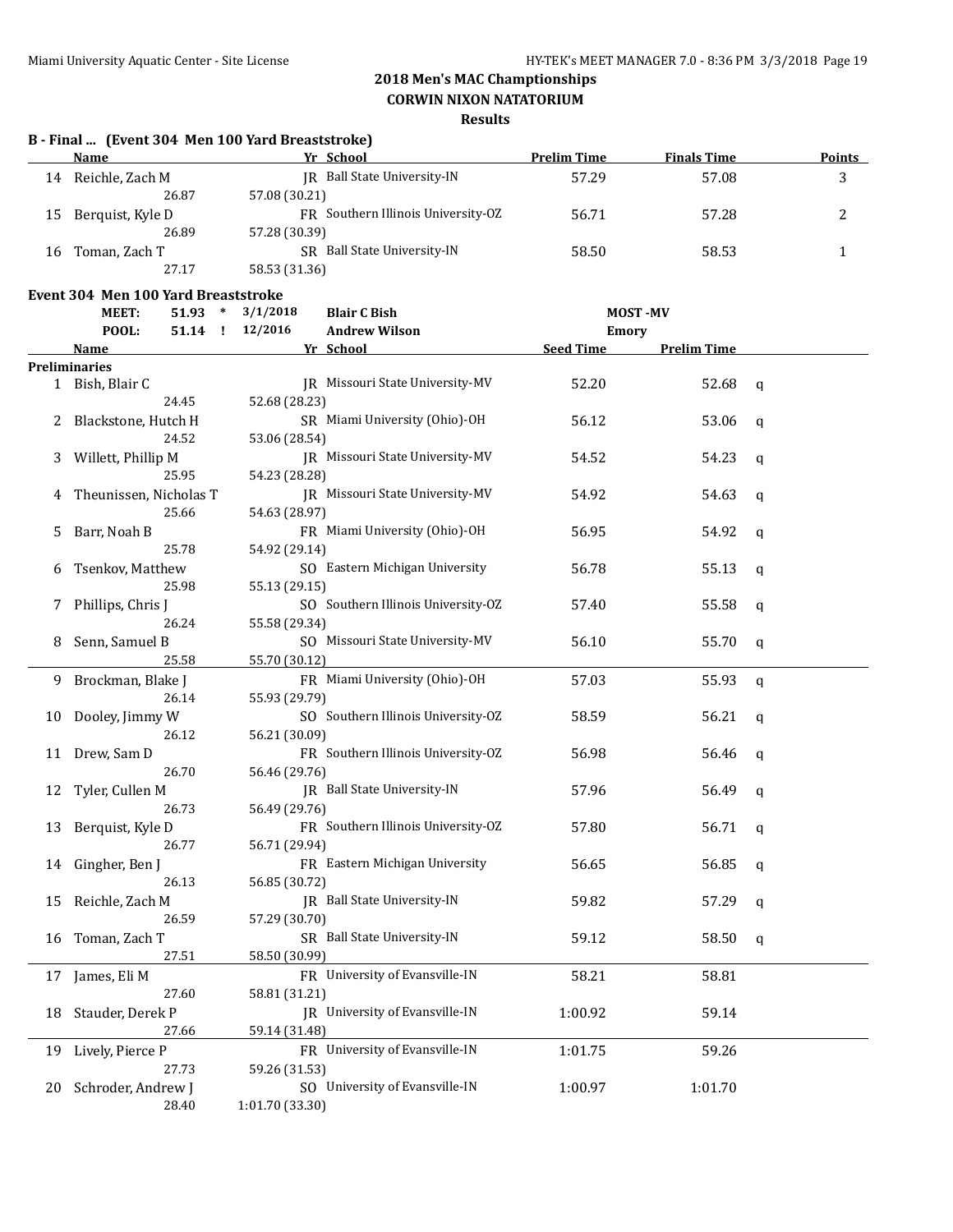**CORWIN NIXON NATATORIUM**

### **Results**

|          | <b>Name</b>           | Yr School                          | <b>Seed Time</b> | <b>Prelim Time</b> |
|----------|-----------------------|------------------------------------|------------------|--------------------|
| $---$    | Wehby, Mathew H       | FR Miami University (Ohio)-OH      | 1:03.57          | v<br>л             |
| $\cdots$ | Hendry, Aaron D       | Eastern Michigan University<br>SO. | 57.73            | X55.36             |
|          | 26.25                 | 55.36 (29.11)                      |                  |                    |
| $---$    | Keesling, Aaron M     | FR Missouri State University-MV    | 58.98            | X58.13             |
|          | 26.77                 | 58.13 (31.36)                      |                  |                    |
|          | Marcy, Keystone M     | University of Evansville-IN<br>IR  | 1:02.15          | X59.62             |
|          | 27.96                 | 59.62 (31.66)                      |                  |                    |
|          | Brooks, Ben V         | Eastern Michigan University<br>FR. | 56.71            | DQ                 |
|          | Non-simultaneous kick |                                    |                  |                    |
|          | 25.46                 | DO (29.26)                         |                  |                    |

#### **Event 305 Men 100 Yard Backstroke**

|                  | MEET:                 | 46.66 | $\ast$       | 3/2013        | <b>Jacob Hanson</b>                   | <b>EMU</b>         |                    |               |
|------------------|-----------------------|-------|--------------|---------------|---------------------------------------|--------------------|--------------------|---------------|
|                  | POOL:                 | 47.34 | $\mathbf{I}$ | 3/1/2018      | <b>Tosh A Kawaguchi</b>               | <b>EMU</b>         |                    |               |
|                  | <b>Name</b>           |       |              |               | Yr School                             | <b>Prelim Time</b> | <b>Finals Time</b> | <b>Points</b> |
| A - Final        |                       |       |              |               |                                       |                    |                    |               |
|                  | 1 Kawaguchi, Tosh A   |       |              |               | <b>IR</b> Eastern Michigan University | 47.34              | 47.54              | 20            |
|                  |                       | 22.91 |              | 47.54 (24.63) |                                       |                    |                    |               |
| 2                | Burton, Logan A       |       |              |               | SR Eastern Michigan University        | 48.62              | 48.43              | 17            |
|                  |                       | 23.08 |              | 48.43 (25.35) |                                       |                    |                    |               |
| 3                | Pattinson, Credence K |       |              |               | FR University of Evansville-IN        | 48.79              | 48.44              | 16            |
|                  |                       | 23.13 |              | 48.44 (25.31) |                                       |                    |                    |               |
| 4                | Heye, Thomas E        |       |              |               | SO Missouri State University-MV       | 48.48              | 48.64              | 15            |
|                  |                       | 23.53 |              | 48.64 (25.11) |                                       |                    |                    |               |
| 5                | Ripp, Conner D        |       |              |               | SO Missouri State University-MV       | 48.81              | 48.82              | 14            |
|                  |                       | 23.66 |              | 48.82 (25.16) |                                       |                    |                    |               |
| 6                | Simcox, Pete J        |       |              |               | SR Miami University (Ohio)-OH         | 48.90              | 48.88              | 13            |
|                  |                       | 22.99 |              | 48.88 (25.89) |                                       |                    |                    |               |
|                  | Wray, James N         |       |              |               | SO Miami University (Ohio)-OH         | 48.78              | 48.99              | 12            |
|                  |                       | 23.95 |              | 48.99 (25.04) |                                       |                    |                    |               |
| 8                | Schultz, Jake T       |       |              |               | SO Missouri State University-MV       | 48.70              | 49.29              | 11            |
|                  |                       | 23.99 |              | 49.29 (25.30) |                                       |                    |                    |               |
| <b>B</b> - Final |                       |       |              |               |                                       |                    |                    |               |
| 9                | Perez, Ricky          |       |              |               | JR Eastern Michigan University        | 50.14              | 48.72              | 9             |
|                  |                       | 24.20 |              | 48.72 (24.52) |                                       |                    |                    |               |
| 10               | Segal, Matan          |       |              |               | SO Eastern Michigan University        | 49.05              | 49.22              | 7             |
|                  |                       | 23.59 |              | 49.22 (25.63) |                                       |                    |                    |               |
| 11               | Crawford, Alex J      |       |              |               | SR Southern Illinois University-OZ    | 49.69              | 49.47              | 6             |
|                  |                       | 23.96 |              | 49.47 (25.51) |                                       |                    |                    |               |
| 12               | Precious, Jake R      |       |              |               | JR Miami University (Ohio)-OH         | 49.77              | 49.76              | 5             |
|                  |                       | 24.07 |              | 49.76 (25.69) |                                       |                    |                    |               |
| 13               | Hudson, Brandt H      |       |              |               | SO University of Evansville-IN        | 50.86              | 49.96              | 4             |
|                  |                       | 24.03 |              | 49.96 (25.93) |                                       |                    |                    |               |
| 14               | Netzel, Alex W        |       |              |               | JR Southern Illinois University-OZ    | 50.74              | 50.53              | 3             |
|                  |                       | 24.65 |              | 50.53 (25.88) |                                       |                    |                    |               |
| 15               | Ackley, Logan M       |       |              |               | SO Ball State University-IN           | 51.60              | 50.74              | 2             |
|                  |                       | 24.71 |              | 50.74 (26.03) |                                       |                    |                    |               |
| 16               | Lehane, Ryan J        |       |              |               | SO Southern Illinois University-OZ    | 51.07              | 51.93              | 1             |
|                  |                       |       |              |               |                                       |                    |                    |               |
|                  |                       | 25.24 |              | 51.93 (26.69) |                                       |                    |                    |               |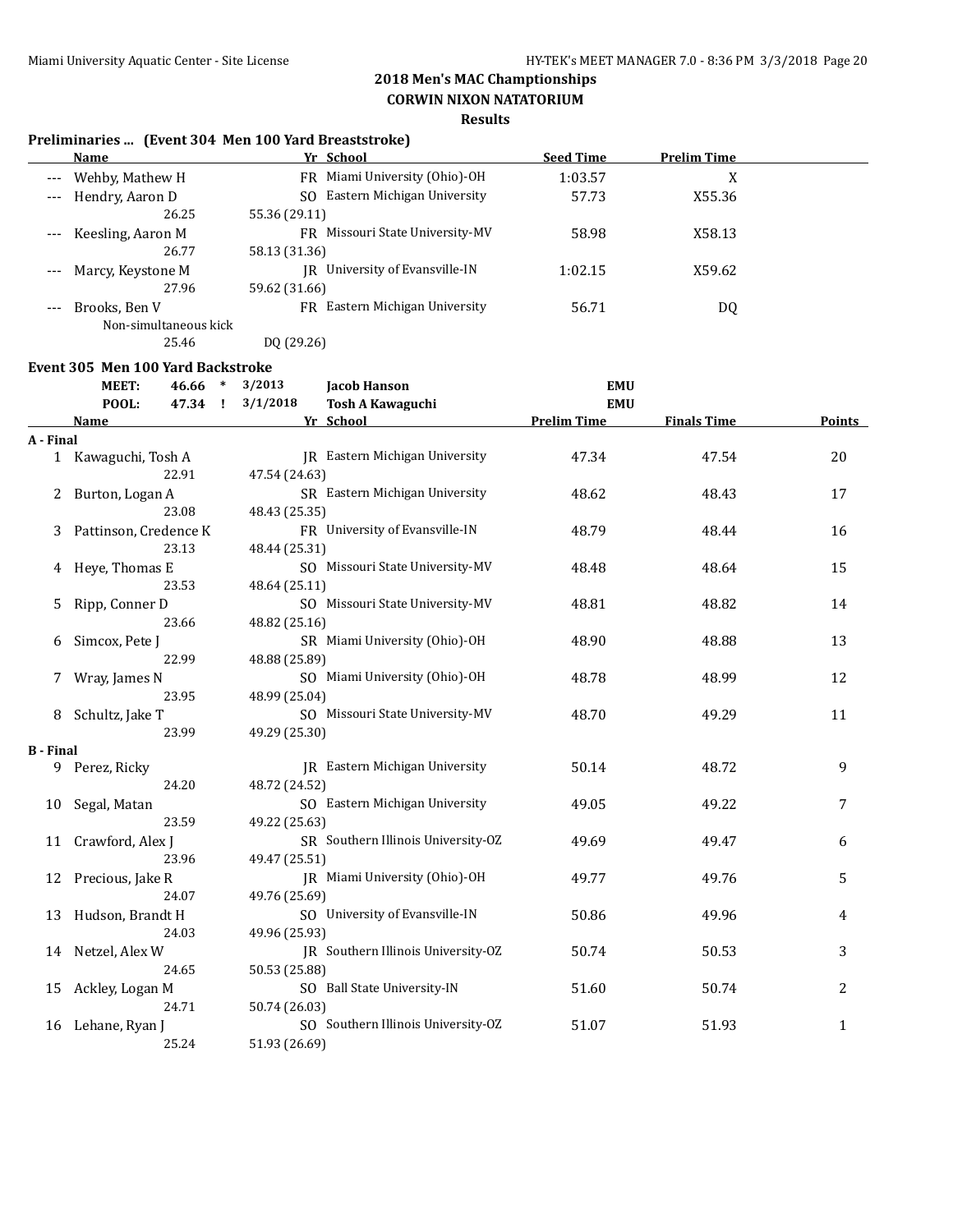## **Results**

### **Event 305 Men 100 Yard Backstroke**

|       | MEET:                 | $46.66$ * |   | 3/2013        | <b>Jacob Hanson</b>                   | <b>EMU</b>       |                    |             |
|-------|-----------------------|-----------|---|---------------|---------------------------------------|------------------|--------------------|-------------|
|       | POOL:                 | 47.34     | Ţ | 3/1/2018      | <b>Tosh A Kawaguchi</b>               | <b>EMU</b>       |                    |             |
|       | Name                  |           |   |               | Yr School                             | <b>Seed Time</b> | <b>Prelim Time</b> |             |
|       | <b>Preliminaries</b>  |           |   |               |                                       |                  |                    |             |
|       | 1 Kawaguchi, Tosh A   |           |   |               | JR Eastern Michigan University        | 48.54            | 47.34! q           |             |
|       |                       | 22.77     |   | 47.34 (24.57) |                                       |                  |                    |             |
| 2     | Heye, Thomas E        |           |   |               | SO Missouri State University-MV       | 49.49            | 48.48              | q           |
|       |                       | 23.57     |   | 48.48 (24.91) |                                       |                  |                    |             |
|       | Burton, Logan A       |           |   |               | SR Eastern Michigan University        | 48.87            |                    |             |
| 3     |                       |           |   |               |                                       |                  | 48.62              | $\mathbf q$ |
|       |                       | 23.56     |   | 48.62 (25.06) |                                       |                  |                    |             |
| 4     | Schultz, Jake T       |           |   |               | SO Missouri State University-MV       | 49.72            | 48.70              | q           |
|       |                       | 23.67     |   | 48.70 (25.03) |                                       |                  |                    |             |
| 5     | Wray, James N         |           |   |               | SO Miami University (Ohio)-OH         | 49.55            | 48.78              | q           |
|       |                       | 23.51     |   | 48.78 (25.27) |                                       |                  |                    |             |
| 6     | Pattinson, Credence K |           |   |               | FR University of Evansville-IN        | 49.20            | 48.79              | q           |
|       |                       | 23.38     |   | 48.79 (25.41) |                                       |                  |                    |             |
| 7     | Ripp, Conner D        |           |   |               | SO Missouri State University-MV       | 48.76            | 48.81              | q           |
|       |                       | 23.31     |   | 48.81 (25.50) |                                       |                  |                    |             |
| 8     | Simcox, Pete J        |           |   |               | SR Miami University (Ohio)-OH         | 51.96            | 48.90              | q           |
|       |                       | 23.22     |   | 48.90 (25.68) |                                       |                  |                    |             |
|       |                       |           |   |               |                                       |                  |                    |             |
| 9     | Segal, Matan          |           |   |               | SO Eastern Michigan University        | 50.36            | 49.05              | q           |
|       |                       | 23.53     |   | 49.05 (25.52) |                                       |                  |                    |             |
| 10    | Crawford, Alex J      |           |   |               | SR Southern Illinois University-OZ    | 49.90            | 49.69              | q           |
|       |                       | 23.80     |   | 49.69 (25.89) |                                       |                  |                    |             |
| 11    | Precious, Jake R      |           |   |               | JR Miami University (Ohio)-OH         | 50.97            | 49.77              | q           |
|       |                       | 24.13     |   | 49.77 (25.64) |                                       |                  |                    |             |
| 12    | Perez, Ricky          |           |   |               | <b>IR</b> Eastern Michigan University | 50.17            | 50.14              | q           |
|       |                       | 23.97     |   | 50.14 (26.17) |                                       |                  |                    |             |
| 13    | Netzel, Alex W        |           |   |               | JR Southern Illinois University-OZ    | 51.75            | 50.74              | q           |
|       |                       | 24.57     |   | 50.74 (26.17) |                                       |                  |                    |             |
| 14    | Hudson, Brandt H      |           |   |               | SO University of Evansville-IN        | 50.77            | 50.86              | q           |
|       |                       | 24.54     |   | 50.86 (26.32) |                                       |                  |                    |             |
|       |                       |           |   |               | SO Southern Illinois University-OZ    |                  |                    |             |
| 15    | Lehane, Ryan J        |           |   |               |                                       | 51.93            | 51.07              | q           |
|       |                       | 24.53     |   | 51.07 (26.54) |                                       |                  |                    |             |
| 16    | Ackley, Logan M       |           |   |               | SO Ball State University-IN           | 52.55            | 51.60              | q           |
|       |                       | 24.75     |   | 51.60 (26.85) |                                       |                  |                    |             |
| 17    | Ball, Spence R        |           |   |               | SO Ball State University-IN           | 51.59            | 51.65              |             |
|       |                       | 24.73     |   | 51.65 (26.92) |                                       |                  |                    |             |
|       | 18 Facciotti, Joao    |           |   |               | SR Southern Illinois University-OZ    | 50.91            | 52.15              |             |
|       |                       | 25.41     |   | 52.15 (26.74) |                                       |                  |                    |             |
| 19    | Davidson, Austin J    |           |   |               | FR University of Evansville-IN        | 53.90            | 54.23              |             |
|       |                       | 26.15     |   | 54.23 (28.08) |                                       |                  |                    |             |
| 20    | Jackson, Chase A      |           |   |               | SO Ball State University-IN           | 53.88            | 54.27              |             |
|       |                       | 26.40     |   |               |                                       |                  |                    |             |
|       |                       |           |   | 54.27 (27.87) |                                       |                  |                    |             |
| $---$ | Campbell, Canaan W    |           |   |               | SR Missouri State University-MV       | 52.96            | X                  |             |
|       | Peloquin, Jacob R     |           |   |               | SO Miami University (Ohio)-OH         | 52.58            | X48.74             |             |
|       |                       | 23.31     |   | 48.74 (25.43) |                                       |                  |                    |             |
| $---$ | Martin, Matt A        |           |   |               | SO Eastern Michigan University        | 52.54            | X50.31             |             |
|       |                       | 23.97     |   | 50.31 (26.34) |                                       |                  |                    |             |
| $---$ | Jones, Benson J       |           |   |               | SO Southern Illinois University-OZ    | 53.82            | X51.91             |             |
|       |                       | 25.14     |   | 51.91 (26.77) |                                       |                  |                    |             |
|       |                       |           |   |               |                                       |                  |                    |             |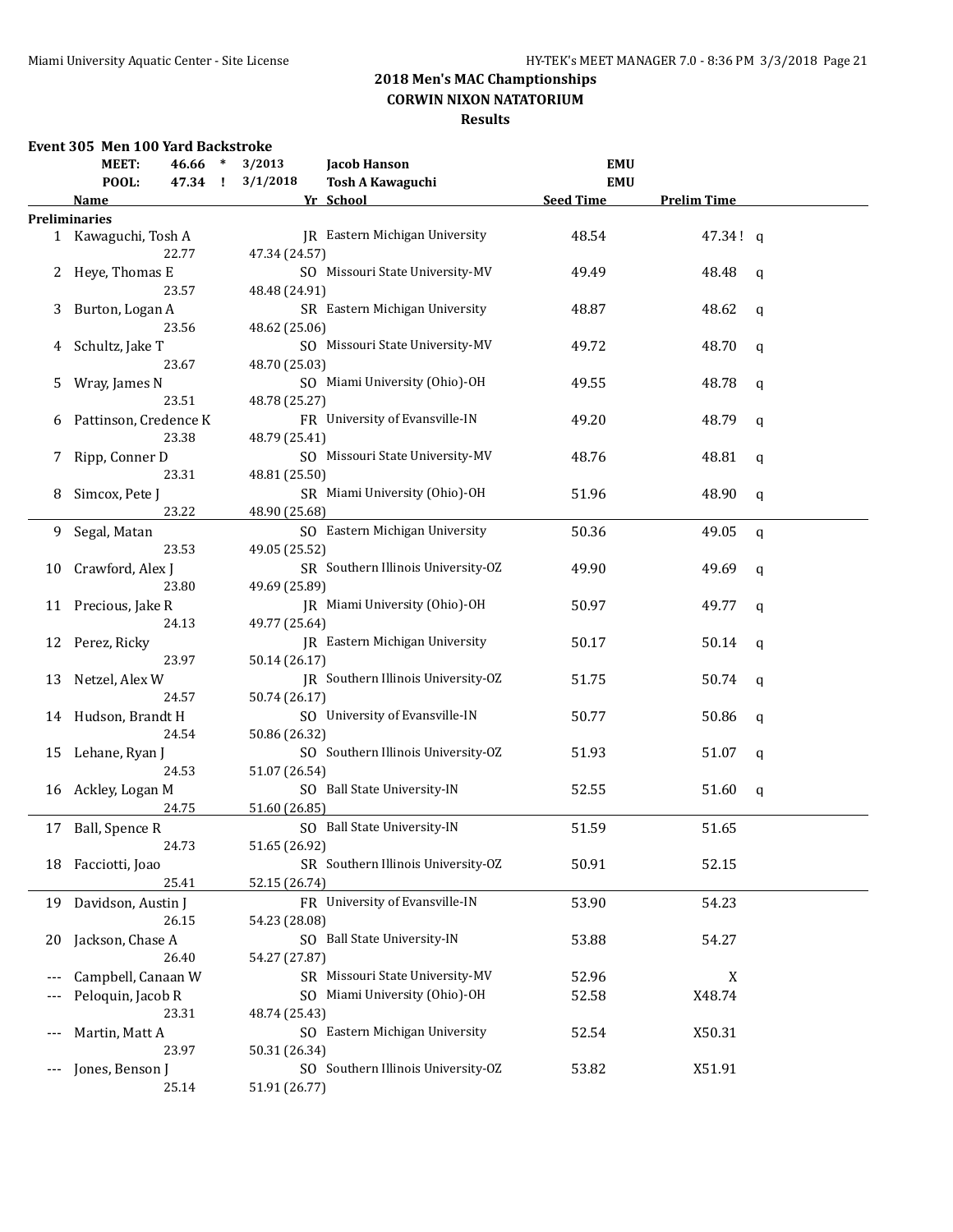### **CORWIN NIXON NATATORIUM**

|                  | Event 306 Men 400 Yard Medley Relay |                 |        |                 |                  |                                       |                               |                                                           |               |
|------------------|-------------------------------------|-----------------|--------|-----------------|------------------|---------------------------------------|-------------------------------|-----------------------------------------------------------|---------------|
|                  | <b>MEET:</b>                        | 3:10.46         | $\ast$ | 3/1/2018        |                  | <b>Missouri State University</b>      | <b>MOST-MV</b>                |                                                           |               |
|                  |                                     |                 |        |                 |                  | T Heye, B Bish, A Osvath, L Paloschi  |                               |                                                           |               |
|                  | POOL:                               | 3:10.46         | ÷.     | 3/1/2018        |                  | <b>Missouri State University</b>      | <b>MOST-MV</b>                |                                                           |               |
|                  |                                     |                 |        |                 |                  | T Heye, B Bish, A Osvath, L Paloschi  |                               |                                                           |               |
|                  | Team                                |                 |        |                 | <b>Relay</b>     |                                       | <b>Seed Time</b>              | <b>Finals Time</b>                                        | <b>Points</b> |
|                  | 1 Missouri State University-MV      |                 |        |                 | $\boldsymbol{A}$ |                                       | 3:12.21                       | $3:10.46*$                                                | 40            |
|                  | 1) Heye, Thomas E SO                |                 |        |                 |                  | 2) r:+0.29 Bish, Blair JR             | 3) r:+0.35 Osvath, Artur JR   | 4) r:+0.28 Paloschi, Lucas JR                             |               |
|                  |                                     | 23.80           |        | 48.70 (48.70)   |                  | 1:12.71 (24.01)                       | 1:40.32 (51.62)               |                                                           |               |
|                  |                                     | 2:02.03 (21.71) |        | 2:26.94 (46.62) |                  | 2:47.63 (20.69)                       | 3:10.46 (43.52)               |                                                           |               |
| 2                | Eastern Michigan University         |                 |        |                 | A                |                                       | 3:18.78                       | 3:12.38                                                   | 34            |
|                  | 1) Kawaguchi, Tosh A JR             |                 |        |                 |                  | 2) r:+0.40 Brooks, Ben FR             | 3) r:+0.32 Tyson, Jake JR     | 4) r:+0.35 Swift, Carter FR                               |               |
|                  |                                     | 23.04           |        | 47.34 (47.34)   |                  | 1:12.65(25.31)                        | 1:41.69 (54.35)               |                                                           |               |
|                  |                                     | 2:03.66 (21.97) |        | 2:29.24 (47.55) |                  | 2:49.59 (20.35)                       | 3:12.38 (43.14)               |                                                           |               |
| 3                | Miami University (Ohio)-OH          |                 |        |                 | A                |                                       | 3:19.59                       | 3:13.12                                                   | 32            |
|                  | 1) Wray, James N SO                 |                 |        |                 |                  | 2) r:+0.23 Blackstone, Hutch SR       |                               | 3) r:+0.25 Moussalem do Amaral, I4) r:+0.26 Ward, Nick SO |               |
|                  |                                     | 24.18           |        | 49.27 (49.27)   |                  | 1:13.66 (24.39)                       | 1:41.84 (52.57)               |                                                           |               |
|                  |                                     | 2:03.89 (22.05) |        | 2:29.06 (47.22) |                  | 2:49.89 (20.83)                       | 3:13.12 (44.06)               |                                                           |               |
| 4                | Southern Illinois University-OZ     |                 |        |                 | A                |                                       | 3:22.01                       | 3:17.45                                                   | 30            |
|                  | 1) Crawford, Alex J SR              |                 |        |                 |                  | 2) r:+0.40 Phillips, Chris SO         | 3) r:+0.52 Hajtman, Tamas SO  | 4) r:+0.32 Garman, Reilly JR                              |               |
|                  |                                     | 24.14           |        | 49.20 (49.20)   |                  | 1:14.99 (25.79)                       | 1:44.46 (55.26)               |                                                           |               |
|                  |                                     | 2:06.56 (22.10) |        | 2:32.44 (47.98) |                  | 2:53.75 (21.31)                       | 3:17.45 (45.01)               |                                                           |               |
| 5.               | University of Evansville-IN         |                 |        |                 | A                |                                       | 3:27.06                       | 3:21.83                                                   | 28            |
|                  | 1) Pattinson, Credence K FR         |                 |        |                 |                  | 2) r:+0.26 Cozzens, Paul SO           | 3) r:+0.27 Marcy, Prescott SR | 4) r:+0.29 Hudson, Brandt SO                              |               |
|                  |                                     | 23.75           |        | 49.49 (49.49)   |                  | 1:16.20 (26.71)                       | 1:47.11 (57.62)               |                                                           |               |
|                  |                                     | 2:10.15 (23.04) |        | 2:36.86 (49.75) |                  | 2:58.31 (21.45)                       | 3:21.83 (44.97)               |                                                           |               |
| 6                | <b>Ball State University-IN</b>     |                 |        |                 | $\boldsymbol{A}$ |                                       | 3:28.23                       | 3:24.22                                                   | 26            |
|                  | 1) Ackley, Logan M SO               |                 |        |                 |                  | 2) r:+0.35 Tyler, Cullen JR           | 3) r:+0.53 Tuthill, Alec JR   | 4) r:+0.25 Andrew, Ben SO                                 |               |
|                  |                                     | 24.85           |        | 50.58 (50.58)   |                  | 1:17.13(26.55)                        | 1:47.53 (56.95)               |                                                           |               |
|                  |                                     | 2:10.76 (23.23) |        | 2:38.27 (50.74) |                  | 2:59.60 (21.33)                       | 3:24.22 (45.95)               |                                                           |               |
|                  | Event 307 Men 3 mtr Diving          |                 |        |                 |                  |                                       |                               |                                                           |               |
|                  | <b>MEET:</b>                        | 422.75          | $\ast$ | 3/2017          |                  | <b>Alexander Chan</b>                 | <b>EMU</b>                    |                                                           |               |
|                  | POOL:                               | 519.45          | I.     | 12/2011         | Chao He          |                                       | Guangong                      |                                                           |               |
|                  | <b>Name</b>                         |                 |        |                 | Yr School        |                                       | <b>Prelim Score</b>           | <b>Finals Score</b>                                       | <b>Points</b> |
| A - Final        |                                     |                 |        |                 |                  |                                       |                               |                                                           |               |
|                  | 1 Pierre, Al'x                      |                 |        |                 |                  | FR Eastern Michigan University        | 374.70                        | 384.85                                                    | 20            |
| 2                | Gillis, Thomas                      |                 |        |                 |                  | <b>IR</b> Eastern Michigan University | 332.30                        | 330.65                                                    | 17            |
| 3                | Galluzzo, Noah J                    |                 |        |                 |                  | SO Eastern Michigan University        | 328.70                        | 329.35                                                    | 16            |
| 4                | Moncino, Harrison T                 |                 |        |                 |                  | JR Miami University (Ohio)-OH         | 325.95                        | 326.85                                                    | 15            |
| 5                | Rusenas, Peter                      |                 |        | SR.             |                  | Eastern Michigan University           | 354.75                        | 319.35                                                    | 14            |
| 6                | Nash, Ryan A                        |                 |        | IR              |                  | Miami University (Ohio)-OH            | 310.40                        | 296.20                                                    | 13            |
| 7                | Hoffmann-Dussome, Kai               |                 |        | SO.             |                  | Southern Illinois University-OZ       | 302.85                        | 283.00                                                    | 12            |
| 8                | Claunch, Michael W                  |                 |        | FR              |                  | Missouri State University-MV          | 300.75                        | 269.40                                                    | 11            |
| <b>B</b> - Final |                                     |                 |        |                 |                  |                                       |                               |                                                           |               |
| 9                | Mercado, Eli                        |                 |        |                 |                  | SO Southern Illinois University-OZ    | 284.10                        | 299.60                                                    | 9             |
| 10               | Lowe, Jacob W                       |                 |        | FR              |                  | Eastern Michigan University           | 249.10                        | 291.05                                                    | 7             |
| 11               | Marcano, Miguel M                   |                 |        | IR              |                  | University of Evansville-IN           | 256.95                        | 285.05                                                    | 6             |
| 12               | Wiedemann, Sam C                    |                 |        | FR              |                  | Miami University (Ohio)-OH            | 292.55                        | 277.60                                                    | 5             |
| 13               | Wolfe, Sean T                       |                 |        | FR              |                  | <b>Ball State University-IN</b>       | 231.85                        | 242.80                                                    | 4             |
| 14               | Barnes, Cory E                      |                 |        | SR              |                  | University of Evansville-IN           | 224.65                        | 242.40                                                    | 3             |
| 15               | Cox, Connor R                       |                 |        | FR              |                  | Missouri State University-MV          | 223.15                        | 199.45                                                    | 2             |
| 16               | Dean, Gabe T                        |                 |        |                 |                  | JR Ball State University-IN           | 177.85                        | 198.45                                                    | $\mathbf{1}$  |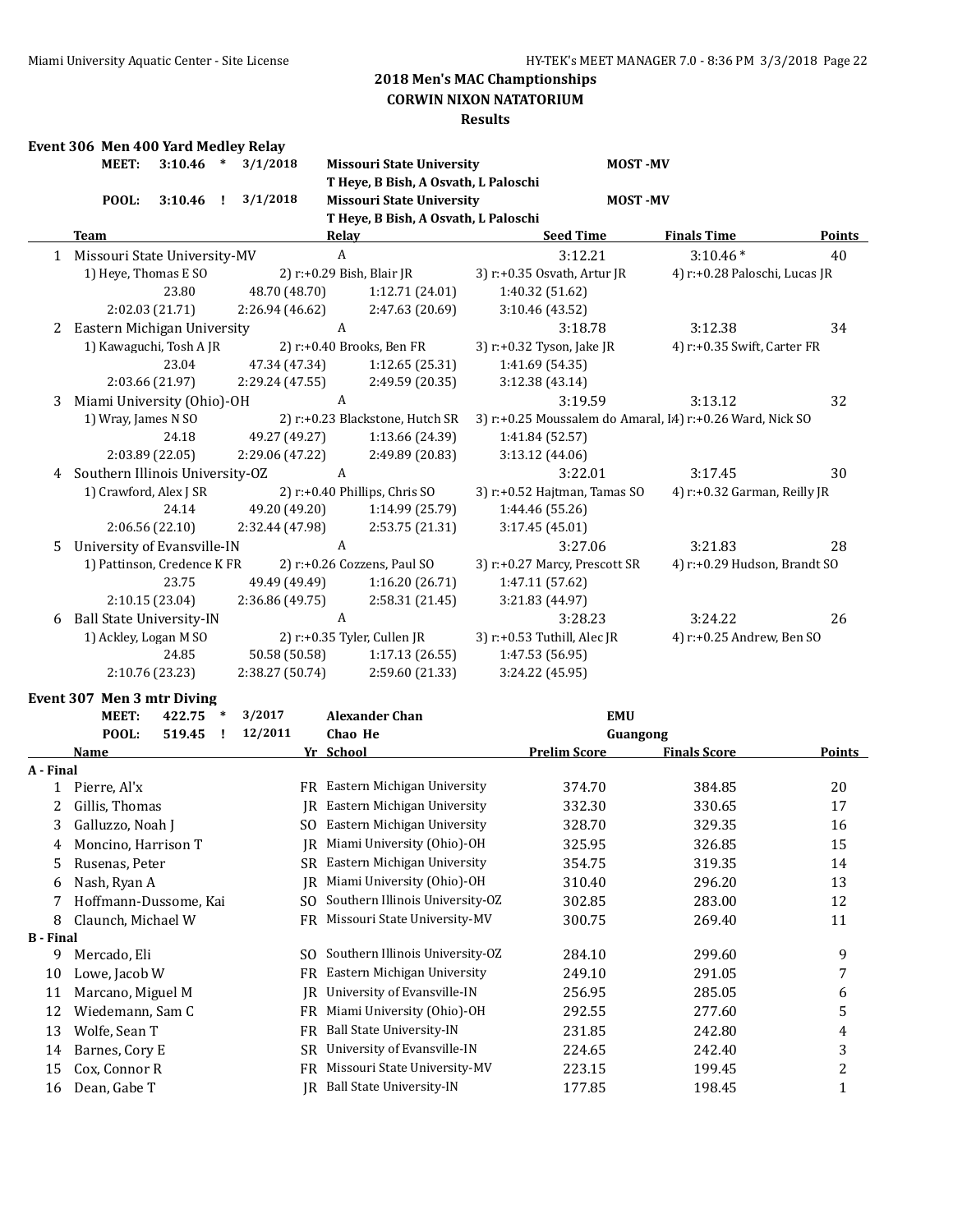### **Event 307 Men 3 mtr Diving**

|    | MEET:                 | 422.75 | $\ast$ | 3/2017  |           | <b>Alexander Chan</b>           | <b>EMU</b> |                     |   |
|----|-----------------------|--------|--------|---------|-----------|---------------------------------|------------|---------------------|---|
|    | POOL:                 | 519.45 |        | 12/2011 |           | Chao He                         | Guangong   |                     |   |
|    | <b>Name</b>           |        |        |         |           | Yr School                       |            | <b>Prelim Score</b> |   |
|    | <b>Preliminaries</b>  |        |        |         |           |                                 |            |                     |   |
|    | Pierre, Al'x          |        |        |         | FR        | Eastern Michigan University     | 395.71     | 374.70              | q |
|    | Rusenas, Peter        |        |        |         | SR        | Eastern Michigan University     | 329.70     | 354.75              | q |
| 3  | Gillis, Thomas        |        |        |         | IR        | Eastern Michigan University     | 330.15     | 332.30              | q |
| 4  | Galluzzo, Noah J      |        |        |         | SO.       | Eastern Michigan University     | 347.92     | 328.70              | q |
| 5. | Moncino, Harrison T   |        |        |         | IR        | Miami University (Ohio)-OH      | 330.37     | 325.95              | q |
| 6  | Nash, Ryan A          |        |        |         | IR        | Miami University (Ohio)-OH      | 348.45     | 310.40              | q |
| 7  | Hoffmann-Dussome, Kai |        |        |         | SO.       | Southern Illinois University-OZ | 271.75     | 302.85              | q |
| 8  | Claunch, Michael W    |        |        |         | FR.       | Missouri State University-MV    | 297.60     | 300.75              | q |
| 9  | Wiedemann, Sam C      |        |        |         | <b>FR</b> | Miami University (Ohio)-OH      | 299.03     | 292.55              | a |
| 10 | Mercado, Eli          |        |        |         | SO.       | Southern Illinois University-OZ | 345.52     | 284.10              | q |
| 11 | Marcano, Miguel M     |        |        |         | IR        | University of Evansville-IN     | 297.60     | 256.95              | q |
| 12 | Lowe, Jacob W         |        |        |         | FR.       | Eastern Michigan University     | 252.31     | 249.10              | q |
| 13 | Wolfe, Sean T         |        |        |         | <b>FR</b> | Ball State University-IN        | 244.65     | 231.85              | q |
| 14 | Barnes, Cory E        |        |        |         | <b>SR</b> | University of Evansville-IN     | 272.15     | 224.65              | q |
| 15 | Cox, Connor R         |        |        |         | FR        | Missouri State University-MV    | 244.65     | 223.15              | q |
| 16 | Dean, Gabe T          |        |        |         | IR        | <b>Ball State University-IN</b> | 216.53     | 177.85              | q |

#### **Event 401 Men 1650 Yard Freestyle**

|              | MEET: 14:56.02         | 3/2017<br>$\ast$          | <b>Antonio Thomas</b>              |                  | Missouri                             |               |
|--------------|------------------------|---------------------------|------------------------------------|------------------|--------------------------------------|---------------|
|              | POOL: 15:05.14<br>Name | 12/2011<br>п<br>Yr School | Al Weik                            | <b>Seed Time</b> | <b>Denison</b><br><b>Finals Time</b> | <b>Points</b> |
| $\mathbf{1}$ | Thomas, Antonio B      |                           | SO Missouri State University-MV    | 9:04.60          | 15:09.84                             | 20            |
|              | 24.18                  | 50.80 (26.62)             | 1:17.98 (27.18)                    | 1:45.49 (27.51)  |                                      |               |
|              | 2:12.99 (27.50)        | 2:40.56 (27.57)           | 3:08.06 (27.50)                    | 3:35.53 (27.47)  |                                      |               |
|              | 4:03.04 (27.51)        | 4:30.67 (27.63)           | 4:58.00 (27.33)                    | 5:25.63 (27.63)  |                                      |               |
|              | 5:53.26 (27.63)        | 6:20.72(27.46)            | 6:48.61 (27.89)                    | 7:16.23 (27.62)  |                                      |               |
|              | 7:43.85 (27.62)        | 8:11.65 (27.80)           | 8:39.25 (27.60)                    | 9:06.99 (27.74)  |                                      |               |
|              | 9:34.61 (27.62)        | 10:02.48 (27.87)          |                                    |                  |                                      |               |
|              |                        |                           | 10:30.40 (27.92)                   | 10:58.12 (27.72) |                                      |               |
|              | 11:26.08 (27.96)       | 11:54.17 (28.09)          | 12:22.17 (28.00)                   | 12:50.24 (28.07) |                                      |               |
|              | 13:18.37 (28.13)       | 13:46.45 (28.08)          | 14:14.60 (28.15)                   | 14:42.58 (27.98) | 15:09.84 (27.26)                     |               |
| 2            | Kang, Minki            |                           | IR Missouri State University-MV    | 9:20.33          | 15:15.13                             | 17            |
|              | 25.70                  | 53.31 (27.61)             | 1:21.00 (27.69)                    | 1:49.09 (28.09)  |                                      |               |
|              | 2:17.13 (28.04)        | 2:45.16 (28.03)           | 3:13.44 (28.28)                    | 3:41.62 (28.18)  |                                      |               |
|              | 4:09.88 (28.26)        | 4:38.09 (28.21)           | 5:06.19(28.10)                     | 5:34.19 (28.00)  |                                      |               |
|              | 6:02.27(28.08)         | 6:30.46 (28.19)           | 6:58.51(28.05)                     | 7:26.56 (28.05)  |                                      |               |
|              | 7:54.69 (28.13)        | 8:22.58 (27.89)           | 8:50.69 (28.11)                    | 9:18.55 (27.86)  |                                      |               |
|              | 9:46.44 (27.89)        | 10:14.25 (27.81)          | 10:41.98 (27.73)                   | 11:09.73 (27.75) |                                      |               |
|              | 11:37.69 (27.96)       | 12:05.36 (27.67)          | 12:32.86 (27.50)                   | 13:00.18 (27.32) |                                      |               |
|              | 13:27.51 (27.33)       | 13:55.10 (27.59)          | 14:22.30 (27.20)                   | 14:49.50 (27.20) | 15:15.13 (25.63)                     |               |
| 3            | Kluge, Kevin R         |                           | SO Southern Illinois University-OZ | 9:28.34          | 15:20.33                             | 16            |
|              | 25.72                  | 53.25 (27.53)             | 1:21.13 (27.88)                    | 1:49.13 (28.00)  |                                      |               |
|              | 2:17.32 (28.19)        | 2:45.38 (28.06)           | 3:13.53 (28.15)                    | 3:41.61 (28.08)  |                                      |               |
|              | 4:09.84 (28.23)        | 4:37.93 (28.09)           | 5:06.01 (28.08)                    | 5:34.22 (28.21)  |                                      |               |
|              | 6:02.51(28.29)         | 6:30.54(28.03)            | 6:58.56(28.02)                     | 7:26.66 (28.10)  |                                      |               |
|              | 7:54.68 (28.02)        | 8:22.41 (27.73)           | 8:50.46 (28.05)                    | 9:18.12(27.66)   |                                      |               |
|              | 9:45.84 (27.72)        | 10:13.77 (27.93)          | 10:41.77 (28.00)                   | 11:09.63 (27.86) |                                      |               |
|              | 11:37.41 (27.78)       | 12:05.47 (28.06)          | 12:33.40 (27.93)                   | 13:01.45 (28.05) |                                      |               |
|              | 13:29.49 (28.04)       | 13:57.67 (28.18)          | 14:25.67 (28.00)                   | 14:53.25 (27.58) | 15:20.33 (27.08)                     |               |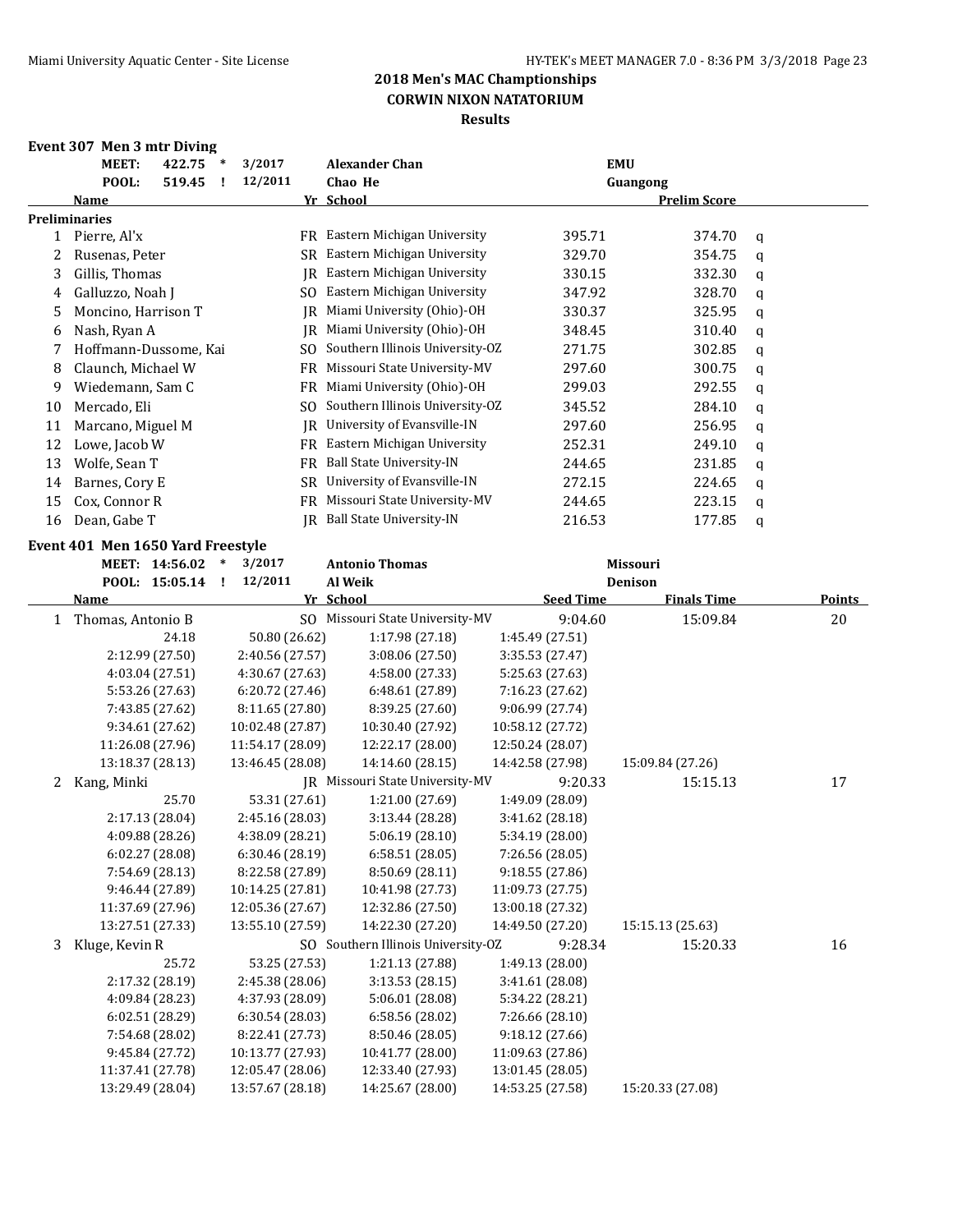### **(Event 401 Men 1650 Yard Freestyle)**

|   | <b>Name</b>                        | Yr School                          |                                    | <b>Seed Time</b>                   | <b>Finals Time</b> | <u>Points</u> |
|---|------------------------------------|------------------------------------|------------------------------------|------------------------------------|--------------------|---------------|
|   | 4 Wolfe, Michael R                 |                                    | SR Southern Illinois University-OZ | 9:29.08                            | 15:24.53           | 15            |
|   | 25.47                              | 53.15 (27.68)                      | 1:21.18 (28.03)                    | 1:49.41 (28.23)                    |                    |               |
|   | 2:17.59 (28.18)                    | 2:45.75 (28.16)                    | 3:13.99 (28.24)                    | 3:42.29 (28.30)                    |                    |               |
|   | 4:10.50 (28.21)                    | 4:38.62 (28.12)                    | 5:06.72 (28.10)                    | 5:34.92 (28.20)                    |                    |               |
|   | 6:03.18(28.26)                     | 6:31.32 (28.14)                    | 6:59.37 (28.05)                    | 7:27.43 (28.06)                    |                    |               |
|   | 7:55.53 (28.10)                    | 8:23.62 (28.09)                    | 8:51.63 (28.01)                    | 9:19.78 (28.15)                    |                    |               |
|   | 9:47.72 (27.94)                    | 10:15.75 (28.03)                   | 10:43.88 (28.13)                   | 11:11.87 (27.99)                   |                    |               |
|   | 11:39.91 (28.04)                   | 12:08.07 (28.16)                   | 12:36.41 (28.34)                   | 13:04.56 (28.15)                   |                    |               |
|   | 13:32.81 (28.25)                   | 14:01.35 (28.54)                   | 14:29.91 (28.56)                   | 14:57.18 (27.27)                   | 15:24.53 (27.35)   |               |
| 5 | Douglas, Kevin E                   |                                    | JR Missouri State University-MV    | 9:40.78                            | 15:35.41           | 14            |
|   | 25.39                              | 53.21 (27.82)                      | 1:21.11 (27.90)                    | 1:49.75 (28.64)                    |                    |               |
|   | 2:18.65 (28.90)                    | 2:47.08 (28.43)                    | 3:15.60 (28.52)                    | 3:44.06 (28.46)                    |                    |               |
|   | 4:12.51 (28.45)                    | 4:40.79 (28.28)                    | 5:09.11 (28.32)                    | 5:37.64 (28.53)                    |                    |               |
|   | 6:06.17 (28.53)                    | 6:35.05 (28.88)                    | 7:03.32 (28.27)                    | 7:31.75 (28.43)                    |                    |               |
|   | 8:00.32 (28.57)                    | 8:28.21 (27.89)                    | 8:56.78 (28.57)                    | 9:25.33 (28.55)                    |                    |               |
|   | 9:54.11 (28.78)                    | 10:22.86 (28.75)                   | 10:51.82 (28.96)                   | 11:20.20 (28.38)                   |                    |               |
|   | 11:48.85 (28.65)                   | 12:17.57 (28.72)                   | 12:46.32 (28.75)                   | 13:15.35 (29.03)                   |                    |               |
|   | 13:44.18 (28.83)                   | 14:13.01 (28.83)                   | 14:41.71 (28.70)                   | 15:09.82 (28.11)                   | 15:35.41 (25.59)   |               |
| 6 | Cole, Christopher G                |                                    | JR Southern Illinois University-OZ | 9:30.67                            | 15:36.41           | 13            |
|   | 25.79                              | 53.27 (27.48)                      | 1:21.31 (28.04)                    | 1:49.50 (28.19)                    |                    |               |
|   | 2:17.62 (28.12)                    | 2:45.96 (28.34)                    | 3:14.11(28.15)                     | 3:42.37 (28.26)                    |                    |               |
|   | 4:10.66 (28.29)                    | 4:38.97 (28.31)                    | 5:07.38 (28.41)                    | 5:35.97 (28.59)                    |                    |               |
|   | 6:04.53 (28.56)                    | 6:33.35 (28.82)                    | 7:01.95 (28.60)                    | 7:30.58 (28.63)                    |                    |               |
|   | 7:59.18 (28.60)                    | 8:27.88 (28.70)                    | 8:56.32 (28.44)                    | 9:24.94 (28.62)                    |                    |               |
|   | 9:53.69 (28.75)                    | 10:22.32 (28.63)                   | 10:50.97 (28.65)                   | 11:19.73 (28.76)                   |                    |               |
|   | 11:48.50 (28.77)                   | 12:17.35 (28.85)                   | 12:46.08 (28.73)                   | 13:14.95 (28.87)                   |                    |               |
|   | 13:43.89 (28.94)                   | 14:12.80 (28.91)                   | 14:41.56 (28.76)                   | 15:10.03 (28.47)                   | 15:36.41 (26.38)   |               |
| 7 | Theobald, Austin A                 |                                    | FR Miami University (Ohio)-OH      | 9:34.11                            | 15:37.98           | 12            |
|   | 24.39                              | 51.83 (27.44)                      | 1:20.49 (28.66)                    | 1:49.33 (28.84)                    |                    |               |
|   | 2:18.05 (28.72)<br>4:12.16 (28.55) | 2:46.44 (28.39)<br>4:40.89 (28.73) | 3:14.88 (28.44)<br>5:09.55 (28.66) | 3:43.61 (28.73)<br>5:38.29 (28.74) |                    |               |
|   | 6:07.14(28.85)                     | 6:35.66 (28.52)                    | 7:04.25 (28.59)                    | 7:33.07 (28.82)                    |                    |               |
|   | 8:01.74 (28.67)                    | 8:30.48 (28.74)                    | 8:59.44 (28.96)                    | 9:28.34 (28.90)                    |                    |               |
|   | 9:56.60 (28.26)                    | 10:25.16 (28.56)                   | 10:53.88 (28.72)                   | 11:22.72 (28.84)                   |                    |               |
|   | 11:51.34 (28.62)                   | 12:20.27 (28.93)                   | 12:48.87 (28.60)                   | 13:18.03 (29.16)                   |                    |               |
|   | 13:46.94 (28.91)                   | 14:15.65 (28.71)                   | 14:44.37 (28.72)                   | 15:12.43 (28.06)                   | 15:37.98 (25.55)   |               |
| 8 | McGuire, James C                   |                                    | FR Miami University (Ohio)-OH      | 9:43.93                            | 15:48.84           | 11            |
|   | 25.52                              | 52.95 (27.43)                      | 1:21.09 (28.14)                    | 1:49.49 (28.40)                    |                    |               |
|   | 2:18.28 (28.79)                    | 2:46.95 (28.67)                    | 3:15.42 (28.47)                    | 3:43.92 (28.50)                    |                    |               |
|   | 4:12.48 (28.56)                    | 4:40.88 (28.40)                    | 5:09.41 (28.53)                    | 5:38.13 (28.72)                    |                    |               |
|   | 6:06.58(28.45)                     | 6:35.53 (28.95)                    | 7:04.38 (28.85)                    | 7:33.39 (29.01)                    |                    |               |
|   | 8:02.58 (29.19)                    | 8:31.73 (29.15)                    | 9:00.78 (29.05)                    | 9:29.94 (29.16)                    |                    |               |
|   | 9:59.34 (29.40)                    | 10:28.26 (28.92)                   | 10:57.72 (29.46)                   | 11:26.75 (29.03)                   |                    |               |
|   | 11:55.93 (29.18)                   | 12:24.89 (28.96)                   | 12:53.81 (28.92)                   | 13:23.09 (29.28)                   |                    |               |
|   | 13:52.49 (29.40)                   | 14:21.80 (29.31)                   | 14:51.27 (29.47)                   | 15:20.69 (29.42)                   | 15:48.84 (28.15)   |               |
| 9 | Fahey, Nolan P                     |                                    | JR Southern Illinois University-OZ | 9:55.90                            | 15:49.76           | 9             |
|   | 25.38                              | 53.30 (27.92)                      | 1:21.65(28.35)                     | 1:50.38 (28.73)                    |                    |               |
|   | 2:19.09 (28.71)                    | 2:47.83 (28.74)                    | 3:16.74 (28.91)                    | 3:45.64 (28.90)                    |                    |               |
|   | 4:14.53 (28.89)                    | 4:43.67 (29.14)                    | 5:12.54 (28.87)                    | 5:41.44 (28.90)                    |                    |               |
|   | 6:10.47 (29.03)                    | 6:39.50 (29.03)                    | 7:08.31 (28.81)                    | 7:37.41 (29.10)                    |                    |               |
|   | 8:06.83 (29.42)                    | 8:36.12 (29.29)                    | 9:05.21 (29.09)                    | 9:34.46 (29.25)                    |                    |               |
|   | 10:03.71 (29.25)                   | 10:32.88 (29.17)                   | 11:02.13 (29.25)                   | 11:31.11 (28.98)                   |                    |               |
|   | 12:00.03 (28.92)                   | 12:28.99 (28.96)                   | 12:58.29 (29.30)                   | 13:27.22 (28.93)                   |                    |               |
|   | 13:56.06 (28.84)                   | 14:25.14 (29.08)                   | 14:54.19 (29.05)                   | 15:22.78 (28.59)                   | 15:49.76 (26.98)   |               |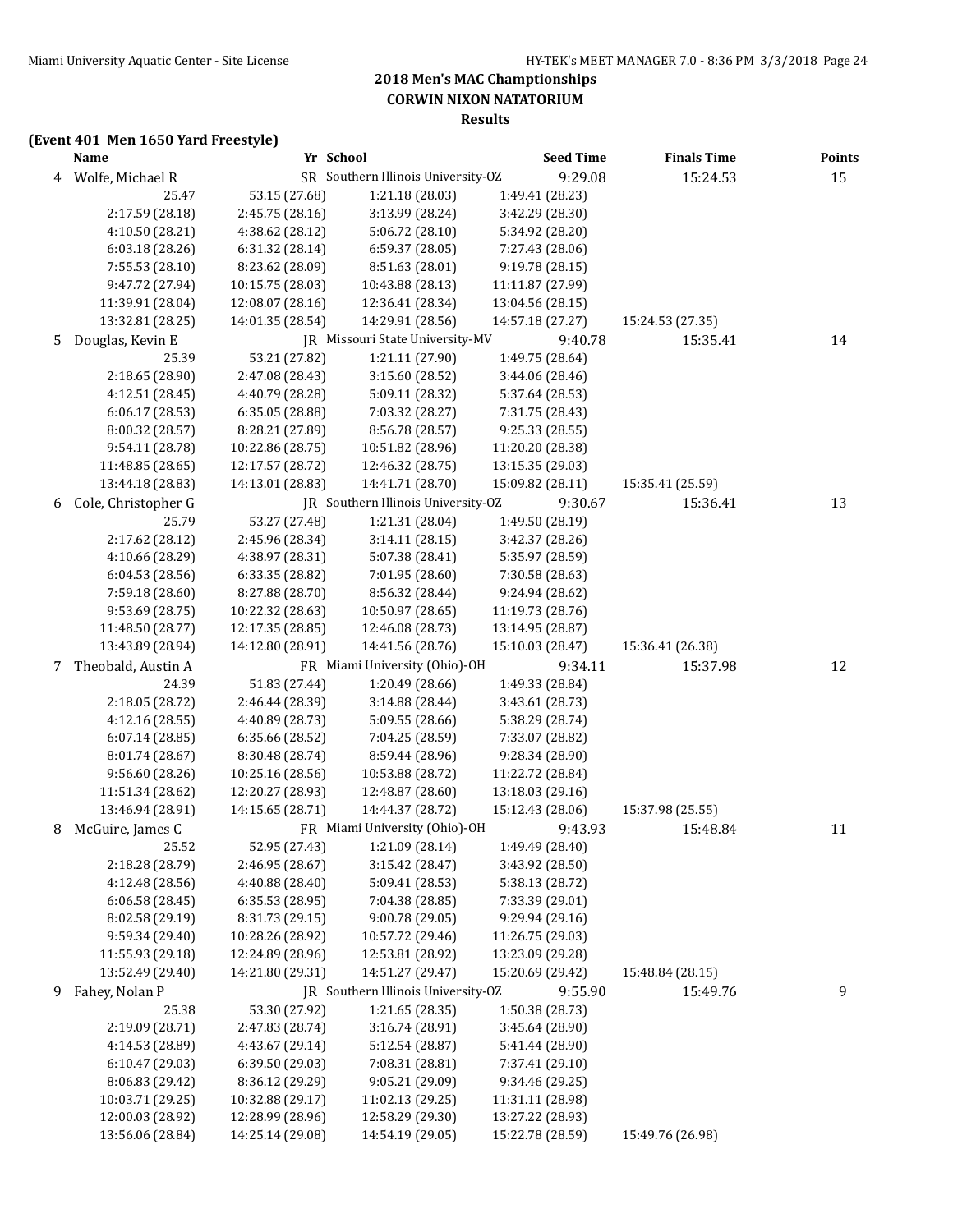### **(Event 401 Men 1650 Yard Freestyle)**

|    | <b>Name</b>          |                  | Yr School                          | <b>Seed Time</b> | <b>Finals Time</b> | Points |
|----|----------------------|------------------|------------------------------------|------------------|--------------------|--------|
|    | 10 Wheeler, Gordon W |                  | FR Miami University (Ohio)-OH      | 9:47.94          | 15:54.52           | 7      |
|    | 25.87                | 54.23 (28.36)    | 1:22.79 (28.56)                    | 1:51.47 (28.68)  |                    |        |
|    | 2:20.17 (28.70)      | 2:49.06 (28.89)  | 3:17.79 (28.73)                    | 3:46.35 (28.56)  |                    |        |
|    | 4:14.94 (28.59)      | 4:43.56 (28.62)  | 5:12.15 (28.59)                    | 5:40.82 (28.67)  |                    |        |
|    | 6:09.51 (28.69)      | 6:38.25 (28.74)  | 7:07.16 (28.91)                    | 7:36.15 (28.99)  |                    |        |
|    | 8:05.23 (29.08)      | 8:34.52 (29.29)  | 9:03.89 (29.37)                    | 9:33.16 (29.27)  |                    |        |
|    | 10:02.35 (29.19)     | 10:31.61 (29.26) | 11:00.59 (28.98)                   | 11:29.86 (29.27) |                    |        |
|    | 11:59.69 (29.83)     | 12:29.16 (29.47) | 12:58.32 (29.16)                   | 13:27.85 (29.53) |                    |        |
|    | 13:57.77 (29.92)     | 14:27.81 (30.04) | 14:57.70 (29.89)                   | 15:26.61 (28.91) | 15:54.52 (27.91)   |        |
| 11 | Olmos, Tanner J      |                  | SO Eastern Michigan University     | 9:34.94          | 15:56.11           | 6      |
|    | 26.06                | 54.07 (28.01)    | 1:22.74 (28.67)                    | 1:51.52 (28.78)  |                    |        |
|    | 2:20.26 (28.74)      | 2:48.93 (28.67)  | 3:17.61(28.68)                     | 3:46.35 (28.74)  |                    |        |
|    | 4:15.14 (28.79)      | 4:43.75 (28.61)  | 5:12.47 (28.72)                    | 5:41.34 (28.87)  |                    |        |
|    | 6:10.12 (28.78)      | 6:38.85 (28.73)  | 7:07.95 (29.10)                    | 7:37.25 (29.30)  |                    |        |
|    | 8:06.57 (29.32)      | 8:36.01 (29.44)  | 9:05.43 (29.42)                    | 9:35.12 (29.69)  |                    |        |
|    | 10:04.47 (29.35)     | 10:33.83 (29.36) | 11:03.19 (29.36)                   | 11:32.61 (29.42) |                    |        |
|    | 12:01.96 (29.35)     | 12:31.42 (29.46) | 13:01.07 (29.65)                   | 13:30.58 (29.51) |                    |        |
|    | 14:00.12 (29.54)     | 14:29.65 (29.53) | 14:58.94 (29.29)                   | 15:27.83 (28.89) | 15:56.11 (28.28)   |        |
| 12 | Blattner, Bryce D    |                  | JR Missouri State University-MV    | 9:44.00          | 15:57.45           | 5      |
|    | 26.08                | 54.39 (28.31)    | 1:23.31 (28.92)                    | 1:52.28 (28.97)  |                    |        |
|    | 2:21.74 (29.46)      | 2:51.00 (29.26)  | 3:20.34 (29.34)                    | 3:49.72 (29.38)  |                    |        |
|    | 4:18.95 (29.23)      | 4:48.28 (29.33)  | 5:17.53 (29.25)                    | 5:46.87 (29.34)  |                    |        |
|    | 6:16.36 (29.49)      | 6:45.74 (29.38)  | 7:15.05 (29.31)                    | 7:44.36 (29.31)  |                    |        |
|    | 8:13.49 (29.13)      | 8:42.56 (29.07)  | 9:11.65 (29.09)                    | 9:40.94 (29.29)  |                    |        |
|    | 10:10.20 (29.26)     | 10:39.50 (29.30) | 11:08.83 (29.33)                   | 11:38.06 (29.23) |                    |        |
|    | 12:07.03 (28.97)     | 12:36.28 (29.25) | 13:05.33 (29.05)                   | 13:34.59 (29.26) |                    |        |
|    | 14:03.52 (28.93)     | 14:32.36 (28.84) | 15:01.25 (28.89)                   | 15:30.04 (28.79) | 15:57.45 (27.41)   |        |
|    | 13 Walling, Isaac L  |                  | SR Ball State University-IN        | 9:58.72          | 16:21.83           | 4      |
|    | 26.31                | 55.18 (28.87)    | 1:24.71 (29.53)                    | 1:54.42 (29.71)  |                    |        |
|    | 2:24.19 (29.77)      | 2:53.77 (29.58)  | 3:23.65 (29.88)                    | 3:53.92 (30.27)  |                    |        |
|    | 4:23.66 (29.74)      | 4:53.42 (29.76)  | 5:23.60 (30.18)                    | 5:53.18 (29.58)  |                    |        |
|    | 6:22.95 (29.77)      | 6:52.85 (29.90)  | 7:22.67 (29.82)                    | 7:52.59 (29.92)  |                    |        |
|    | 8:22.43 (29.84)      | 8:52.86 (30.43)  | 9:22.64 (29.78)                    | 9:52.68 (30.04)  |                    |        |
|    | 10:22.63 (29.95)     | 10:52.71 (30.08) | 11:22.91 (30.20)                   | 11:52.91 (30.00) |                    |        |
|    | 12:22.93 (30.02)     | 12:53.14 (30.21) | 13:23.50 (30.36)                   | 13:53.61 (30.11) |                    |        |
|    | 14:24.08 (30.47)     | 14:54.21 (30.13) | 15:24.14 (29.93)                   | 15:53.89 (29.75) | 16:21.83 (27.94)   |        |
| 14 | Stern, Michael M     |                  | FR Southern Illinois University-OZ | 9:58.34          | 16:22.37           | 3      |
|    | 26.09                | 54.46 (28.37)    | 1:23.23 (28.77)                    | 1:52.30 (29.07)  |                    |        |
|    | 2:21.52 (29.22)      | 2:50.92 (29.40)  | 3:20.26 (29.34)                    | 3:49.93 (29.67)  |                    |        |
|    | 4:19.64 (29.71)      | 4:49.55 (29.91)  | 5:19.27 (29.72)                    | 5:49.05 (29.78)  |                    |        |
|    | 6:18.84 (29.79)      | 6:48.71 (29.87)  | 7:18.81 (30.10)                    | 7:48.98 (30.17)  |                    |        |
|    | 8:19.02 (30.04)      | 8:49.15 (30.13)  | 9:19.46 (30.31)                    | 9:49.63 (30.17)  |                    |        |
|    | 10:20.01 (30.38)     | 10:50.21 (30.20) | 11:20.84 (30.63)                   | 11:51.38 (30.54) |                    |        |
|    | 12:21.98 (30.60)     | 12:52.37 (30.39) | 13:22.99 (30.62)                   | 13:53.17 (30.18) |                    |        |
|    | 14:23.36 (30.19)     | 14:53.65 (30.29) | 15:23.85 (30.20)                   | 15:53.62 (29.77) | 16:22.37 (28.75)   |        |
| 15 | Lingo, Pete W        |                  | FR University of Evansville-IN     | 9:56.93          | 16:23.18           | 2      |
|    | 25.85                | 54.86 (29.01)    | 1:23.90 (29.04)                    | 1:52.77 (28.87)  |                    |        |
|    | 2:21.66 (28.89)      | 2:50.76 (29.10)  | 3:19.78 (29.02)                    | 3:48.66 (28.88)  |                    |        |
|    | 4:18.07 (29.41)      | 4:47.63 (29.56)  | 5:16.70 (29.07)                    | 5:46.13 (29.43)  |                    |        |
|    | 6:15.91 (29.78)      | 6:45.77 (29.86)  | 7:15.40 (29.63)                    | 7:45.58 (30.18)  |                    |        |
|    | 8:15.88 (30.30)      | 8:45.99 (30.11)  | 9:16.25 (30.26)                    | 9:46.77 (30.52)  |                    |        |
|    | 10:17.50 (30.73)     | 10:48.23 (30.73) | 11:18.30 (30.07)                   | 11:48.79 (30.49) |                    |        |
|    | 12:19.40 (30.61)     | 12:50.02 (30.62) | 13:20.56 (30.54)                   | 13:51.12 (30.56) |                    |        |
|    | 14:21.77 (30.65)     | 14:52.51 (30.74) | 15:23.15 (30.64)                   | 15:53.80 (30.65) | 16:23.18 (29.38)   |        |
|    |                      |                  |                                    |                  |                    |        |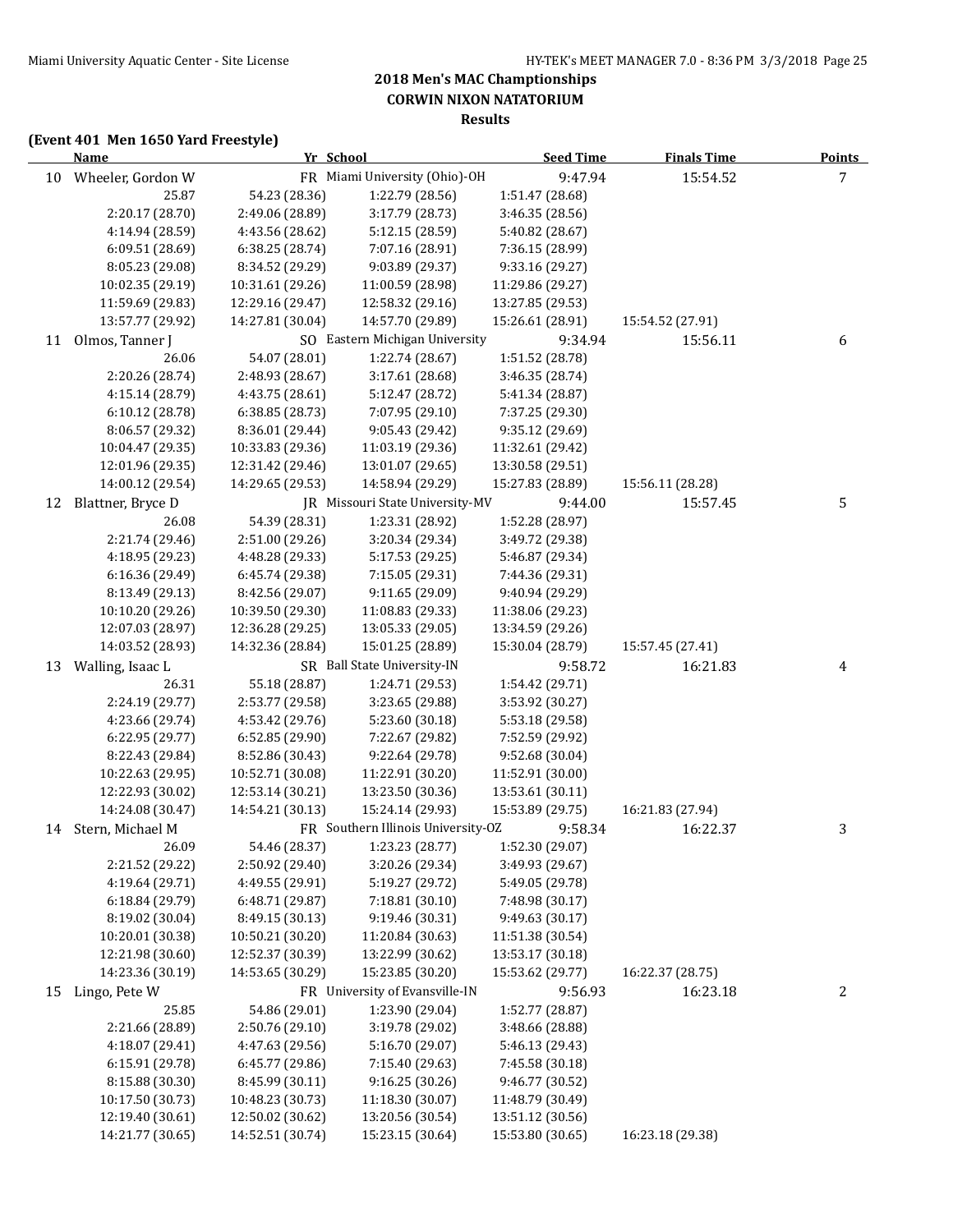**Results**

### **(Event 401 Men 1650 Yard Freestyle)**

|     | <b>Name</b>         |                  | Yr School                      | <b>Seed Time</b> | <b>Finals Time</b> | <b>Points</b> |
|-----|---------------------|------------------|--------------------------------|------------------|--------------------|---------------|
|     | 16 Meyn, Davis R    |                  | FR Ball State University-IN    | 10:06.19         | 16:25.29           | $\mathbf{1}$  |
|     | 26.48               | 55.39 (28.91)    | 1:25.07 (29.68)                | 1:55.10 (30.03)  |                    |               |
|     | 2:25.04 (29.94)     | 2:54.78 (29.74)  | 3:24.70 (29.92)                | 3:54.63 (29.93)  |                    |               |
|     | 4:24.39 (29.76)     | 4:54.21 (29.82)  | 5:23.61 (29.40)                | 5:53.44 (29.83)  |                    |               |
|     | 6:22.99 (29.55)     | 6:53.19 (30.20)  | 7:23.08 (29.89)                | 7:52.82 (29.74)  |                    |               |
|     | 8:22.90 (30.08)     | 8:53.21 (30.31)  | 9:23.58 (30.37)                | 9:53.74 (30.16)  |                    |               |
|     | 10:23.64 (29.90)    | 10:53.44 (29.80) | 11:23.52 (30.08)               | 11:53.30 (29.78) |                    |               |
|     | 12:23.34 (30.04)    | 12:53.32 (29.98) | 13:23.56 (30.24)               | 13:53.97 (30.41) |                    |               |
|     | 14:24.27 (30.30)    | 14:54.79 (30.52) | 15:25.42 (30.63)               | 15:55.80 (30.38) | 16:25.29 (29.49)   |               |
| 17  | Jackowiak, Ryan M   |                  | FR Ball State University-IN    | 10:17.84         | 16:47.39           |               |
|     | 27.52               | 58.03 (30.51)    | 1:29.44 (31.41)                | 2:00.83 (31.39)  |                    |               |
|     | 2:31.98 (31.15)     | 3:03.15 (31.17)  | 3:33.95 (30.80)                | 4:04.61 (30.66)  |                    |               |
|     | 4:35.16 (30.55)     | 5:05.86 (30.70)  | 5:36.62 (30.76)                | 6:07.27 (30.65)  |                    |               |
|     | 6:38.15 (30.88)     | 7:08.82 (30.67)  | 7:39.44 (30.62)                | 8:09.96 (30.52)  |                    |               |
|     | 8:40.48 (30.52)     | 9:11.07 (30.59)  | 9:41.81 (30.74)                | 10:12.32 (30.51) |                    |               |
|     | 10:42.94 (30.62)    | 11:13.64 (30.70) | 11:43.90 (30.26)               | 12:14.53 (30.63) |                    |               |
|     | 12:45.26 (30.73)    | 13:16.16 (30.90) | 13:46.98 (30.82)               | 14:17.78 (30.80) |                    |               |
|     | 14:48.39 (30.61)    | 15:18.78 (30.39) | 15:48.54 (29.76)               | 16:18.34 (29.80) | 16:47.39 (29.05)   |               |
| 18  | Abu-Shanab, Samad T |                  | SO University of Evansville-IN | 10:31.92         | 16:53.26           |               |
|     | 26.04               | 55.11 (29.07)    | 1:25.09 (29.98)                | 1:55.18 (30.09)  |                    |               |
|     | 2:25.23 (30.05)     | 2:55.53 (30.30)  | 3:25.55 (30.02)                | 3:56.37 (30.82)  |                    |               |
|     | 4:27.45 (31.08)     | 4:58.40 (30.95)  | 5:29.20 (30.80)                | 6:00.59 (31.39)  |                    |               |
|     | 6:31.61 (31.02)     | 7:02.88 (31.27)  | 7:33.42 (30.54)                | 8:04.01 (30.59)  |                    |               |
|     | 8:34.76 (30.75)     | 9:05.36 (30.60)  | 9:36.16 (30.80)                | 10:06.80 (30.64) |                    |               |
|     | 10:37.67 (30.87)    | 11:08.79 (31.12) | 11:40.01 (31.22)               | 12:11.31 (31.30) |                    |               |
|     | 12:42.75 (31.44)    | 13:14.38 (31.63) | 13:46.14 (31.76)               | 14:18.18 (32.04) |                    |               |
|     | 14:49.89 (31.71)    | 15:20.52 (30.63) | 15:50.96 (30.44)               | 16:22.89 (31.93) | 16:53.26 (30.37)   |               |
| 19  | Luddy, Jack W       |                  | SO Ball State University-IN    | 10:18.48         | 16:59.80           |               |
|     | 26.81               | 56.45 (29.64)    | 1:26.90 (30.45)                | 1:57.22 (30.32)  |                    |               |
|     | 2:27.95 (30.73)     | 2:58.76 (30.81)  | 3:29.41 (30.65)                | 4:00.64 (31.23)  |                    |               |
|     | 4:32.09 (31.45)     | 5:02.95 (30.86)  | 5:33.57 (30.62)                | 6:04.54 (30.97)  |                    |               |
|     | 6:35.75 (31.21)     | 7:07.06 (31.31)  | 7:38.12 (31.06)                | 8:09.37 (31.25)  |                    |               |
|     | 8:40.61 (31.24)     | 9:12.14 (31.53)  | 9:43.08 (30.94)                | 10:14.54 (31.46) |                    |               |
|     | 10:45.40 (30.86)    | 11:16.35 (30.95) | 11:47.97 (31.62)               | 12:19.78 (31.81) |                    |               |
|     | 12:51.30 (31.52)    | 13:22.77 (31.47) | 13:53.88 (31.11)               | 14:25.40 (31.52) |                    |               |
|     | 14:57.27 (31.87)    | 15:27.91 (30.64) | 15:59.17 (31.26)               | 16:30.52 (31.35) | 16:59.80 (29.28)   |               |
|     | Smith, Corey R      |                  | SO Eastern Michigan University | 9:47.26          | X15:43.57          |               |
|     | 26.28               | 54.37 (28.09)    | 1:23.05 (28.68)                | 1:51.83 (28.78)  |                    |               |
|     | 2:20.69 (28.86)     | 2:49.53 (28.84)  | 3:18.21 (28.68)                | 3:47.16 (28.95)  |                    |               |
|     | 4:16.21 (29.05)     | 4:45.13 (28.92)  | 5:13.90 (28.77)                | 5:42.69 (28.79)  |                    |               |
|     | 6:11.63 (28.94)     | 6:40.57 (28.94)  | 7:09.47 (28.90)                | 7:38.27 (28.80)  |                    |               |
|     | 8:07.22 (28.95)     | 8:36.32 (29.10)  | 9:05.34 (29.02)                | 9:34.42 (29.08)  |                    |               |
|     | 10:03.52 (29.10)    | 10:32.77 (29.25) | 11:01.56 (28.79)               | 11:29.89 (28.33) |                    |               |
|     | 11:58.47 (28.58)    | 12:26.39 (27.92) | 12:54.80 (28.41)               | 13:23.37 (28.57) |                    |               |
|     | 13:51.62 (28.25)    | 14:20.26 (28.64) | 14:49.05 (28.79)               | 15:17.53 (28.48) | 15:43.57 (26.04)   |               |
| --- | Ehrman, Jacob A     |                  | SO Eastern Michigan University | 9:45.33          | X16:20.41          |               |
|     | 25.50               | 53.31 (27.81)    | 1:21.52 (28.21)                | 1:50.35 (28.83)  |                    |               |
|     | 2:19.04 (28.69)     | 2:48.39 (29.35)  | 3:17.42 (29.03)                | 3:46.77 (29.35)  |                    |               |
|     | 4:16.11 (29.34)     | 4:45.36 (29.25)  | 5:14.68 (29.32)                | 5:44.67 (29.99)  |                    |               |
|     | 6:15.15 (30.48)     | 6:44.74 (29.59)  | 7:15.21 (30.47)                | 7:45.14 (29.93)  |                    |               |
|     | 8:14.95 (29.81)     | 8:44.83 (29.88)  | 9:14.80 (29.97)                | 9:45.39 (30.59)  |                    |               |
|     | 10:15.95 (30.56)    | 10:46.21 (30.26) | 11:16.94 (30.73)               | 11:46.73 (29.79) |                    |               |
|     | 12:16.82 (30.09)    | 12:47.24 (30.42) | 13:17.51 (30.27)               | 13:47.90 (30.39) |                    |               |
|     | 14:18.85 (30.95)    | 14:49.75 (30.90) | 15:20.31 (30.56)               | 15:50.42 (30.11) | 16:20.41 (29.99)   |               |
|     |                     |                  |                                |                  |                    |               |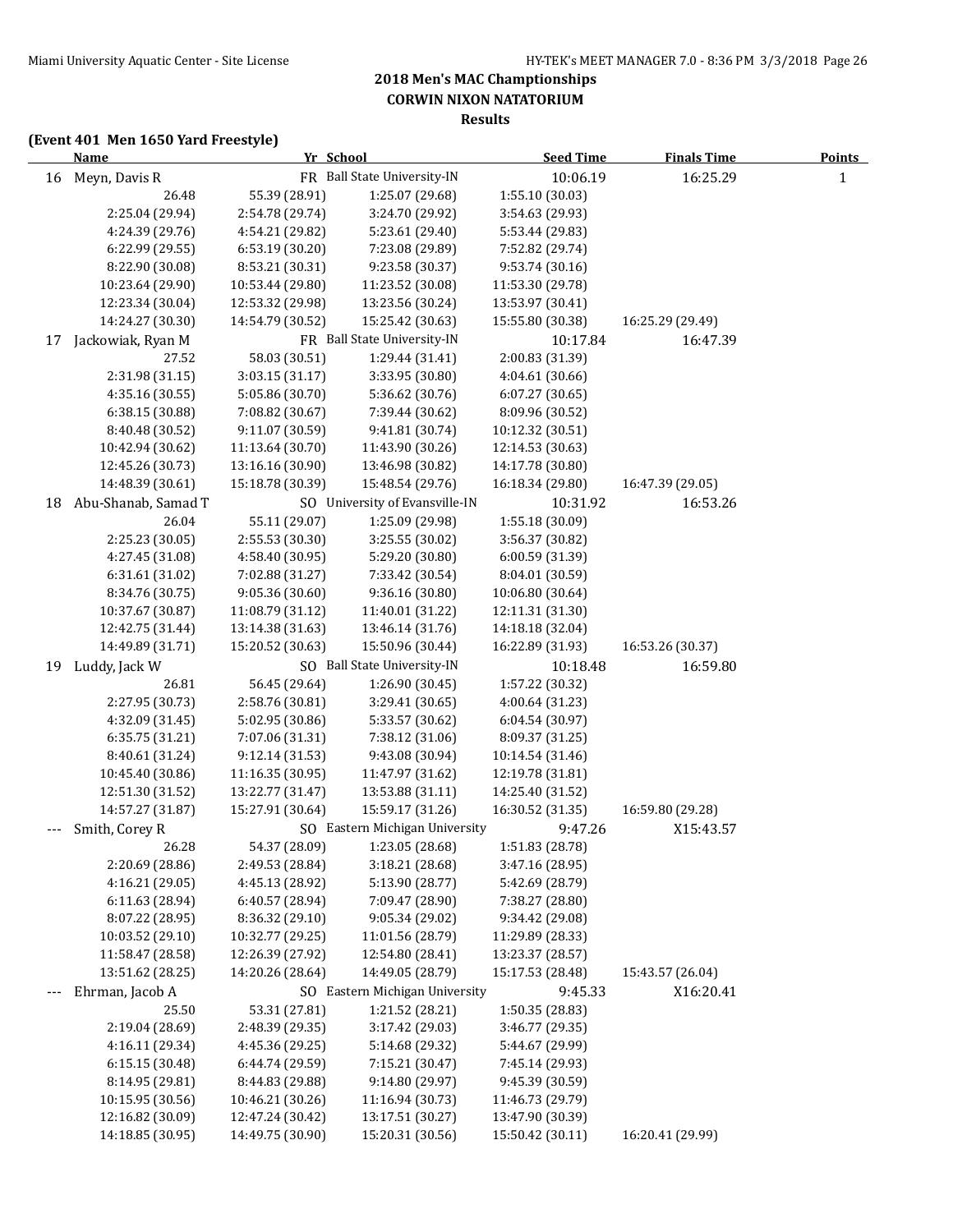#### **(Event 401 Men 1650 Yard Freestyle)**

| Name             | Yr School        |                             | <b>Seed Time</b> | <b>Finals Time</b> | <b>Points</b> |
|------------------|------------------|-----------------------------|------------------|--------------------|---------------|
| Sampson, Jacob M | SO.              | University of Evansville-IN | 11:30.70         | X18:56.95          |               |
| 30.27            | 1:03.30(33.03)   | 1:37.28 (33.98)             | 2:11.26 (33.98)  |                    |               |
| 2:45.44 (34.18)  | 3:19.46 (34.02)  | 3:53.50(34.04)              | 4:27.37 (33.87)  |                    |               |
| 5:01.32(33.95)   | 5:35.72 (34.40)  | 6:09.83(34.11)              | 6:44.11 (34.28)  |                    |               |
| 7:18.43 (34.32)  | 7:52.75 (34.32)  | 8:27.25 (34.50)             | 9:01.93(34.68)   |                    |               |
| 9:36.73 (34.80)  | 10:11.68 (34.95) | 10:46.62 (34.94)            | 11:21.54 (34.92) |                    |               |
| 11:56.69 (35.15) | 12:32.02 (35.33) | 13:06.91 (34.89)            | 13:41.93 (35.02) |                    |               |
| 14:17.34 (35.41) | 14:52.51 (35.17) | 15:27.61 (35.10)            | 16:02.72 (35.11) |                    |               |
| 16:38.06 (35.34) | 17:13.09 (35.03) | 17:48.25 (35.16)            | 18:22.82 (34.57) | 18:56.95 (34.13)   |               |
|                  |                  |                             |                  |                    |               |

#### **Event 402 Men 200 Yard Backstroke**

|                  | MEET:<br>$1:41.19$ *   | 3/2013        | <b>Jacob Hanson</b>                   | <b>EMU</b>         |                    |                |
|------------------|------------------------|---------------|---------------------------------------|--------------------|--------------------|----------------|
|                  | POOL:<br>1:42.79<br>л. | 3/2/2018      | <b>Tosh A Kawaguchi</b>               | <b>EMU</b>         |                    |                |
|                  | Name                   | Yr School     |                                       | <b>Prelim Time</b> | <b>Finals Time</b> | <b>Points</b>  |
| A - Final        |                        |               |                                       |                    |                    |                |
|                  | 1 Kawaguchi, Tosh A    |               | JR Eastern Michigan University        | 1:42.79            | 1:42.96            | 20             |
|                  | 24.04                  | 49.97 (25.93) | 1:16.42(26.45)                        | 1:42.96 (26.54)    |                    |                |
| 2                | Segal, Matan           |               | SO Eastern Michigan University        | 1:45.38            | 1:44.54            | 17             |
|                  | 24.57                  | 50.87 (26.30) | 1:17.51(26.64)                        | 1:44.54 (27.03)    |                    |                |
| 3                | Crawford, Alex J       |               | SR Southern Illinois University-OZ    | 1:46.86            | 1:46.19            | 16             |
|                  | 24.78                  | 51.79 (27.01) | 1:19.27(27.48)                        | 1:46.19 (26.92)    |                    |                |
| 4                | Wray, James N          |               | SO Miami University (Ohio)-OH         | 1:46.41            | 1:46.24            | 15             |
|                  | 24.61                  | 51.14 (26.53) | 1:18.00 (26.86)                       | 1:46.24 (28.24)    |                    |                |
| 5.               | Andrews, Justin M      |               | SO Miami University (Ohio)-OH         | 1:46.75            | 1:46.72            | 14             |
|                  | 25.16                  | 51.90 (26.74) | 1:19.14(27.24)                        | 1:46.72 (27.58)    |                    |                |
| 6                | Frisbie, Will A        |               | SR Missouri State University-MV       | 1:46.55            | 1:46.81            | 13             |
|                  | 25.54                  | 52.37 (26.83) | 1:19.92 (27.55)                       | 1:46.81 (26.89)    |                    |                |
|                  | 7 Perez, Ricky         |               | <b>IR</b> Eastern Michigan University | 1:47.35            | 1:47.06            | 12             |
|                  | 25.12                  | 52.23 (27.11) | 1:19.61 (27.38)                       | 1:47.06 (27.45)    |                    |                |
|                  | 8 Ripp, Conner D       |               | SO Missouri State University-MV       | 1:47.33            | 1:48.00            | 11             |
|                  | 25.07                  | 52.05 (26.98) | 1:19.81 (27.76)                       | 1:48.00 (28.19)    |                    |                |
| <b>B</b> - Final |                        |               |                                       |                    |                    |                |
|                  | 9 O'Shea, Chris M      |               | FR Eastern Michigan University        | 1:48.02            | 1:46.44            | 9              |
|                  | 24.64                  | 51.43 (26.79) | 1:18.27(26.84)                        | 1:46.44 (28.17)    |                    |                |
| 10               | Precious, Jake R       |               | JR Miami University (Ohio)-OH         | 1:48.23            | 1:48.01            | 7              |
|                  | 25.48                  | 53.18 (27.70) | 1:21.23(28.05)                        | 1:48.01 (26.78)    |                    |                |
| 11               | Blattner, Bryce D      |               | JR Missouri State University-MV       | 1:48.34            | 1:49.03            | 6              |
|                  | 25.42                  | 53.10 (27.68) | 1:21.61 (28.51)                       | 1:49.03 (27.42)    |                    |                |
| 12               | Pattinson, Credence K  |               | FR University of Evansville-IN        | 1:49.39            | 1:49.24            | 5              |
|                  | 24.95                  | 53.14 (28.19) | 1:21.40 (28.26)                       | 1:49.24 (27.84)    |                    |                |
|                  | 13 Ackley, Logan M     |               | SO Ball State University-IN           | 1:48.81            | 1:49.30            | 4              |
|                  | 25.62                  | 53.15 (27.53) | 1:21.15(28.00)                        | 1:49.30 (28.15)    |                    |                |
|                  | 14 Heye, Thomas E      |               | SO Missouri State University-MV       | 1:48.29            | 1:49.77            | 3              |
|                  | 25.59                  | 53.65 (28.06) | 1:21.96 (28.31)                       | 1:49.77 (27.81)    |                    |                |
|                  | 15 Lehane, Ryan J      |               | SO Southern Illinois University-OZ    | 1:50.33            | 1:50.16            | $\overline{2}$ |
|                  | 25.54                  | 52.97 (27.43) | 1:21.16 (28.19)                       | 1:50.16 (29.00)    |                    |                |
|                  | 16 Ball, Spence R      |               | SO Ball State University-IN           | 1:51.37            | 1:51.85            | $\mathbf{1}$   |
|                  | 26.16                  | 54.54 (28.38) | 1:23.13 (28.59)                       | 1:51.85 (28.72)    |                    |                |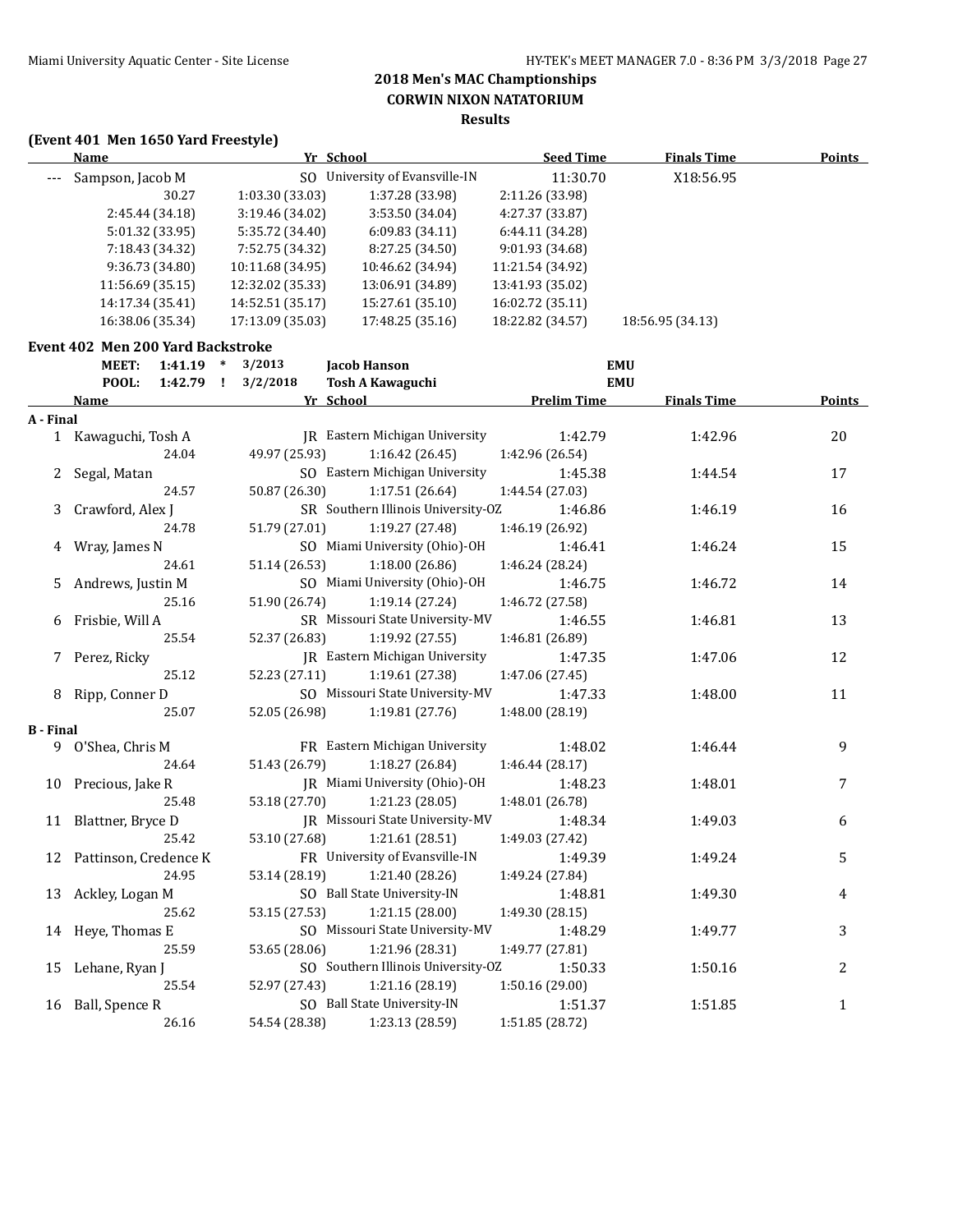## **Results**

### **Event 402 Men 200 Yard Backstroke**

|                   | $\ast$<br>MEET:<br>1:41.19       | 3/2013        | <b>Jacob Hanson</b>                | <b>EMU</b>       |                    |              |
|-------------------|----------------------------------|---------------|------------------------------------|------------------|--------------------|--------------|
|                   | POOL:<br>1:42.79<br>$\mathbf{I}$ | 3/2/2018      | <b>Tosh A Kawaguchi</b>            | <b>EMU</b>       |                    |              |
|                   | Name                             |               | Yr School                          | <b>Seed Time</b> | <b>Prelim Time</b> |              |
|                   | <b>Preliminaries</b>             |               |                                    |                  |                    |              |
|                   | 1 Kawaguchi, Tosh A              |               | JR Eastern Michigan University     | 1:44.96          | 1:42.79! q         |              |
|                   | 23.81                            | 49.69 (25.88) | 1:15.90 (26.21)                    | 1:42.79 (26.89)  |                    |              |
| 2                 | Segal, Matan                     |               | SO Eastern Michigan University     | 1:46.29          | 1:45.38            | $\mathsf{q}$ |
|                   | 24.67                            | 51.44 (26.77) | 1:18.69 (27.25)                    | 1:45.38 (26.69)  |                    |              |
| 3                 | Wray, James N                    |               | SO Miami University (Ohio)-OH      | 1:48.26          | 1:46.41            | q            |
|                   | 25.04                            | 52.12 (27.08) | 1:19.29 (27.17)                    | 1:46.41 (27.12)  |                    |              |
| 4                 | Frisbie, Will A                  |               | SR Missouri State University-MV    | 1:52.66          | 1:46.55            | q            |
|                   | 25.15                            | 51.71 (26.56) | 1:19.13 (27.42)                    | 1:46.55 (27.42)  |                    |              |
| 5.                | Andrews, Justin M                |               | SO Miami University (Ohio)-OH      | 1:50.92          | 1:46.75            | q            |
|                   | 25.58                            | 52.32 (26.74) | 1:19.50 (27.18)                    | 1:46.75 (27.25)  |                    |              |
|                   | 6 Crawford, Alex J               |               | SR Southern Illinois University-OZ | 1:49.00          | 1:46.86            | $\mathsf{q}$ |
|                   | 24.40                            | 50.89 (26.49) | 1:18.73 (27.84)                    | 1:46.86 (28.13)  |                    |              |
|                   | 7 Ripp, Conner D                 |               | SO Missouri State University-MV    | 1:49.18          | 1:47.33            | q            |
|                   | 25.07                            | 52.14 (27.07) | 1:19.60(27.46)                     | 1:47.33 (27.73)  |                    |              |
|                   | 8 Perez, Ricky                   |               | JR Eastern Michigan University     | 1:52.89          | 1:47.35            | q            |
|                   | 25.37                            | 52.57 (27.20) | 1:20.02 (27.45)                    | 1:47.35 (27.33)  |                    |              |
|                   | 9 O'Shea, Chris M                |               | FR Eastern Michigan University     | 1:52.38          | 1:48.02            | q            |
|                   | 24.72                            | 51.72 (27.00) | 1:19.71 (27.99)                    | 1:48.02 (28.31)  |                    |              |
|                   | 10 Precious, Jake R              |               | JR Miami University (Ohio)-OH      | 1:52.58          | 1:48.23            | q            |
|                   | 25.54                            | 53.48 (27.94) | 1:21.77 (28.29)                    | 1:48.23 (26.46)  |                    |              |
|                   | 11 Heye, Thomas E                |               | SO Missouri State University-MV    | 1:49.77          | 1:48.29            | q            |
|                   | 24.97                            | 52.04 (27.07) | 1:19.98 (27.94)                    | 1:48.29 (28.31)  |                    |              |
|                   | 12 Blattner, Bryce D             |               | JR Missouri State University-MV    | 1:50.78          | 1:48.34            |              |
|                   | 25.53                            | 53.17 (27.64) | 1:21.05 (27.88)                    | 1:48.34 (27.29)  |                    | q            |
|                   |                                  |               | SO Ball State University-IN        |                  | 1:48.81            |              |
|                   | 13 Ackley, Logan M<br>25.24      | 52.16 (26.92) |                                    | 1:51.35          |                    | $\mathbf q$  |
|                   |                                  |               | 1:20.56 (28.40)                    | 1:48.81 (28.25)  |                    |              |
|                   | 14 Pattinson, Credence K         |               | FR University of Evansville-IN     | 1:49.05          | 1:49.39            | q            |
|                   | 24.17                            | 51.62 (27.45) | 1:20.16 (28.54)                    | 1:49.39 (29.23)  |                    |              |
|                   | 15 Lehane, Ryan J                |               | SO Southern Illinois University-OZ | 1:51.65          | 1:50.33            | q            |
|                   | 26.16                            | 53.88 (27.72) | 1:22.17 (28.29)                    | 1:50.33 (28.16)  |                    |              |
|                   | 16 Ball, Spence R                |               | SO Ball State University-IN        | 1:54.20          | 1:51.37            | q            |
|                   | 26.15                            | 54.25 (28.10) | 1:22.86 (28.61)                    | 1:51.37 (28.51)  |                    |              |
| 17                | Netzel, Alex W                   |               | JR Southern Illinois University-OZ | 1:52.11          | 1:53.24            |              |
|                   | 25.49                            | 53.12 (27.63) | 1:22.81 (29.69)                    | 1:53.24 (30.43)  |                    |              |
|                   | 18 Hudson, Brandt H              |               | SO University of Evansville-IN     | 1:50.73          | 1:54.00            |              |
|                   | 26.09                            | 54.31 (28.22) | 1:24.15 (29.84)                    | 1:54.00 (29.85)  |                    |              |
| 19                | Ninneman, Brendan S              |               | SR University of Evansville-IN     | 1:58.98          | 1:55.68            |              |
|                   | 26.87                            | 55.92 (29.05) | 1:25.70 (29.78)                    | 1:55.68 (29.98)  |                    |              |
| 20                | Jackson, Chase A                 |               | SO Ball State University-IN        | 2:00.21          | 1:58.61            |              |
|                   | 27.20                            | 57.06 (29.86) | 1:28.02 (30.96)                    | 1:58.61 (30.59)  |                    |              |
| ---               | Peloquin, Jacob R                |               | SO Miami University (Ohio)-OH      | 2:00.69          | X                  |              |
| $---$             | Smith, Corey R                   |               | SO Eastern Michigan University     | 1:55.74          | X1:50.90           |              |
|                   | 25.57                            | 53.73 (28.16) | 1:22.98 (29.25)                    | 1:50.90 (27.92)  |                    |              |
| $---$             | Campbell, Canaan W               |               | SR Missouri State University-MV    | 1:52.94          | X1:50.92           |              |
|                   | 26.28                            | 53.97 (27.69) | 1:22.49 (28.52)                    | 1:50.92 (28.43)  |                    |              |
| $\qquad \qquad -$ | Jones, Benson J                  |               | SO Southern Illinois University-OZ | NT               | X1:52.31           |              |
|                   | 26.20                            | 54.51 (28.31) | 1:23.59 (29.08)                    | 1:52.31 (28.72)  |                    |              |
|                   |                                  |               |                                    |                  |                    |              |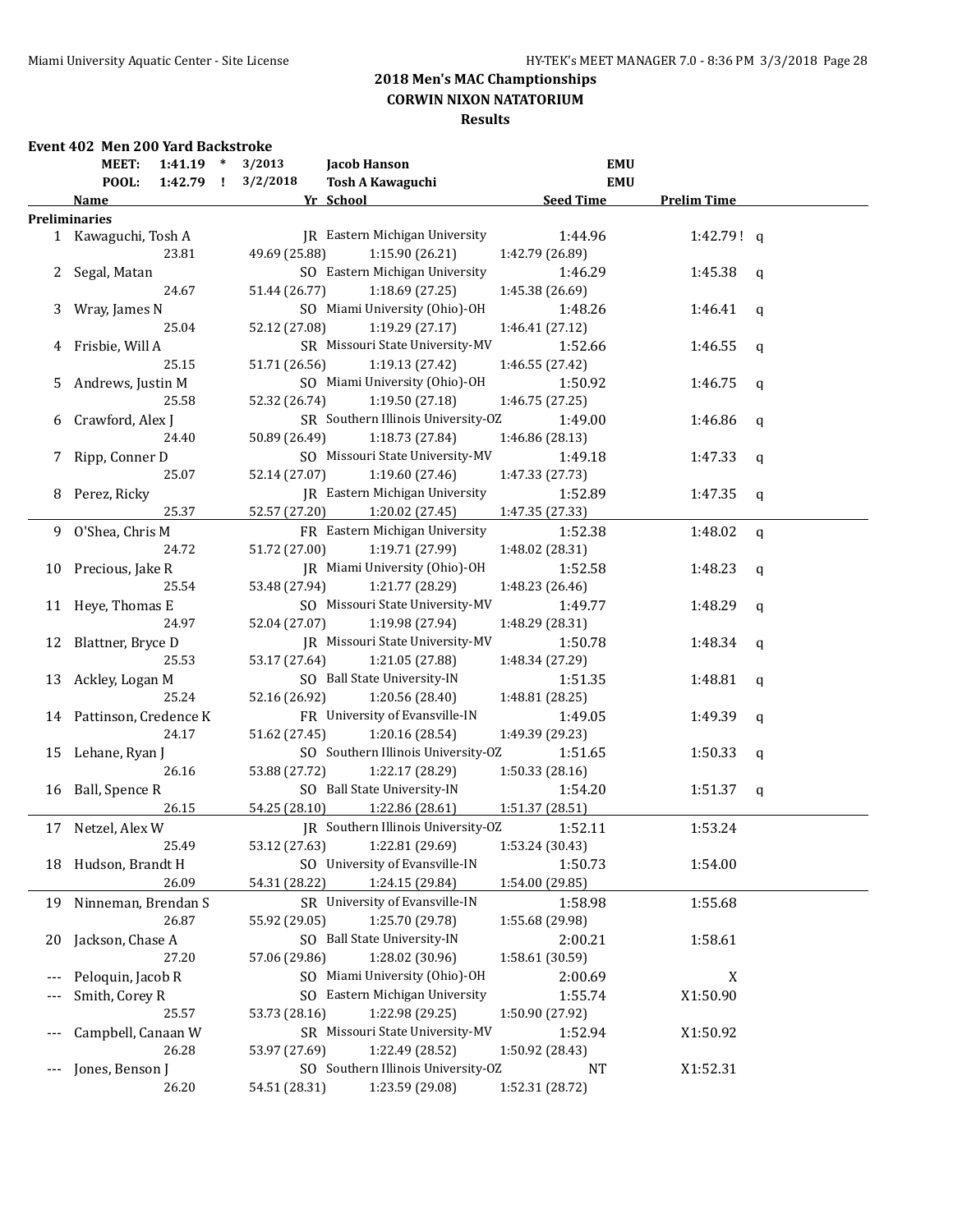### **Results**

### **Event 403 Men 100 Yard Freestyle**

|                  | MEET:<br>$\ast$<br>43.34 |       | 3/2015 | <b>Andrew Henry</b> | <b>EMU</b>                            |                    |                    |        |
|------------------|--------------------------|-------|--------|---------------------|---------------------------------------|--------------------|--------------------|--------|
|                  | POOL:<br>43.45           |       | - 1    | 2012                | <b>Matt Hogan</b>                     | <b>Buffalo</b>     |                    |        |
|                  | Name                     |       |        |                     | Yr School                             | <b>Prelim Time</b> | <b>Finals Time</b> | Points |
| A - Final        |                          |       |        |                     |                                       |                    |                    |        |
|                  | 1 Swift, Carter          |       |        |                     | FR Eastern Michigan University        | 43.78              | 43.90              | 20     |
|                  |                          | 21.09 |        | 43.90 (22.81)       |                                       |                    |                    |        |
| 2                | Tyson, Jake C            |       |        |                     | <b>IR</b> Eastern Michigan University | 44.22              | 44.23              | 17     |
|                  |                          | 21.16 |        | 44.23 (23.07)       |                                       |                    |                    |        |
| 3                | Paloschi, Lucas          |       |        |                     | JR Missouri State University-MV       | 43.99              | 44.24              | 16     |
|                  |                          | 21.20 |        | 44.24 (23.04)       |                                       |                    |                    |        |
| 4                | Valentim, Diego G        |       |        |                     | FR Miami University (Ohio)-OH         | 44.56              | 44.71              | 15     |
|                  |                          | 21.24 |        | 44.71 (23.47)       |                                       |                    |                    |        |
| 5                | Senn, Samuel B           |       |        |                     | SO Missouri State University-MV       | 44.91              | 44.81              | 14     |
|                  |                          | 21.34 |        | 44.81 (23.47)       |                                       |                    |                    |        |
| 6                | Ward, Nick P             |       |        |                     | SO Miami University (Ohio)-OH         | 44.89              | 44.84              | 13     |
|                  |                          | 21.36 |        | 44.84 (23.48)       |                                       |                    |                    |        |
| 7                | Westrick, Ross G         |       |        |                     | SR Miami University (Ohio)-OH         | 45.34              | 44.96              | 12     |
|                  |                          | 21.44 |        | 44.96 (23.52)       |                                       |                    |                    |        |
| 8                | Brand, Will E            |       |        |                     | SR Missouri State University-MV       | 45.34              | 45.93              | 11     |
|                  |                          | 21.66 |        | 45.93 (24.27)       |                                       |                    |                    |        |
| <b>B</b> - Final |                          |       |        |                     |                                       |                    |                    |        |
|                  | 9 Hajtman, Tamas         |       |        |                     | SO Southern Illinois University-OZ    | 46.14              | 44.83              | 9      |
|                  |                          | 21.35 |        | 44.83 (23.48)       |                                       |                    |                    |        |
| 10               | Hoch, Alec               |       |        |                     | FR Eastern Michigan University        | 45.74              | 44.90              | 7      |
|                  |                          | 21.50 |        | 44.90 (23.40)       |                                       |                    |                    |        |
| 11               | Garman, Reilly R         |       |        |                     | JR Southern Illinois University-OZ    | 45.90              | 45.71              | 6      |
|                  |                          | 22.15 |        | 45.71 (23.56)       |                                       |                    |                    |        |
| 12               | Sutphin, Jared W         |       |        |                     | JR University of Evansville-IN        | 46.29              | 45.73              | 5      |
|                  |                          | 21.94 |        | 45.73 (23.79)       |                                       |                    |                    |        |
| 13               | Murphy, JF P             |       |        |                     | JR Eastern Michigan University        | 46.23              | 45.98              | 4      |
|                  |                          | 22.14 |        | 45.98 (23.84)       |                                       |                    |                    |        |
| 14               | Andrew, Ben H            |       |        |                     | SO Ball State University-IN           | 46.68              | 46.12              | 3      |
|                  |                          | 22.01 |        | 46.12 (24.11)       |                                       |                    |                    |        |
| 15               | Ciezczak, Matt W         |       |        |                     | SO Southern Illinois University-OZ    | 46.38              | 46.49              | 2      |
|                  |                          | 22.34 |        | 46.49 (24.15)       |                                       |                    |                    |        |
| 16               | Lienhart, Banistre L     |       |        |                     | SR Ball State University-IN           | 46.84              | 47.03              | 1      |
|                  |                          | 22.25 |        | 47.03 (24.78)       |                                       |                    |                    |        |

### **Event 403 Men 100 Yard Freestyle**

|   | MEET:                | 43.34 | $\ast$ | 3/2015        | <b>Andrew Henry</b>           | <b>EMU</b>       |                    |   |
|---|----------------------|-------|--------|---------------|-------------------------------|------------------|--------------------|---|
|   | POOL:                | 43.45 |        | 2012          | <b>Matt Hogan</b>             | <b>Buffalo</b>   |                    |   |
|   | <b>Name</b>          |       |        |               | Yr School                     | <b>Seed Time</b> | <b>Prelim Time</b> |   |
|   | <b>Preliminaries</b> |       |        |               |                               |                  |                    |   |
|   | Swift, Carter        |       |        | FR.           | Eastern Michigan University   | 44.75            | 43.78              | q |
|   |                      | 20.93 |        | 43.78 (22.85) |                               |                  |                    |   |
|   | Paloschi, Lucas      |       |        | IR            | Missouri State University-MV  | 44.87            | 43.99              | q |
|   |                      | 21.26 |        | 43.99 (22.73) |                               |                  |                    |   |
| 3 | Tyson, Jake C        |       |        | IR            | Eastern Michigan University   | 45.47            | 44.22              | q |
|   |                      | 21.20 |        | 44.22 (23.02) |                               |                  |                    |   |
| 4 | Valentim, Diego G    |       |        |               | FR Miami University (Ohio)-OH | 45.94            | 44.56              | q |
|   |                      | 21.39 |        | 44.56 (23.17) |                               |                  |                    |   |
|   | Ward, Nick P         |       |        | SO.           | Miami University (Ohio)-OH    | 45.92            | 44.89              | q |
|   |                      | 21.57 |        | 44.89 (23.32) |                               |                  |                    |   |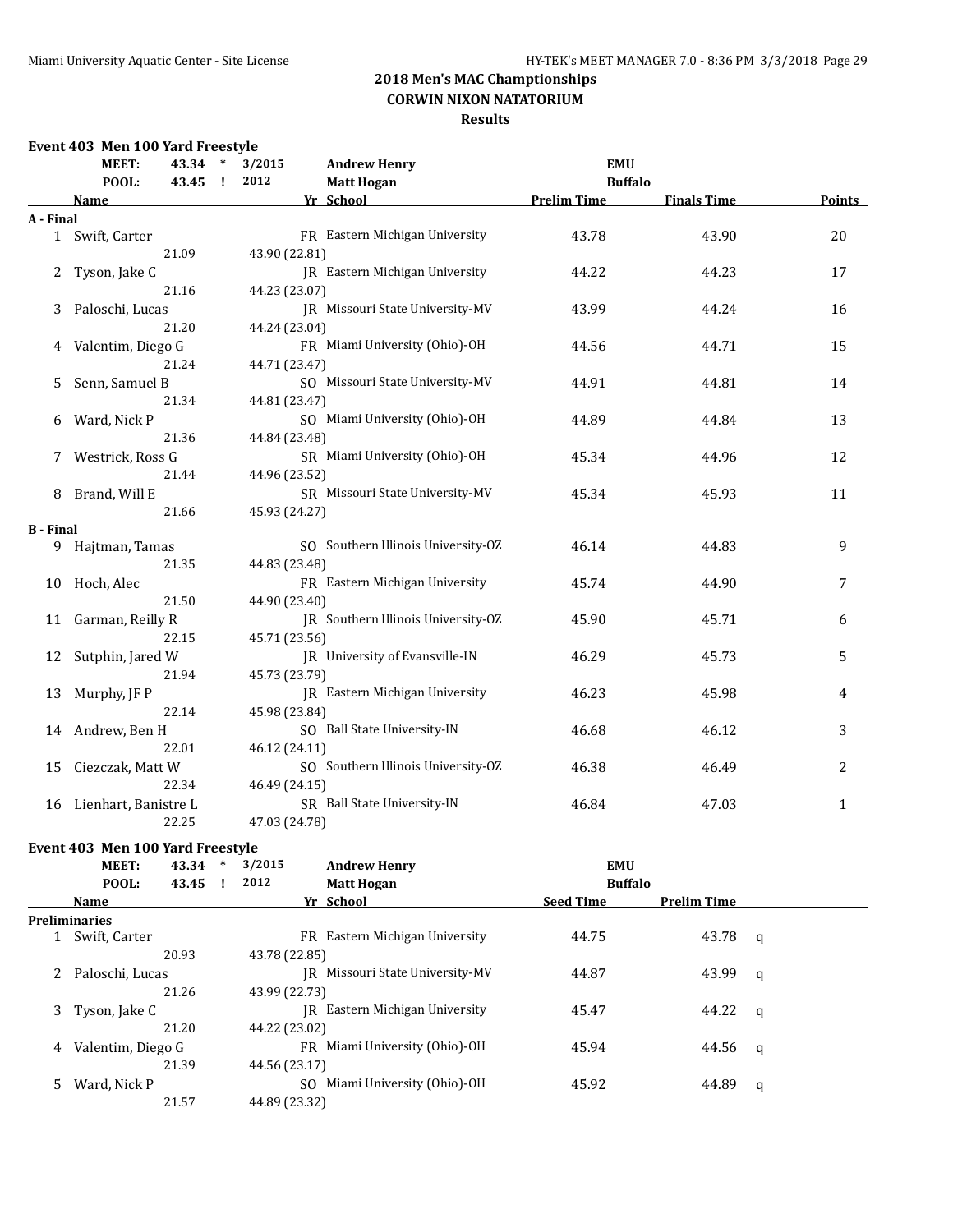**CORWIN NIXON NATATORIUM**

| Preliminaries  (Event 403 Men 100 Yard Freestyle) |  |  |
|---------------------------------------------------|--|--|
|---------------------------------------------------|--|--|

|     | <b>Name</b>            | Yr School                          | <b>Seed Time</b> | <b>Prelim Time</b> |             |
|-----|------------------------|------------------------------------|------------------|--------------------|-------------|
| 6   | Senn, Samuel B         | SO Missouri State University-MV    | 45.21            | 44.91              | $\mathbf q$ |
|     | 21.38                  | 44.91 (23.53)                      |                  |                    |             |
| *7  | Westrick, Ross G       | SR Miami University (Ohio)-OH      | 46.31            | 45.34              | q           |
|     | 21.42                  | 45.34 (23.92)                      |                  |                    |             |
| *7  | Brand, Will E          | SR Missouri State University-MV    | 45.60            | 45.34              | q           |
|     | 21.68                  | 45.34 (23.66)                      |                  |                    |             |
| 9.  | Hoch, Alec             | FR Eastern Michigan University     | 46.64            | 45.74              | q           |
|     | 21.88                  | 45.74 (23.86)                      |                  |                    |             |
| 10  | Garman, Reilly R       | JR Southern Illinois University-OZ | 46.24            | 45.90              | q           |
|     | 21.89                  | 45.90 (24.01)                      |                  |                    |             |
|     | 11 Hajtman, Tamas      | SO Southern Illinois University-OZ | 47.06            | 46.14              | q           |
|     | 21.39                  | 46.14 (24.75)                      |                  |                    |             |
| 12  | Murphy, JF P           | JR Eastern Michigan University     | 47.52            | 46.23              |             |
|     | 22.16                  | 46.23 (24.07)                      |                  |                    | q           |
| 13  | Sutphin, Jared W       | JR University of Evansville-IN     | 46.79            | 46.29              |             |
|     | 22.17                  | 46.29 (24.12)                      |                  |                    | q           |
|     | Ciezczak, Matt W       | SO Southern Illinois University-OZ | 46.97            | 46.38              |             |
| 14  | 22.29                  | 46.38 (24.09)                      |                  |                    | q           |
|     |                        | SO Ball State University-IN        | 46.78            |                    |             |
| 15  | Andrew, Ben H<br>22.34 | 46.68 (24.34)                      |                  | 46.68              | q           |
|     | Lienhart, Banistre L   | SR Ball State University-IN        | 47.31            |                    |             |
| 16  | 22.31                  | 46.84 (24.53)                      |                  | 46.84              | q           |
|     |                        |                                    |                  |                    |             |
| 17  | Smith, Austin R        | FR University of Evansville-IN     | 47.99            | 47.02              |             |
|     | 23.01                  | 47.02 (24.01)                      |                  |                    |             |
| 18  | Duke, Matt R           | JR University of Evansville-IN     | 47.00            | 47.04              |             |
|     | 22.08                  | 47.04 (24.96)                      |                  |                    |             |
| 19  | Weeks, Drew S          | FR Ball State University-IN        | 47.88            | 47.15              |             |
|     | 22.27                  | 47.15 (24.88)                      |                  |                    |             |
| 20  | Wood, Ryan M           | FR University of Evansville-IN     | 47.90            | 47.26              |             |
|     | 22.20                  | 47.26 (25.06)                      |                  |                    |             |
| 21  | Davidson, Austin J     | FR University of Evansville-IN     | 48.31            | 47.49              |             |
|     | 23.23                  | 47.49 (24.26)                      |                  |                    |             |
| --- | Peloquin, Jacob R      | SO Miami University (Ohio)-OH      | 49.33            | X                  |             |
|     | Jones, Benson J        | SO Southern Illinois University-OZ | 49.28            | X                  |             |
|     | Bettner, Chase D       | JR Miami University (Ohio)-OH      | 47.27            | X45.72             |             |
|     | 21.71                  | 45.72 (24.01)                      |                  |                    |             |
|     | Torres, Andrew M       | FR Eastern Michigan University     | 46.90            | X46.01             |             |
|     | 21.81                  | 46.01 (24.20)                      |                  |                    |             |
|     | Krusinski, Mark D      | SO Eastern Michigan University     | 47.68            | X46.20             |             |
|     | 21.95                  | 46.20 (24.25)                      |                  |                    |             |
| --- | Pieseski, Will A       | JR Miami University (Ohio)-OH      | 47.36            | X46.42             |             |
|     | 22.08                  | 46.42 (24.34)                      |                  |                    |             |
| --- | Mollak, Michael K      | JR Missouri State University-MV    | 48.51            | X47.07             |             |
|     | 22.54                  | 47.07 (24.53)                      |                  |                    |             |
|     | Wehby, Mathew H        | FR Miami University (Ohio)-OH      | 49.51            | X47.26             |             |
|     | 22.60                  | 47.26 (24.66)                      |                  |                    |             |
|     | Hillard, Nolan P       | SR Southern Illinois University-OZ | 47.17            | X47.46             |             |
|     | 22.85                  | 47.46 (24.61)                      |                  |                    |             |
|     | James, Gabe M          | SR University of Evansville-IN     | 49.12            | X49.65             |             |
|     | 23.63                  | 49.65 (26.02)                      |                  |                    |             |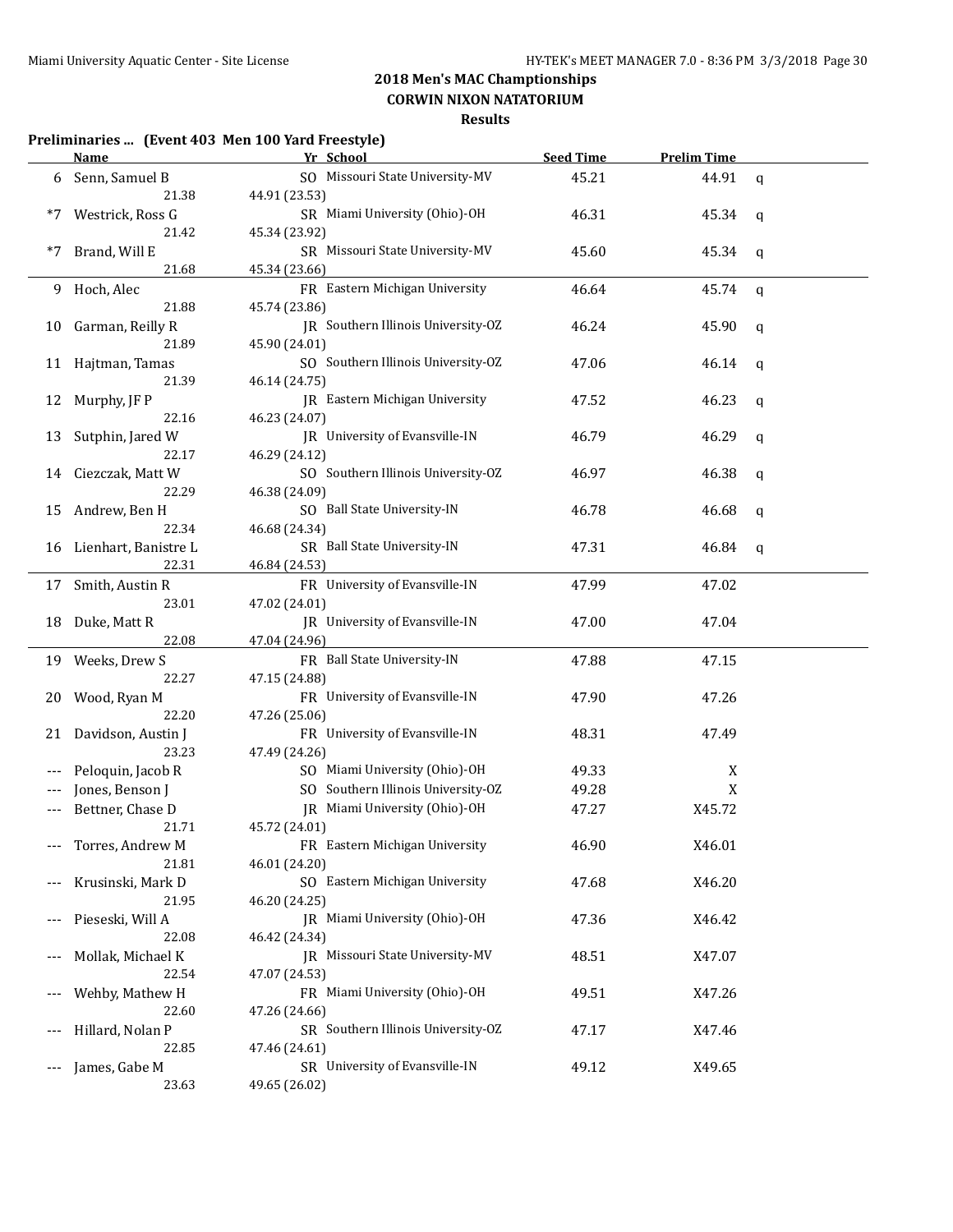**CORWIN NIXON NATATORIUM**

|                  | Preliminaries  (Event 403 Men 100 Yard Freestyle)<br><b>Name</b>      |                   | Yr School                                        | <b>Seed Time</b>           | <b>Prelim Time</b> |                |
|------------------|-----------------------------------------------------------------------|-------------------|--------------------------------------------------|----------------------------|--------------------|----------------|
| $---$            | Gadbois, Weston R<br>23.45                                            | 49.97 (26.52)     | SO Southern Illinois University-OZ               | NT                         | X49.97             |                |
|                  | Event 404 Men 200 Yard Breaststroke                                   |                   |                                                  |                            |                    |                |
|                  | <b>MEET:</b><br>1:54.97<br>$\ast$<br>POOL:<br>1:51.15<br>$\mathbf{I}$ | 3/2015<br>12/2016 | <b>Mike Fisher</b><br><b>Andrew Wilson</b>       | <b>EMU</b><br><b>Emory</b> |                    |                |
|                  | Name                                                                  |                   | Yr School                                        | <b>Prelim Time</b>         | <b>Finals Time</b> | Points         |
| A - Final        |                                                                       |                   |                                                  |                            |                    |                |
|                  | 1 Blackstone, Hutch H<br>25.91                                        | 55.23 (29.32)     | SR Miami University (Ohio)-OH<br>1:24.93 (29.70) | 1:56.58<br>1:55.24 (30.31) | 1:55.24            | 20             |
| 2                | Osvath, Artur Z                                                       |                   | <b>IR</b> Missouri State University-MV           | 1:57.31                    | 1:55.29            | 17             |
|                  | 26.21                                                                 | 55.37 (29.16)     | 1:25.15 (29.78)                                  | 1:55.29 (30.14)            |                    |                |
| 3                | Bish, Blair C                                                         |                   | IR Missouri State University-MV                  | 1:58.06                    | 1:56.51            | 16             |
|                  | 25.78                                                                 | 54.84 (29.06)     | 1:25.22 (30.38)                                  | 1:56.51 (31.29)            |                    |                |
| 4                | Heye, Christopher W                                                   |                   | SR Missouri State University-MV                  | 1:58.29                    | 1:56.76            | 15             |
|                  | 26.61                                                                 | 56.08 (29.47)     | 1:26.36 (30.28)                                  | 1:56.76 (30.40)            |                    |                |
| 5                | Gingher, Ben J                                                        |                   | FR Eastern Michigan University                   | 1:59.69                    | 1:59.39            | 14             |
|                  | 26.94                                                                 | 57.33 (30.39)     | 1:28.25 (30.92)                                  | 1:59.39 (31.14)            |                    |                |
| 6                | Tsenkov, Matthew                                                      |                   | SO Eastern Michigan University                   | 1:59.05                    | 1:59.62            | 13             |
|                  | 26.28                                                                 | 56.33 (30.05)     | 1:27.52 (31.19)                                  | 1:59.62 (32.10)            |                    |                |
| 7                | Theunissen, Nicholas T                                                |                   | <b>IR</b> Missouri State University-MV           | 1:58.87                    | 1:59.66            | 12             |
|                  | 26.36                                                                 | 56.48 (30.12)     | 1:27.83 (31.35)                                  | 1:59.66 (31.83)            |                    |                |
| 8                | Phillips, Chris J                                                     |                   | SO Southern Illinois University-OZ               | 1:59.72                    | 1:59.72            | 11             |
|                  | 26.66                                                                 | 56.83 (30.17)     | 1:27.93 (31.10)                                  | 1:59.72 (31.79)            |                    |                |
| <b>B</b> - Final |                                                                       |                   |                                                  |                            |                    |                |
| 9                | Brooks, Ben V                                                         |                   | FR Eastern Michigan University                   | 1:59.73                    | 1:59.20            | 9              |
|                  | 27.06                                                                 | 57.85 (30.79)     | 1:28.72 (30.87)                                  | 1:59.20 (30.48)            |                    |                |
| 10               | Barr, Noah B                                                          |                   | FR Miami University (Ohio)-OH                    | 2:00.82                    | 2:00.14            | $\overline{7}$ |
|                  | 26.89                                                                 | 57.26 (30.37)     | 1:28.23 (30.97)                                  | 2:00.14 (31.91)            |                    |                |
| 11               | Tyler, Cullen M                                                       |                   | IR Ball State University-IN                      | 2:01.35                    | 2:00.60            | 6              |
|                  | 27.57                                                                 | 57.83 (30.26)     | 1:29.54 (31.71)                                  | 2:00.60 (31.06)            |                    |                |
| 12               | Brockman, Blake J                                                     |                   | FR Miami University (Ohio)-OH                    | 2:01.74                    | 2:01.10            | 5              |
|                  | 27.16                                                                 | 57.78 (30.62)     | 1:28.48 (30.70)                                  | 2:01.10 (32.62)            |                    |                |
| 13               | Drew, Sam D                                                           |                   | FR Southern Illinois University-OZ               | 2:04.75                    | 2:02.80            | 4              |
|                  | 27.75                                                                 | 58.78 (31.03)     | 1:30.21 (31.43)                                  | 2:02.80 (32.59)            |                    |                |
| 14               | Dooley, Jimmy W                                                       |                   | SO Southern Illinois University-OZ               | 2:03.35                    | 2:03.09            | 3              |
|                  | 27.55                                                                 | 58.34 (30.79)     | 1:30.41 (32.07)                                  | 2:03.09 (32.68)            |                    |                |
| 15               | Martinez, Alex A                                                      |                   | JR Southern Illinois University-OZ               | 2:05.97                    | 2:05.70            | 2              |
|                  | 28.40                                                                 | 1:00.06 (31.66)   | 1:32.72 (32.66)                                  | 2:05.70 (32.98)            |                    |                |
| 16               | Reichle, Zach M                                                       |                   | JR Ball State University-IN                      | 2:08.60                    | 2:08.32            | $\mathbf{1}$   |
|                  | 28.26                                                                 | 1:01.21 (32.95)   | 1:34.79 (33.58)                                  | 2:08.32 (33.53)            |                    |                |
|                  | Event 404 Men 200 Yard Breaststroke                                   |                   |                                                  |                            |                    |                |

| MEET:<br>POOL:       | 1:54.97<br>1:51.15 | ∗<br>- 1 | 3/2015<br>12/2016 | Mike Fisher<br><b>Andrew Wilson</b> |                  | <b>EMU</b><br>Emory |   |
|----------------------|--------------------|----------|-------------------|-------------------------------------|------------------|---------------------|---|
| Name                 |                    |          |                   | Yr School                           | <b>Seed Time</b> | <b>Prelim Time</b>  |   |
| <b>Preliminaries</b> |                    |          |                   |                                     |                  |                     |   |
| Blackstone, Hutch H  |                    |          |                   | SR Miami University (Ohio)-OH       | 2:04.74          | 1:56.58             | a |
|                      | 26.11              |          | 55.77 (29.66)     | 1:25.89(30.12)                      | 1:56.58(30.69)   |                     |   |
| Osvath, Artur Z      |                    |          |                   | IR Missouri State University-MV     | 1:54.65          | $1:57.31$ q         |   |
|                      | 26.51              |          | 56.37 (29.86)     | 1:27.08(30.71)                      | 1:57.31(30.23)   |                     |   |
| Bish, Blair C        |                    |          |                   | IR Missouri State University-MV     | 2:02.25          | 1:58.06             | q |
|                      | 26.60              |          | 56.18 (29.58)     | 1:26.86 (30.68)                     | 1:58.06 (31.20)  |                     |   |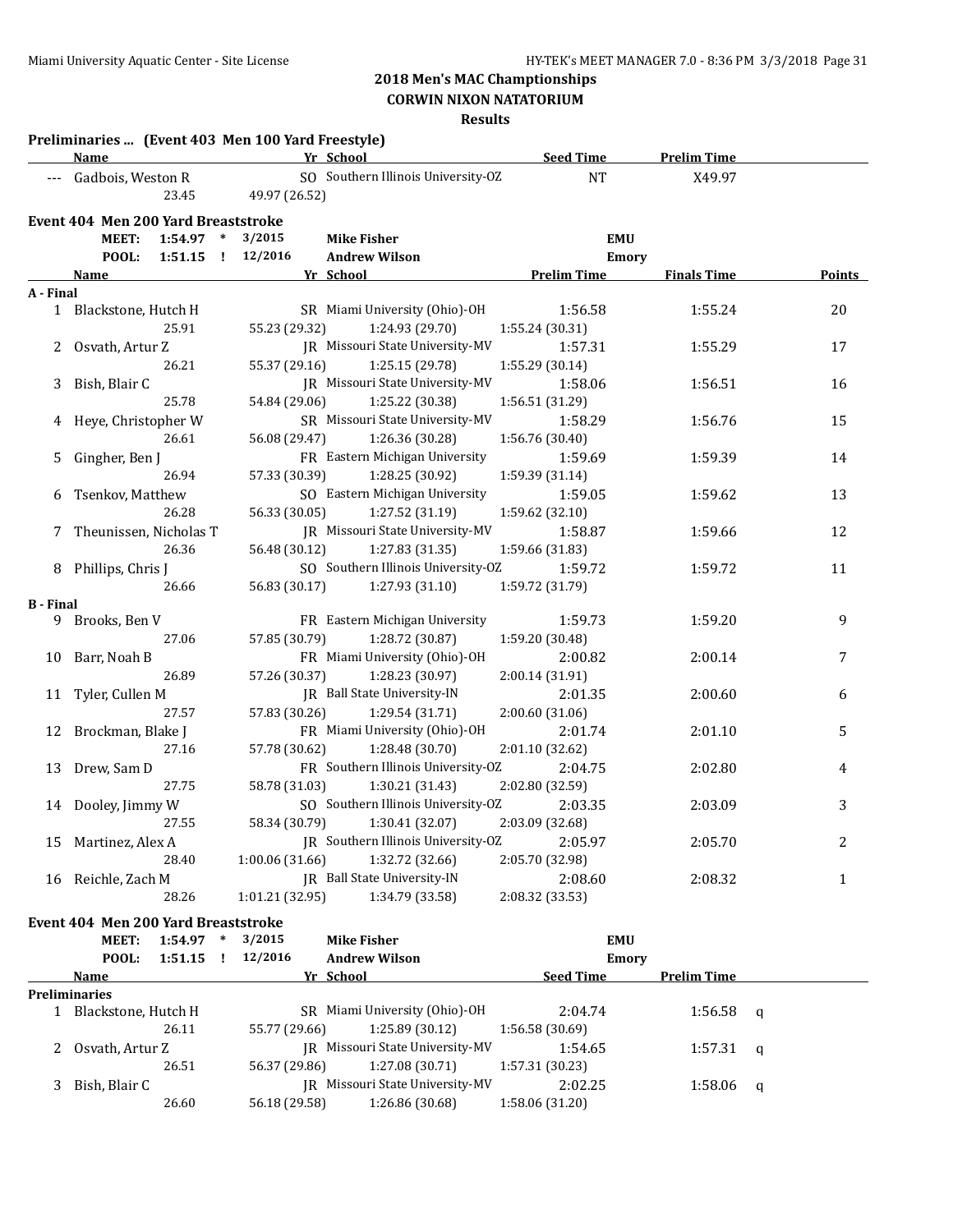**CORWIN NIXON NATATORIUM**

### **Results**

#### **Preliminaries ... (Event 404 Men 200 Yard Breaststroke)**

|     | <u>Name - </u>         |                 | Yr School                               | <b>Seed Time</b> | <b>Prelim Time</b> |             |
|-----|------------------------|-----------------|-----------------------------------------|------------------|--------------------|-------------|
|     | 4 Heye, Christopher W  |                 | SR Missouri State University-MV         | 1:58.82          | 1:58.29            | q           |
|     | 26.99                  | 56.79 (29.80)   | 1:27.32 (30.53)                         | 1:58.29 (30.97)  |                    |             |
| 5   | Theunissen, Nicholas T |                 | JR Missouri State University-MV         | 2:03.56          | 1:58.87            | $\mathbf q$ |
|     | 26.63                  | 56.58 (29.95)   | 1:27.79 (31.21)                         | 1:58.87 (31.08)  |                    |             |
| 6   | Tsenkov, Matthew       |                 | SO Eastern Michigan University          | 2:04.52          | 1:59.05            | q           |
|     | 26.69                  | 57.35 (30.66)   | 1:28.19 (30.84)                         | 1:59.05 (30.86)  |                    |             |
| 7   | Gingher, Ben J         |                 | FR Eastern Michigan University          | 2:02.30          | 1:59.69            | q           |
|     | 27.29                  | 57.41 (30.12)   | 1:28.23 (30.82)                         | 1:59.69 (31.46)  |                    |             |
| 8   | Phillips, Chris J      |                 | SO Southern Illinois University-OZ      | 2:03.93          | 1:59.72            | q           |
|     | 27.10                  | 57.41 (30.31)   | 1:28.54(31.13)                          | 1:59.72 (31.18)  |                    |             |
| 9   | Brooks, Ben V          |                 | FR Eastern Michigan University          | 2:05.35          | 1:59.73            | $\mathbf q$ |
|     | 26.25                  | 56.70 (30.45)   | 1:28.41 (31.71)                         | 1:59.73 (31.32)  |                    |             |
| 10  | Barr, Noah B           |                 | FR Miami University (Ohio)-OH           | 2:07.21          | 2:00.82            | q           |
|     | 27.24                  | 57.77 (30.53)   | 1:29.24 (31.47)                         | 2:00.82 (31.58)  |                    |             |
| 11  | Tyler, Cullen M        |                 | JR Ball State University-IN             | 2:03.84          | 2:01.35            | q           |
|     | 27.36                  | 58.67 (31.31)   | 1:30.08 (31.41)                         | 2:01.35 (31.27)  |                    |             |
| 12  | Brockman, Blake J      |                 | FR Miami University (Ohio)-OH           | 2:06.80          | 2:01.74            | q           |
|     | 27.51                  | 58.13 (30.62)   | 1:28.97 (30.84)                         | 2:01.74 (32.77)  |                    |             |
| 13  | Dooley, Jimmy W        |                 | SO Southern Illinois University-OZ      | 2:06.14          | 2:03.35            | q           |
|     | 27.53                  | 58.28 (30.75)   | 1:30.11 (31.83)                         | 2:03.35 (33.24)  |                    |             |
|     | 14 Drew, Sam D         |                 | FR Southern Illinois University-OZ      | 2:05.54          | 2:04.75            | q           |
|     | 27.80                  | 59.02 (31.22)   | 1:31.21 (32.19)                         | 2:04.75 (33.54)  |                    |             |
| 15  | Martinez, Alex A       |                 | JR Southern Illinois University-OZ      | 2:12.41          | 2:05.97            | q           |
|     | 28.59                  | 1:00.39(31.80)  | 1:33.21 (32.82)                         | 2:05.97 (32.76)  |                    |             |
|     | 16 Reichle, Zach M     |                 | JR Ball State University-IN             | 2:16.27          | 2:08.60            | q           |
|     | 28.71                  | 1:01.46 (32.75) | 1:35.07 (33.61)                         | 2:08.60 (33.53)  |                    |             |
|     | 17 James, Eli M        |                 | FR University of Evansville-IN          | 2:09.01          | 2:09.39            |             |
|     | 28.39                  | 1:00.14 (31.75) | 1:34.09 (33.95)                         | 2:09.39 (35.30)  |                    |             |
| 18  | Stauder, Derek P       |                 | JR University of Evansville-IN          | 2:16.89          | 2:09.54            |             |
|     | 28.07                  | 1:00.77 (32.70) | 1:34.43 (33.66)                         | 2:09.54 (35.11)  |                    |             |
|     | 19 Toman, Zach T       |                 | SR Ball State University-IN             | 2:11.83          | 2:11.09            |             |
|     | 29.04                  | 1:01.48 (32.44) | 1:35.62 (34.14)                         | 2:11.09 (35.47)  |                    |             |
| 20  | Lively, Pierce P       |                 | FR University of Evansville-IN          | 2:16.96          | 2:14.06            |             |
|     | 30.36                  | 1:04.53 (34.17) | 1:39.30 (34.77)                         | 2:14.06 (34.76)  |                    |             |
|     | Hendry, Aaron D        |                 | SO Eastern Michigan University          | 2:06.38          | X1:59.54           |             |
|     | 27.15                  | 57.70 (30.55)   | 1:28.82 (31.12)                         | 1:59.54 (30.72)  |                    |             |
|     | Keesling, Aaron M      |                 | FR Missouri State University-MV 2:10.69 |                  | X2:09.57           |             |
|     | 28.56                  | 1:00.38(31.82)  | 1:34.35 (33.97)                         | 2:09.57 (35.22)  |                    |             |
|     | Fales, Wesley J        |                 | FR Miami University (Ohio)-OH           | 2:09.26          | X2:10.28           |             |
|     | 28.87                  | 1:01.92 (33.05) | 1:36.03 (34.11)                         | 2:10.28 (34.25)  |                    |             |
|     | Marcy, Keystone M      |                 | JR University of Evansville-IN          | 2:22.53          | X2:13.16           |             |
|     | 29.71                  | 1:04.34(34.63)  | 1:38.82 (34.48)                         | 2:13.16 (34.34)  |                    |             |
| --- | Halem, Jacob D         |                 | FR Miami University (Ohio)-OH           | NT               | <b>XDQ</b>         |             |
|     | Non-simultaneous kick  |                 |                                         |                  |                    |             |
|     | 29.03                  | 1:01.61(32.58)  | 1:35.08 (33.47)                         | DQ (33.79)       |                    |             |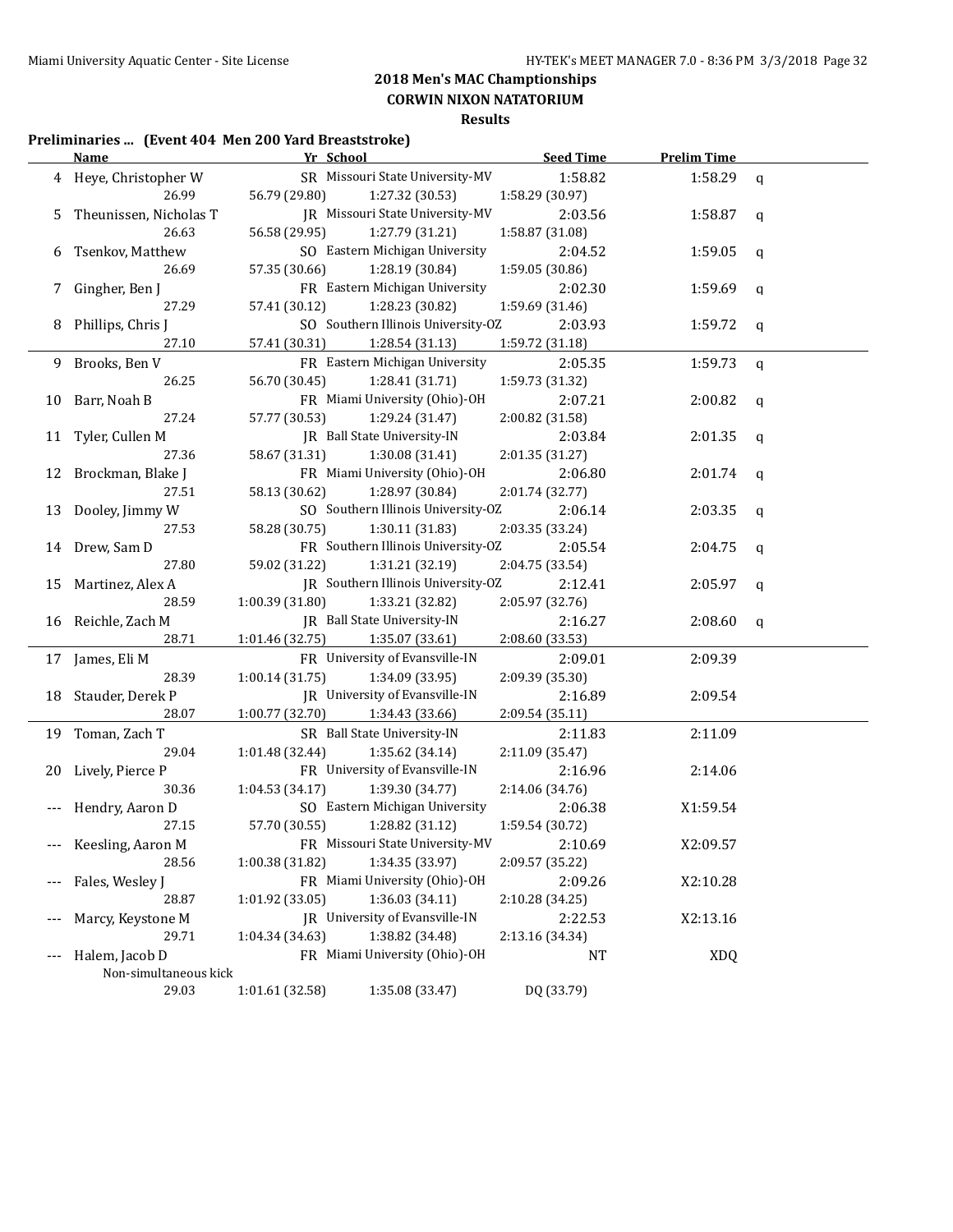#### **Results**

### **Event 405 Men 200 Yard Butterfly MEET: 1:45.55 \* 3/2017 Filippo Dell'Olio SIU POOL: 1:45.19 ! 12/1997 Pedro Monteiro Kenyon Name Yr School Prelim Time Finals Time Points A - Final** 1 Saladin, Parker J SO Eastern Michigan University 1:45.84 1:45.48 \* 20 23.94 51.25 (27.31) 1:18.32 (27.07) 1:45.48 (27.16) 2 Moussalem do Amaral, Iago SO Miami University (Ohio)-OH 1:46.57 1:45.73 17 23.66 51.05 (27.39) 1:18.01 (26.96) 1:45.73 (27.72) 3 Cwiek, Kacper SR Missouri State University-MV 1:47.43 1:46.71 16 23.88 51.13 (27.25) 1:18.93 (27.80) 1:46.71 (27.78) 4 Willett, Phillip M JR Missouri State University-MV 1:47.01 1:47.39 15 24.05 50.97 (26.92) 1:18.74 (27.77) 1:47.39 (28.65) 5 Mota, Kayky FR Miami University (Ohio)-OH 1:49.67 1:47.41 14 24.26 51.32 (27.06) 1:19.42 (28.10) 1:47.41 (27.99) 6 Burton, Logan A SR Eastern Michigan University 1:46.72 1:47.70 13 24.20 51.62 (27.42) 1:19.75 (28.13) 1:47.70 (27.95) 7 Klinsky, Spencer A FR Miami University (Ohio)-OH 1:48.31 1:48.17 12 24.38 52.03 (27.65) 1:19.95 (27.92) 1:48.17 (28.22) 8 Wolfe, Michael R SR Southern Illinois University-OZ 1:49.37 1:50.12 11 25.06 52.88 (27.82) 1:21.28 (28.40) 1:50.12 (28.84) **B - Final** 9 Arrieta, Alex A SO Eastern Michigan University 1:50.13 1:49.00 9 24.61 52.59 (27.98) 1:20.47 (27.88) 1:49.00 (28.53) 10 Rybakowicz, Ross L SR Miami University (Ohio)-OH 1:50.39 1:50.14 7 24.64 53.05 (28.41) 1:21.92 (28.87) 1:50.14 (28.22) 11 Cozzens, Paul A SO University of Evansville-IN 1:49.96 1:50.83 6 24.69 52.79 (28.10) 1:21.10 (28.31) 1:50.83 (29.73) 12 Simcox, Pete J SR Miami University (Ohio)-OH 1:52.20 1:52.07 5 24.07 52.82 (28.75) 1:22.29 (29.47) 1:52.07 (29.78) 13 Johnson, Connor M SR Eastern Michigan University 1:51.59 1:52.29 4 24.84 53.75 (28.91) 1:23.20 (29.45) 1:52.29 (29.09) 14 Pongracz, Adam M SO Ball State University-IN 1:52.39 1:52.69 1:52.69 24.69 53.18 (28.49) 1:23.16 (29.98) 1:52.69 (29.53) 15 Marcy, Prescott L SR University of Evansville-IN 1:54.06 1:53.37 2 2 24.54 52.91 (28.37) 1:22.91 (30.00) 1:53.37 (30.46) 16 Sagan, Zack K SO University of Evansville-IN 1:54.12 1:53.78 1 24.38 52.59 (28.21) 1:22.57 (29.98) 1:53.78 (31.21)

#### **Event 405 Men 200 Yard Butterfly**

|   | 1:45.55<br><b>MEET:</b><br>$\ast$ | 3/2017        | <b>Filippo Dell'Olio</b>        | <b>SIU</b>       |                    |          |
|---|-----------------------------------|---------------|---------------------------------|------------------|--------------------|----------|
|   | POOL: 1:45.19 !                   | 12/1997       | <b>Pedro Monteiro</b>           | <b>Kenvon</b>    |                    |          |
|   | Name                              |               | Yr School                       | <b>Seed Time</b> | <b>Prelim Time</b> |          |
|   | <b>Preliminaries</b>              |               |                                 |                  |                    |          |
|   | 1 Saladin, Parker J               |               | SO Eastern Michigan University  | 1:49.31          | 1:45.84            | $\alpha$ |
|   | 24.01                             | 51.27 (27.26) | 1:18.57 (27.30)                 | 1:45.84 (27.27)  |                    |          |
|   | 2 Moussalem do Amaral, Iago       |               | SO Miami University (Ohio)-OH   | 1:50.51          | 1:46.57            | a        |
|   | 23.77                             | 51.21 (27.44) | 1:18.96 (27.75)                 | 1:46.57(27.61)   |                    |          |
| 3 | Burton, Logan A                   |               | SR Eastern Michigan University  | 1:46.45          | 1:46.72            | $\alpha$ |
|   | 23.96                             | 50.47 (26.51) | 1:17.39 (26.92)                 | 1:46.72(29.33)   |                    |          |
| 4 | Willett, Phillip M                |               | IR Missouri State University-MV | 1:49.47          | 1:47.01            | q        |
|   | 24.03                             | 50.94 (26.91) | 1:18.64(27.70)                  | 1:47.01(28.37)   |                    |          |
|   | Cwiek, Kacper                     |               | SR Missouri State University-MV | 1:48.63          | 1:47.43            | q        |
|   | 24.05                             | 51.41 (27.36) | 1:19.30 (27.89)                 | 1:47.43 (28.13)  |                    |          |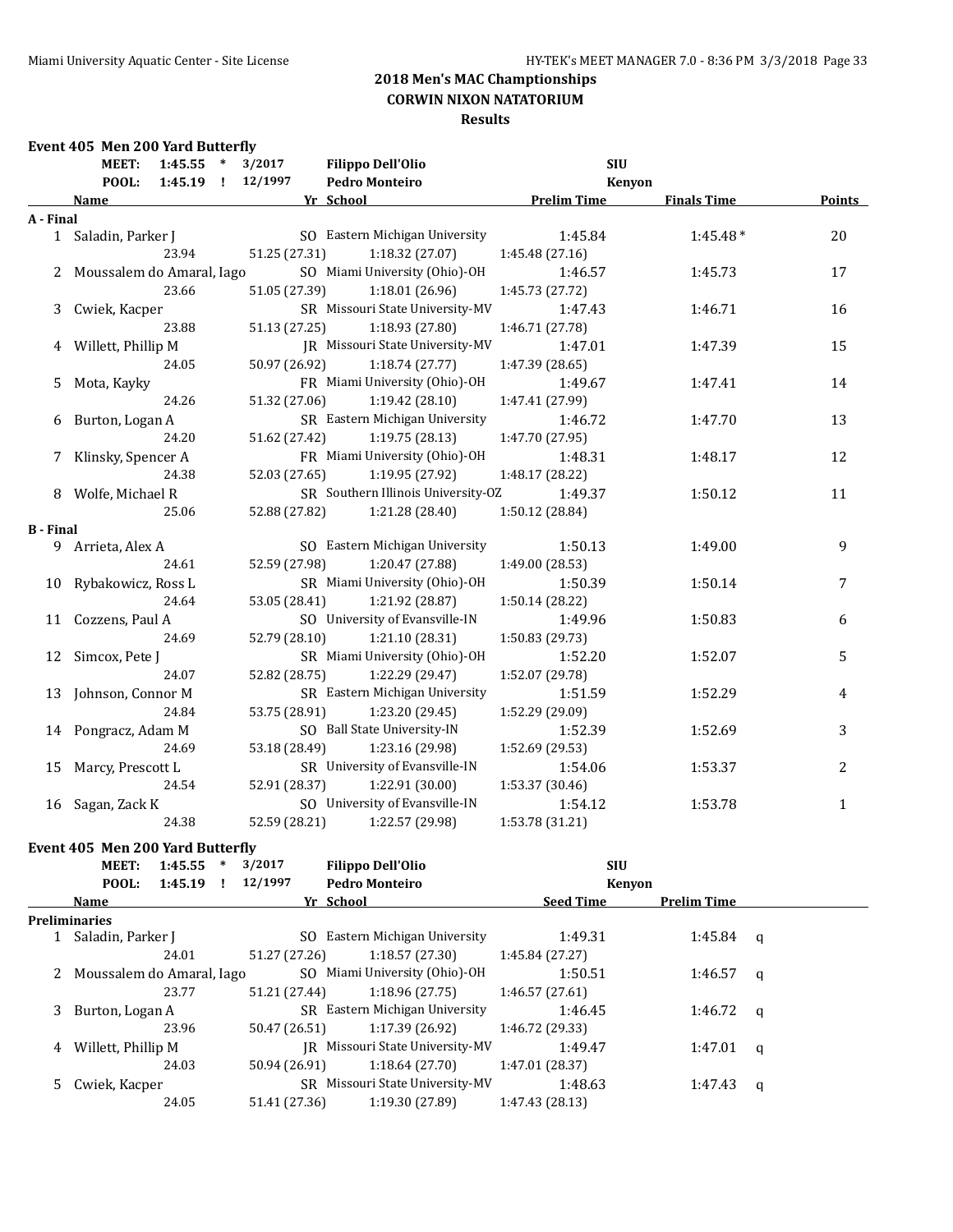**CORWIN NIXON NATATORIUM**

**Results**

### **Preliminaries ... (Event 405 Men 200 Yard Butterfly)**

|     | <b>Name</b>                            | Yr School                          | <b>Seed Time</b> | <b>Prelim Time</b> |               |  |  |  |
|-----|----------------------------------------|------------------------------------|------------------|--------------------|---------------|--|--|--|
|     | 6 Klinsky, Spencer A                   | FR Miami University (Ohio)-OH      | 1:51.19          | 1:48.31            | $\mathbf q$   |  |  |  |
|     | 24.13                                  | 51.53 (27.40)<br>1:20.01 (28.48)   | 1:48.31 (28.30)  |                    |               |  |  |  |
|     | 7 Wolfe, Michael R                     | SR Southern Illinois University-OZ | NT               | 1:49.37            | $\mathbf q$   |  |  |  |
|     | 24.87                                  | 52.73 (27.86)<br>1:20.86 (28.13)   | 1:49.37 (28.51)  |                    |               |  |  |  |
| 8   | Mota, Kayky                            | FR Miami University (Ohio)-OH      | 1:52.55          | 1:49.67            | q             |  |  |  |
|     | 24.87                                  | 52.47 (27.60)<br>1:20.87 (28.40)   | 1:49.67 (28.80)  |                    |               |  |  |  |
|     | 9 Cozzens, Paul A                      | SO University of Evansville-IN     | 1:53.75          | 1:49.96            | $\mathbf{q}$  |  |  |  |
|     | 24.41                                  | 52.44 (28.03)<br>1:20.64 (28.20)   | 1:49.96 (29.32)  |                    |               |  |  |  |
| 10  | Arrieta, Alex A                        | SO Eastern Michigan University     | 1:52.49          | 1:50.13            | q             |  |  |  |
|     | 24.85                                  | 53.05 (28.20)<br>1:21.13 (28.08)   | 1:50.13 (29.00)  |                    |               |  |  |  |
| 11  | Rybakowicz, Ross L                     | SR Miami University (Ohio)-OH      | 1:54.07          | 1:50.39            | q             |  |  |  |
|     | 24.75                                  | 52.79 (28.04)<br>1:21.25 (28.46)   | 1:50.39 (29.14)  |                    |               |  |  |  |
| 12  | Johnson, Connor M                      | SR Eastern Michigan University     | 1:52.25          | 1:51.59            | $\mathfrak q$ |  |  |  |
|     | 24.58                                  | 53.36 (28.78)<br>1:22.75 (29.39)   | 1:51.59 (28.84)  |                    |               |  |  |  |
|     | 13 Simcox, Pete J                      | SR Miami University (Ohio)-OH      | 1:58.20          | 1:52.20            | q             |  |  |  |
|     | 24.18                                  | 52.54 (28.36)<br>1:21.61 (29.07)   | 1:52.20 (30.59)  |                    |               |  |  |  |
| 14  | Pongracz, Adam M                       | SO Ball State University-IN        | 1:54.83          | 1:52.39            | $\mathbf{q}$  |  |  |  |
|     | 24.97                                  | 53.67 (28.70)<br>1:23.49 (29.82)   | 1:52.39 (28.90)  |                    |               |  |  |  |
| 15  | Marcy, Prescott L                      | SR University of Evansville-IN     | 2:00.84          | 1:54.06            | q             |  |  |  |
|     | 24.94                                  | 53.60 (28.66)<br>1:23.74 (30.14)   | 1:54.06 (30.32)  |                    |               |  |  |  |
| 16  | Sagan, Zack K                          | SO University of Evansville-IN     | 2:03.29          | 1:54.12            | $\mathbf q$   |  |  |  |
|     | 24.76                                  | 53.42 (28.66)<br>1:23.54 (30.12)   | 1:54.12 (30.58)  |                    |               |  |  |  |
|     | 17 Maciunas, Arnas                     | FR Ball State University-IN        | 1:57.49          | 1:56.18            |               |  |  |  |
|     | 25.70                                  | 54.30 (28.60)<br>1:24.33 (30.03)   | 1:56.18 (31.85)  |                    |               |  |  |  |
| 18  | Tuthill, Alec P                        | JR Ball State University-IN        | 2:05.45          | 1:56.20            |               |  |  |  |
|     | 25.05                                  | 53.91 (28.86)<br>1:24.91 (31.00)   | 1:56.20 (31.29)  |                    |               |  |  |  |
| 19  | Taylor, Jason                          | <b>Ball State University-IN</b>    | 2:02.97          | 1:58.97            |               |  |  |  |
|     | 25.50                                  | 55.01 (29.51)<br>1:26.04 (31.03)   | 1:58.97 (32.93)  |                    |               |  |  |  |
|     | Halem, Jacob D                         | FR Miami University (Ohio)-OH      | 1:54.70          | X                  |               |  |  |  |
| --- | Martin, Matt A                         | SO Eastern Michigan University     | 1:51.54          | X1:48.45           |               |  |  |  |
|     | 23.83                                  | 50.79 (26.96)<br>1:18.82 (28.03)   | 1:48.45 (29.63)  |                    |               |  |  |  |
|     | Connor, Michael K                      | SR Southern Illinois University-OZ | 1:54.15          | X1:52.90           |               |  |  |  |
|     | 24.73                                  | 53.11 (28.38)<br>1:23.10 (29.99)   | 1:52.90 (29.80)  |                    |               |  |  |  |
| --- | Campbell, Canaan W                     | SR Missouri State University-MV    | 1:53.36          | X1:53.42           |               |  |  |  |
|     | 25.74                                  | 54.32 (28.58)<br>1:23.85 (29.53)   | 1:53.42 (29.57)  |                    |               |  |  |  |
|     | Stoddard, David C                      | JR University of Evansville-IN     | 2:09.77          | X2:03.33           |               |  |  |  |
|     | 24.98                                  | 55.22 (30.24)<br>1:27.44 (32.22)   | 2:03.33 (35.89)  |                    |               |  |  |  |
|     | Ripp, Conner D<br>Declared false start | SO Missouri State University-MV    | 1:50.17          | <b>DFS</b>         |               |  |  |  |
|     | Event 406 Men 400 Yard Freestyle Relay |                                    |                  |                    |               |  |  |  |

| <b>MEET:</b>                | 2:55.23         | 3/2016          | Emu                        | <b>EMU</b>                    |                           |               |
|-----------------------------|-----------------|-----------------|----------------------------|-------------------------------|---------------------------|---------------|
| POOL:                       | 2:56.31         | 2012            | <b>Buffalo</b>             | <b>Buffalo</b>                |                           |               |
|                             |                 |                 | Heine, Zorsh, Dugan, Hogan |                               |                           |               |
| Team                        |                 |                 | <b>Relav</b>               | <b>Seed Time</b>              | <b>Finals Time</b>        | <b>Points</b> |
| Eastern Michigan University |                 |                 | A                          | 2:59.56                       | 2:57.38                   | 40            |
| 1) Swift, Carter FR         |                 |                 | 2) r:+0.39 Hoch, Alec FR   | 3) r:+0.31 Kawaguchi, Tosh JR | 4) r:+0.37 Tyson, Jake JR |               |
|                             | 20.97           | 43.65 (43.65)   | 1:05.30(21.65)             | 1:28.89 (45.24)               |                           |               |
|                             | 1:50.08 (21.19) | 2:13.88 (44.99) | 2:34.60 (20.72)            | 2:57.38 (43.50)               |                           |               |